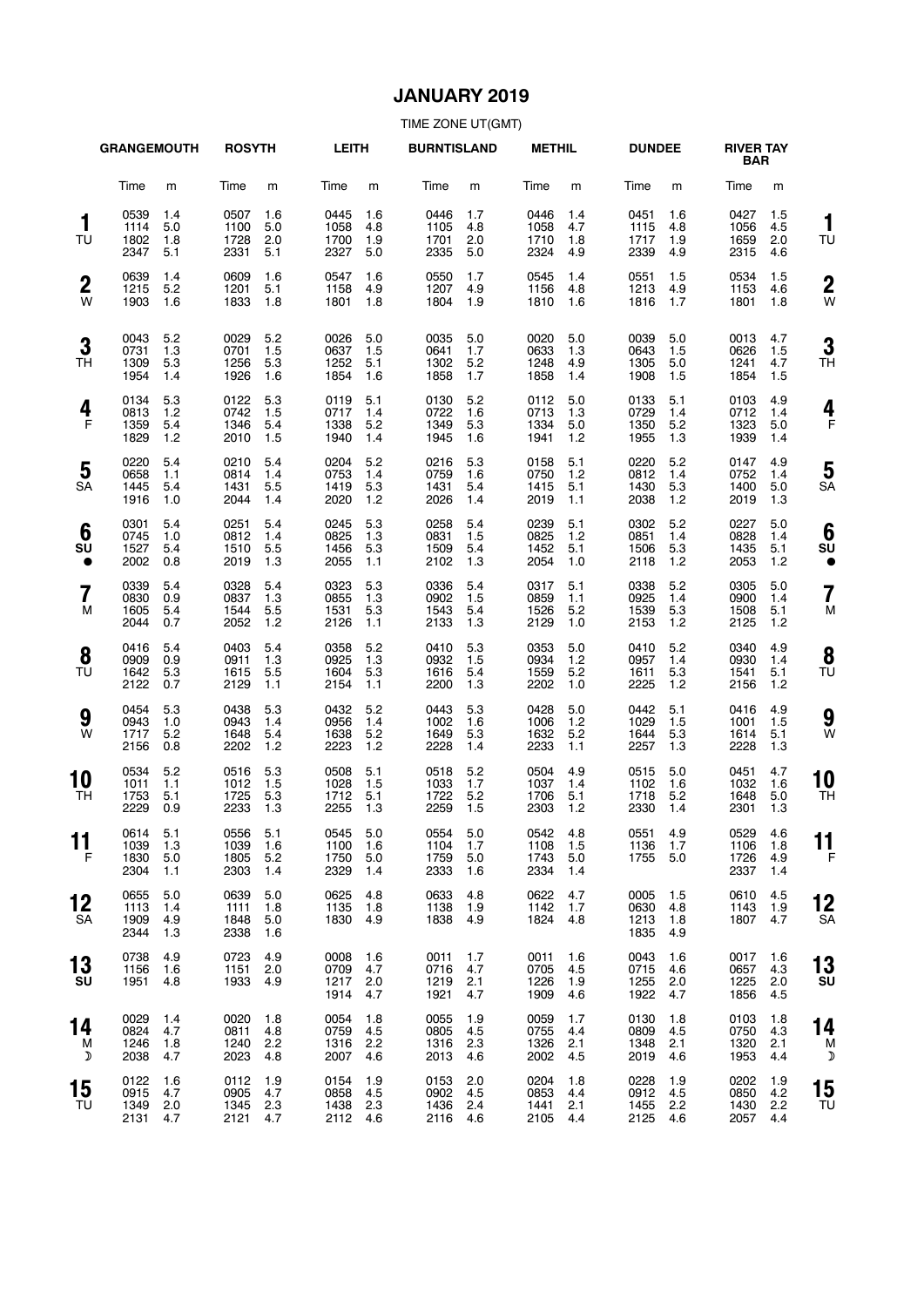# **JANUARY 2019**

|               | <b>GRANGEMOUTH</b>               |                          | <b>ROSYTH</b>                |                          | <b>LEITH</b>                     |                          | <b>BURNTISLAND</b>               |                          | <b>METHIL</b>                |                          | <b>DUNDEE</b>                    |                          | <b>RIVER TAY</b><br><b>BAR</b> |                          |                 |
|---------------|----------------------------------|--------------------------|------------------------------|--------------------------|----------------------------------|--------------------------|----------------------------------|--------------------------|------------------------------|--------------------------|----------------------------------|--------------------------|--------------------------------|--------------------------|-----------------|
|               | Time                             | m                        | Time                         | m                        | Time                             | m                        | Time                             | m                        | Time                         | m                        | Time                             | m                        | Time                           | m                        |                 |
| 16<br>W       | 0228<br>1013<br>1649<br>2231     | 1.8<br>4.7<br>2.0<br>4.7 | 0222<br>1006<br>1630<br>2226 | 2.0<br>4.7<br>2.2<br>4.8 | 0312<br>1003<br>1603<br>2224     | 2.0<br>4.5<br>2.2<br>4.6 | 0310<br>1009<br>1602<br>2230     | 2.1<br>4.5<br>2.3<br>4.6 | 0319<br>0957<br>1554<br>2216 | 1.8<br>4.4<br>2.0<br>4.5 | 0338<br>1018<br>1608<br>2236     | 1.9<br>4.5<br>2.1<br>4.7 | 0311<br>0954<br>1547<br>2205   | 1.9<br>4.3<br>2.1<br>4.4 | 16<br>W         |
| 17<br>TН      | 0522<br>1118<br>1739<br>2338     | 1.7<br>4.8<br>1.7<br>4.9 | 0502<br>1110<br>1724<br>2332 | 1.9<br>4.9<br>1.9<br>5.0 | 0436<br>1109<br>1712<br>2332     | 1.9<br>4.7<br>1.9<br>4.8 | 0436<br>1116<br>1713<br>2340     | 2.0<br>4.7<br>2.0<br>4.8 | 0431<br>1102<br>1703<br>2324 | 1.7<br>4.6<br>1.8<br>4.7 | 0451<br>1123<br>1721<br>2344     | 1.8<br>4.7<br>1.9<br>4.8 | 0423<br>1100<br>1700<br>2314   | 1.8<br>4.4<br>1.9<br>4.5 | 17<br><b>TH</b> |
| 18<br>F       | 0610<br>1222<br>1830             | 1.5<br>5.1<br>1.4        | 0552<br>1211<br>1815         | 1.7<br>5.1<br>1.6        | 0542<br>1211<br>1810             | 1.7<br>4.9<br>1.6        | 0544<br>1220<br>1813             | 1.8<br>4.9<br>1.7        | 0537<br>1201<br>1808         | 1.5<br>4.8<br>1.4        | 0558<br>1222<br>1826             | 1.6<br>4.9<br>1.6        | 0532<br>1158<br>1805           | 1.6<br>4.6<br>1.6        | 18<br>F         |
| 19<br>SA      | 0041<br>0658<br>1320<br>1938     | 5.2<br>1.2<br>5.4<br>1.0 | 0033<br>0641<br>1307<br>1909 | 5.3<br>1.4<br>5.4<br>1.3 | 0033<br>0638<br>1305<br>1904     | 5.1<br>1.4<br>5.2<br>1.2 | 0043<br>0642<br>1315<br>1908     | 5.2<br>1.6<br>5.3<br>1.4 | 0026<br>0637<br>1257<br>1908 | 5.0<br>1.3<br>5.1<br>1.0 | 0046<br>0656<br>1317<br>1925     | 5.1<br>1.4<br>5.2<br>1.3 | 0016<br>0631<br>1248<br>1902   | 4.7<br>1.4<br>5.0<br>1.3 | 19<br><b>SA</b> |
| 20<br>SU      | 0138<br>0702<br>1413<br>2042     | 5.5<br>1.0<br>5.7<br>0.7 | 0129<br>0733<br>1359<br>2009 | 5.6<br>1.2<br>5.7<br>0.9 | 0127<br>0731<br>1353<br>1959     | 5.4<br>1.2<br>5.5<br>0.9 | 0138<br>0736<br>1405<br>2005     | 5.5<br>1.4<br>5.6<br>1.1 | 0122<br>0731<br>1348<br>2002 | 5.3<br>1.0<br>5.4<br>0.6 | 0143<br>0750<br>1407<br>2019     | 5.4<br>1.2<br>5.5<br>0.9 | 0110<br>0724<br>1335<br>1953   | 5.1<br>1.2<br>5.2<br>0.9 | 20<br>SU        |
| 21<br>M<br>O  | 0231<br>0745<br>1504<br>2138     | 5.8<br>0.7<br>5.9<br>0.4 | 0222<br>0828<br>1449<br>2105 | 5.9<br>1.0<br>5.9<br>0.6 | 0216<br>0823<br>1438<br>2053     | 5.7<br>0.9<br>5.7<br>0.5 | 0228<br>0829<br>1451<br>2100     | 5.8<br>1.1<br>5.8<br>0.7 | 0213<br>0821<br>1436<br>2052 | 5.6<br>0.8<br>5.7<br>0.3 | 0235<br>0840<br>1455<br>2111     | 5.6<br>1.0<br>5.7<br>0.7 | 0201<br>0814<br>1420<br>2041   | 5.3<br>1.0<br>5.4<br>0.6 | 21<br>м<br>O    |
| 22<br>TU      | 0322<br>0828<br>1555<br>2230     | 6.0<br>0.6<br>6.0<br>0.2 | 0313<br>0918<br>1538<br>2156 | 6.0<br>0.9<br>6.1<br>0.4 | 0303<br>0913<br>1523<br>2145     | 5.9<br>0.8<br>5.9<br>0.3 | 0316<br>0920<br>1536<br>2151     | 6.0<br>1.0<br>6.0<br>0.6 | 0302<br>0907<br>1522<br>2139 | 5.8<br>0.6<br>5.8<br>0.1 | 0325<br>0928<br>1541<br>2200     | 5.7<br>0.9<br>5.8<br>0.5 | 0250<br>0857<br>1504<br>2127   | 5.4<br>0.9<br>5.5<br>0.4 | 22<br>TU        |
| 23<br>W       | 0414<br>0910<br>1646<br>2133     | 6.1<br>0.5<br>6.0<br>0.1 | 0403<br>1002<br>1628<br>2241 | 6.1<br>0.8<br>6.1<br>0.4 | 0350<br>1001<br>1608<br>2234     | 5.9<br>0.7<br>5.9<br>0.2 | 0402<br>1007<br>1620<br>2239     | 6.0<br>0.9<br>6.0<br>0.5 | 0349<br>0952<br>1607<br>2224 | 5.9<br>0.6<br>5.9<br>0.1 | 0413<br>1014<br>1625<br>2246     | 5.8<br>0.9<br>5.9<br>0.4 | 0338<br>0941<br>1549<br>2211   | 5.4<br>0.9<br>5.5<br>0.3 | 23<br>W         |
| 24<br>TH      | 0505<br>0953<br>1736<br>2217     | 6.1<br>0.6<br>6.0<br>0.1 | 0453<br>1043<br>1718<br>2322 | 6.1<br>0.9<br>6.1<br>0.4 | 0438<br>1046<br>1655<br>2320     | 5.9<br>0.8<br>5.9<br>0.3 | 0449<br>1050<br>1705<br>2324     | 6.0<br>1.0<br>6.0<br>0.6 | 0436<br>1035<br>1653<br>2308 | 5.8<br>0.7<br>5.9<br>0.2 | 0459<br>1057<br>1710<br>2331     | 5.7<br>0.9<br>5.8<br>0.5 | 0427<br>1023<br>1636<br>2257   | 5.4<br>0.9<br>5.5<br>0.4 | 24<br>TН        |
| 25<br>F       | 0556<br>1037<br>1826<br>2303     | 6.0<br>0.7<br>5.8<br>0.3 | 0543<br>1118<br>1808<br>2356 | 5.9<br>1.1<br>5.9<br>0.7 | 0527<br>1129<br>1745             | 5.7<br>1.0<br>5.7        | 0537<br>1133<br>1754             | 5.8<br>1.2<br>5.8        | 0524<br>1116<br>1740<br>2353 | 5.6<br>0.9<br>5.7<br>0.5 | 0545<br>1140<br>1756             | 5.5<br>1.0<br>5.7        | 0517<br>1106<br>1725<br>2345   | 5.2<br>1.2<br>5.4<br>0.7 | 25<br>F         |
| 26<br>SA      | 0645 5.7<br>1125<br>1914<br>2352 | 1.0<br>5.6<br>0.6        | 0634 5.7<br>1152<br>1858     | 1.3<br>5.7               | 0005 0.6<br>0617<br>1210<br>1838 | 5.4<br>1.3<br>5.5        | 0008 0.8<br>0625<br>1213<br>1846 | 5.5<br>1.5<br>5.6        | 0613 5.3<br>1200<br>1830     | 1.2<br>5.4               | 0015 0.7<br>0632<br>1222<br>1844 | 5.3<br>1.3<br>5.4        | 0608 5.0<br>1152<br>1818       | 1.4<br>5.2               | 26<br><b>SA</b> |
| 27<br>SU<br>ℂ | 0735<br>1215<br>2004             | 5.4<br>1.3<br>5.3        | 0026<br>0725<br>1234<br>1951 | 1.0<br>5.4<br>1.6<br>5.4 | 0050<br>0712<br>1251<br>1939     | 1.0<br>5.1<br>1.6<br>5.2 | 0051<br>0719<br>1252<br>1945     | 1.2<br>5.2<br>1.7<br>5.3 | 0039<br>0706<br>1248<br>1927 | 0.9<br>5.0<br>1.5<br>5.1 | 0101<br>0724<br>1306<br>1940     | 1.0<br>5.0<br>1.6<br>5.1 | 0033<br>0703<br>1242<br>1916   | 0.9<br>4.7<br>1.6<br>4.9 | 27<br>SU<br>€   |
| 28<br>М       | 0043<br>0829<br>1310<br>2102     | 1.0<br>5.1<br>1.6<br>4.9 | 0111<br>0819<br>1327<br>2048 | 1.4<br>5.1<br>1.9<br>5.1 | 0138<br>0812<br>1345<br>2045     | 1.4<br>4.8<br>1.9<br>4.9 | 0138<br>0818<br>1344<br>2049     | 1.6<br>4.8<br>2.0<br>4.9 | 0134<br>0806<br>1347<br>2033 | 1.3<br>4.7<br>1.8<br>4.8 | 0151<br>0822<br>1356<br>2044     | 1.4<br>4.7<br>1.9<br>4.8 | 0125<br>0801<br>1340<br>2020   | 1.3<br>4.5<br>1.9<br>4.6 | 28<br>М         |
| 29<br>TU      | 0140<br>0931<br>1414<br>2212     | 1.4<br>4.8<br>1.9<br>4.7 | 0211<br>0919<br>1437<br>2154 | 1.8<br>4.8<br>2.2<br>4.9 | 0241<br>0916<br>1503<br>2151     | 1.7<br>4.6<br>2.1<br>4.7 | 0239<br>0921<br>1501<br>2157     | 1.8<br>4.6<br>2.2<br>4.7 | 0242<br>0913<br>1503<br>2146 | 1.6<br>4.5<br>2.0<br>4.6 | 0254<br>0925<br>1506<br>2154     | 1.7<br>4.5<br>2.1<br>4.6 | 0229<br>0906<br>1455<br>2133   | 1.6<br>4.3<br>2.0<br>4.4 | 29<br>TU        |
| 30<br>W       | 0246<br>1042<br>1526<br>2321     | 1.8<br>4.7<br>2.0<br>4.7 | 0402<br>1026<br>1658<br>2302 | 2.0<br>4.7<br>2.2<br>4.8 | 0401<br>1021<br>1629<br>2300     | 1.9<br>4.6<br>2.1<br>4.7 | 0400<br>1027<br>1629<br>2307     | 2.0<br>4.6<br>2.2<br>4.7 | 0405<br>1021<br>1640<br>2257 | 1.8<br>4.4<br>2.0<br>4.6 | 0415<br>1031<br>1647<br>2307     | 1.9<br>4.5<br>2.1<br>4.6 | 0346<br>1018<br>1626<br>2251   | 1.8<br>4.3<br>2.0<br>4.4 | 30<br>W         |
| 31<br>TH      | 0614<br>1147<br>1846             | 1.8<br>4.8<br>1.7        | 0547<br>1132<br>1823         | 2.0<br>4.8<br>2.0        | 0517<br>1129<br>1747             | 2.0<br>4.6<br>2.0        | 0519<br>1137<br>1750             | 2.1<br>4.6<br>2.1        | 0520<br>1128<br>1757         | 1.8<br>4.5<br>1.8        | 0527<br>1137<br>1758             | 1.9<br>4.6<br>1.9        | 0506<br>1126<br>1744<br>2359   | 1.9<br>4.4<br>1.9<br>4.4 | 31<br>TН        |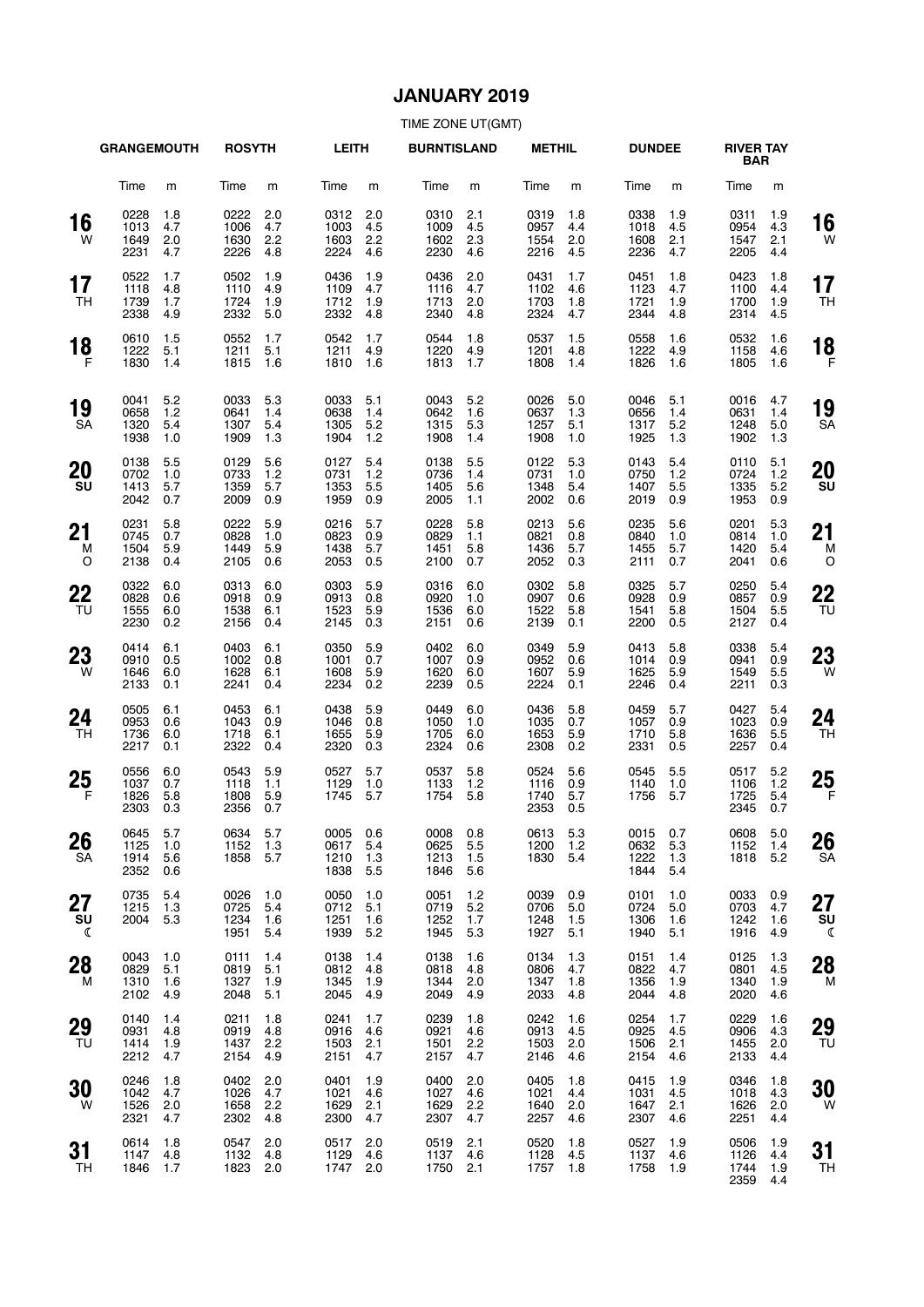### **FEBRUARY 2019**

|                           | <b>GRANGEMOUTH</b>               |                          | <b>ROSYTH</b>                    |                          | <b>LEITH</b>                     |                          | <b>BURNTISLAND</b>           |                            | <b>METHIL</b>                |                          | <b>DUNDEE</b>                    |                          | <b>RIVER TAY</b><br><b>BAR</b>   |                          |                        |
|---------------------------|----------------------------------|--------------------------|----------------------------------|--------------------------|----------------------------------|--------------------------|------------------------------|----------------------------|------------------------------|--------------------------|----------------------------------|--------------------------|----------------------------------|--------------------------|------------------------|
|                           | Time                             | m                        | Time                             | m                        | Time                             | m                        | Time                         | m                          | Time                         | m                        | Time                             | m                        | Time                             | m                        |                        |
| 1<br>F                    | 0020<br>0711<br>1245<br>1942     | 4.9<br>1.7<br>5.0<br>1.5 | 0006<br>0644<br>1232<br>1920     | 4.9<br>1.9<br>5.0<br>1.8 | 0009<br>0616<br>1234<br>1848     | 4.7<br>1.9<br>4.8<br>1.7 | 0018<br>0619<br>1244<br>1852 | 4.7<br>2.0<br>4.8<br>1.8   | 0001<br>0615<br>1228<br>1849 | 4.6<br>1.7<br>4.6<br>1.6 | 0018<br>0623<br>1238<br>1853     | 4.7<br>1.8<br>4.7<br>1.6 | 0608<br>1222<br>1840             | 1.8<br>4.5<br>1.7        | F                      |
| $\boldsymbol{2}$<br>SA    | 0113<br>0757<br>1336<br>2028     | 5.0<br>1.5<br>5.2<br>1.2 | 0102<br>0727<br>1326<br>2005     | 5.0<br>1.8<br>5.2<br>1.6 | 0108<br>0700<br>1326<br>1934     | 4.9<br>1.7<br>5.0<br>1.5 | 0118<br>0704<br>1337<br>1939 | 4.9<br>1.8<br>5.1<br>1.6   | 0058<br>0658<br>1319<br>1932 | 4.8<br>1.6<br>4.8<br>1.3 | 0118<br>0711<br>1329<br>1941     | 4.8<br>1.6<br>4.9<br>1.4 | 0053<br>0656<br>1307<br>1927     | 4.5<br>1.7<br>4.8<br>1.5 | $\boldsymbol{2}$<br>SΑ |
| 3<br>SU                   | 0200<br>0642<br>1422<br>1901     | 5.2<br>1.3<br>5.4<br>1.1 | 0151<br>0801<br>1412<br>2040     | 5.2<br>1.6<br>5.3<br>1.4 | 0155<br>0735<br>1408<br>2011     | 5.0<br>1.6<br>5.1<br>1.3 | 0207<br>0740<br>1420<br>2017 | 5.1<br>1.7<br>5.2<br>1.5   | 0147<br>0736<br>1401<br>2009 | 4.9<br>1.4<br>5.0<br>1.1 | 0208<br>0754<br>1413<br>2024     | 5.0<br>1.5<br>5.1<br>1.2 | 0137<br>0736<br>1346<br>2006     | 4.6<br>1.5<br>4.9<br>1.3 | 3<br>SU                |
| 4<br>М                    | 0241<br>0728<br>1505<br>1946     | 5.3<br>1.1<br>5.4<br>0.8 | 0232<br>0741<br>1451<br>1957     | 5.3<br>1.5<br>5.5<br>1.3 | 0234<br>0806<br>1444<br>2042     | 5.1<br>1.4<br>5.2<br>1.1 | 0247<br>0812<br>1457<br>2049 | 5.2<br>1.6<br>5.3<br>1.3   | 0227<br>0811<br>1438<br>2042 | 5.0<br>1.3<br>5.1<br>1.0 | 0249<br>0833<br>1449<br>2103     | 5.0<br>1.4<br>5.2<br>1.1 | 0216<br>0813<br>1420<br>2038     | 4.8<br>1.4<br>5.0<br>1.2 | 4<br>M<br>€            |
| 5<br>TU                   | 0319<br>0812<br>1543<br>2029     | 5.4<br>0.9<br>5.4<br>0.7 | 0308<br>0815<br>1525<br>2034     | 5.4<br>1.3<br>5.5<br>1.1 | 0308<br>0838<br>1516<br>2111     | 5.2<br>1.3<br>5.3<br>1.0 | 0321<br>0845<br>1529<br>2118 | 5.3<br>1.5<br>5.4<br>$1.2$ | 0302<br>0845<br>1510<br>2114 | 5.0<br>1.1<br>5.2<br>0.9 | 0324<br>0909<br>1521<br>2138     | 5.1<br>1.3<br>5.3<br>1.1 | 0250<br>0844<br>1452<br>2109     | 4.9<br>1.3<br>5.1<br>1.1 | 5<br>ΤU                |
| 6<br>W                    | 0355<br>0854<br>1620<br>2110     | 5.4<br>0.8<br>5.4<br>0.6 | 0341<br>0853<br>1557<br>2112     | 5.4<br>1.2<br>5.5<br>1.0 | 0339<br>0910<br>1547<br>2139     | 5.2<br>1.2<br>5.3<br>1.0 | 0351<br>0917<br>1559<br>2145 | 5.3<br>1.4<br>5.4<br>1.2   | 0334<br>0917<br>1540<br>2143 | 5.1<br>1.1<br>5.3<br>0.9 | 0352<br>0942<br>1551<br>2210     | 5.1<br>1.3<br>5.3<br>1.1 | 0322<br>0914<br>1523<br>2138     | 4.9<br>1.3<br>5.1<br>1.1 | 6<br>W                 |
| 7<br>TН                   | 0432<br>0933<br>1655<br>2146     | 5.4<br>0.8<br>5.3<br>0.6 | 0416<br>0929<br>1631<br>2146     | 5.4<br>1.1<br>5.5<br>0.9 | 0410<br>0942<br>1618<br>2209     | 5.2<br>1.2<br>5.3<br>1.0 | 0422<br>0948<br>1629<br>2215 | 5.3<br>1.4<br>5.4<br>1.2   | 0406<br>0947<br>1610<br>2210 | 5.1<br>1.1<br>5.3<br>0.9 | 0419<br>1014<br>1622<br>2241     | 5.1<br>1.3<br>5.3<br>1.1 | 0354<br>0942<br>1553<br>2207     | 4.9<br>1.3<br>5.1<br>1.1 | 7<br>TН                |
| 8<br>F                    | 0509<br>1006<br>1730<br>2218     | 5.3<br>0.9<br>5.3<br>0.7 | 0453<br>0959<br>1707<br>2214     | 5.4<br>1.2<br>5.4<br>1.0 | 0443<br>1013<br>1650<br>2238     | 5.2<br>1.2<br>5.3<br>1.0 | 0454<br>1019<br>1700<br>2243 | 5.3<br>1.4<br>5.4<br>1.2   | 0438<br>1014<br>1641<br>2235 | 5.1<br>1.1<br>5.2<br>1.0 | 0449<br>1044<br>1655<br>2310     | 5.1<br>1.3<br>5.3<br>1.2 | 0425<br>1011<br>1625<br>2236     | 4.9<br>1.3<br>5.1<br>1.1 | 8<br>F                 |
| 9<br><b>SA</b>            | 0548<br>1029<br>1806<br>2246     | 5.3<br>1.1<br>5.2<br>0.8 | 0532<br>1023<br>1745<br>2239     | 5.3<br>1.3<br>5.3<br>1.1 | 0517<br>1040<br>1723<br>2304     | 5.1<br>1.3<br>5.2<br>1.2 | 0527<br>1045<br>1733<br>2308 | 5.2<br>1.5<br>5.3<br>1.4   | 0512<br>1042<br>1715<br>2301 | 5.0<br>1.3<br>5.1<br>1.1 | 0521<br>1115<br>1729<br>2340     | 5.0<br>1.4<br>5.2<br>1.3 | 0458<br>1041<br>1658<br>2308     | 4.8<br>1.4<br>5.0<br>1.2 | 9<br>SΑ                |
| 10<br>SU                  | 0627<br>1051<br>1843<br>2315     | 5.2<br>1.2<br>5.1<br>1.0 | 0612<br>1047<br>1824<br>2308     | 5.2<br>1.4<br>5.2<br>1.2 | 0553<br>1103<br>1758<br>2330     | 5.0<br>1.5<br>5.1<br>1.3 | 0602<br>1107<br>1807<br>2333 | 5.1<br>1.6<br>5.2<br>1.5   | 0547<br>1111<br>1752<br>2331 | 4.9<br>1.4<br>5.0<br>1.3 | 0557<br>1146<br>1806             | 4.9<br>1.5<br>5.1        | 0533<br>1112<br>1734<br>2341     | 4.6<br>1.5<br>4.9<br>1.3 | 10<br>SU               |
| . .<br>11<br>м            | 0707 5.0<br>1124<br>1923<br>2351 | 1.3<br>4.9<br>1.2        | 0653 5.0<br>1120<br>1905<br>2345 | 1.6<br>5.0<br>1.4        | 0632 4.8<br>1130<br>1837         | 1.7<br>4.9               | 0640 4.8<br>1133<br>1845     | 1.8<br>4.9                 | 0626 4.7<br>1145<br>1834     | 1.6<br>4.8               | 0011 1.4<br>0635<br>1222<br>1847 | 4.8<br>1.6<br>4.9        | 0612 4.5<br>1148<br>1816         | 1.7<br>4.6               | . .<br>11<br>M         |
| 12<br>TU<br>$\mathcal{D}$ | 0751<br>1206<br>2006             | 4.9<br>1.5<br>4.8        | 0737<br>1202<br>1950             | 4.9<br>1.8<br>4.9        | 0001<br>0716<br>1210<br>1924     | 1.5<br>4.7<br>1.9<br>4.8 | 0004<br>0723<br>1213<br>1931 | 1.6<br>4.7<br>2.0<br>4.8   | 0007<br>0711<br>1229<br>1923 | 1.5<br>4.5<br>1.8<br>4.6 | 0049<br>0720<br>1306<br>1935     | 1.6<br>4.6<br>1.8<br>4.8 | 0019<br>0659<br>1232<br>1907     | 1.5<br>4.4<br>1.9<br>4.5 | 12<br>ТU<br>J          |
| 13<br>W                   | 0036<br>0839<br>1300<br>2056     | 1.4<br>4.7<br>1.8<br>4.6 | 0030<br>0826<br>1254<br>2043     | 1.7<br>4.7<br>2.0<br>4.7 | 0048<br>0809<br>1314<br>2022     | 1.8<br>4.5<br>2.1<br>4.6 | 0049<br>0815<br>1315<br>2027 | 1.9<br>4.5<br>2.2<br>4.6   | 0057<br>0803<br>1339<br>2022 | 1.7<br>4.4<br>2.0<br>4.5 | 0139<br>0815<br>1405<br>2035     | 1.8<br>4.5<br>2.0<br>4.6 | 0109<br>0757<br>1333<br>2012     | 1.8<br>4.3<br>2.0<br>4.4 | 13<br>W                |
| 14<br>TН                  | 0134<br>0935<br>1415<br>2156     | 1.7<br>4.6<br>2.0<br>4.6 | 0127<br>0923<br>1408<br>2146     | 1.9<br>4.6<br>2.2<br>4.7 | 0159<br>0915<br>1458<br>2140     | 2.0<br>4.4<br>2.2<br>4.5 | 0158<br>0920<br>1456<br>2145 | 2.1<br>4.4<br>2.3<br>4.5   | 0215<br>0907<br>1509<br>2135 | 1.9<br>4.3<br>2.0<br>4.4 | 0246<br>0926<br>1522<br>2153     | 1.9<br>4.4<br>2.1<br>4.6 | 0217<br>0905<br>1456<br>2127     | 1.9<br>4.2<br>2.1<br>4.3 | 14<br>TΗ               |
| 15<br>F                   | 0254<br>1040<br>1728<br>2306     | 1.9<br>4.7<br>1.8<br>4.8 | 0437<br>1029<br>1705<br>2258     | 2.1<br>4.7<br>2.0<br>4.9 | 0349<br>1031<br>1641<br>2302 4.7 | 2.0<br>4.5<br>2.0        | 0348<br>1038<br>1641<br>2309 | 2.1<br>4.5<br>2.1<br>4.7   | 0350<br>1021<br>1632<br>2255 | 1.9<br>4.4<br>1.9<br>4.6 | 0409<br>1045<br>1647<br>2316 4.7 | 2.0<br>4.5<br>1.9        | 0341<br>1019<br>1625<br>2247 4.4 | 1.9<br>4.3<br>1.9        | 15<br>F                |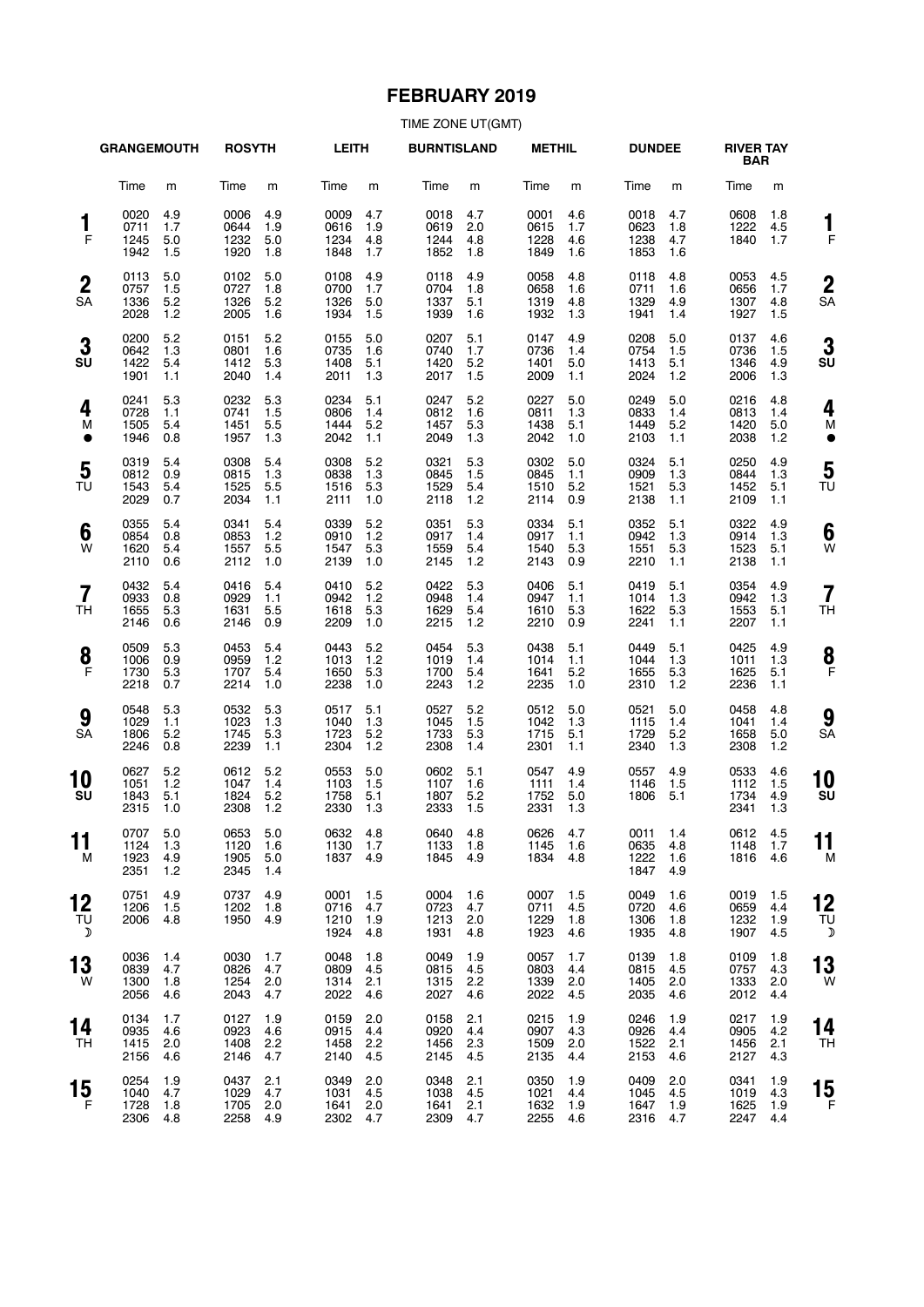# **FEBRUARY 2019**

|                 | <b>GRANGEMOUTH</b>                   |                             | <b>ROSYTH</b>                    |                              | <b>LEITH</b>                     |                          | <b>BURNTISLAND</b>               |                          | <b>METHIL</b>                        |                          | <b>DUNDEE</b>                |                            | <b>RIVER TAY</b><br><b>BAR</b> |                          |                 |
|-----------------|--------------------------------------|-----------------------------|----------------------------------|------------------------------|----------------------------------|--------------------------|----------------------------------|--------------------------|--------------------------------------|--------------------------|------------------------------|----------------------------|--------------------------------|--------------------------|-----------------|
|                 | Time                                 | m                           | Time                             | m                            | Time                             | m                        | Time                             | m                        | Time                                 | m                        | Time                         | m                          | Time                           | m                        |                 |
| 16<br><b>SA</b> | 0557<br>1150<br>1830                 | 1.7<br>4.9<br>1.4           | 0537<br>1137<br>1803             | 1.9<br>4.9<br>1.6            | 0522<br>1143<br>1753             | 1.8<br>4.7<br>1.6        | 0524<br>1151<br>1756             | 1.9<br>4.7<br>1.7        | 0513<br>1132<br>1751                 | 1.8<br>4.6<br>1.5        | 0531<br>1156<br>1806         | 1.8<br>4.7<br>1.6          | 0505<br>1130<br>1744           | 1.8<br>4.5<br>1.7        | 16<br><b>SA</b> |
| 17<br>SU        | 0015<br>0656<br>1253<br>1939         | 5.1<br>1.4<br>5.3<br>1.0    | 0006<br>0632<br>1240<br>1905     | 5.1<br>1.6<br>5.3<br>1.2     | 0013<br>0626<br>1245<br>1855     | 5.0<br>1.5<br>5.1<br>1.2 | 0022<br>0629<br>1255<br>1859     | 5.1<br>1.6<br>5.2<br>1.4 | 0006<br>0622<br>1236<br>1857         | 4.8<br>1.4<br>5.0<br>1.0 | 0029<br>0639<br>1258<br>1912 | 4.9<br>1.6<br>5.1<br>$1.2$ | 0000<br>0616<br>1229<br>1848   | 4.6<br>1.5<br>4.8<br>1.2 | 17<br>SU        |
| 18<br>M         | 0116<br>0800<br>1350<br>2040         | 5.5<br>1.1<br>5.6<br>0.5    | 0107<br>0729<br>1337<br>2006     | 5.5<br>1.2<br>5.6<br>0.8     | 0113<br>0721<br>1336<br>1952     | 5.3<br>1.2<br>5.4<br>0.7 | 0123<br>0726<br>1347<br>1958     | 5.4<br>1.4<br>5.5<br>0.9 | 0107<br>0720<br>1331<br>1952         | 5.2<br>1.1<br>5.3<br>0.6 | 0131<br>0736<br>1353<br>2009 | 5.3<br>1.3<br>5.4<br>0.8   | 0059<br>0712<br>1319<br>1942   | 5.0<br>1.2<br>5.1<br>0.7 | 18<br>M         |
| 19<br>TU<br>O   | 0211<br>0855<br>1443<br>2132         | 5.8<br>0.7<br>5.9<br>0.1    | 0203<br>0824<br>1430<br>2100     | 5.8<br>0.9<br>5.9<br>0.4     | 0202<br>0812<br>1422<br>2044     | 5.7<br>0.9<br>5.7<br>0.3 | 0214<br>0818<br>1434<br>2051     | 5.8<br>1.1<br>5.8<br>0.5 | 0200<br>0810<br>1421<br>2041         | 5.6<br>0.8<br>5.7<br>0.2 | 0226<br>0828<br>1442<br>2100 | 5.5<br>1.0<br>5.7<br>0.5   | 0150<br>0802<br>1405<br>2029   | 5.2<br>0.9<br>5.3<br>0.3 | 19<br>TU<br>O   |
| 20<br>W         | 0302<br>0943<br>1535<br>$2219 - 0.2$ | 6.0<br>0.5<br>6.1           | 0254<br>0912<br>1521<br>2146     | 6.1<br>0.7<br>6.2<br>0.1     | 0248<br>0900<br>1506<br>2133     | 5.9<br>0.6<br>6.0<br>0.1 | 0301<br>0907<br>1519<br>2139     | 6.0<br>0.8<br>6.1<br>0.4 | 0248<br>0856<br>1507<br>$2126 - 0.1$ | 5.8<br>0.5<br>5.9        | 0315<br>0916<br>1528<br>2147 | 5.7<br>0.8<br>5.9<br>0.2   | 0238<br>0845<br>1449<br>2114   | 5.4<br>0.8<br>5.5<br>0.2 | 20<br>W         |
| 21<br>TH        | 0353<br>0858<br>1626<br>$2303 - 0.2$ | 6.2<br>0.4<br>6.2           | 0344<br>0955<br>1610<br>2226     | 6.2<br>0.6<br>6.2<br>0.1     | 0333<br>0945<br>1551<br>2218     | 6.0<br>0.5<br>6.1<br>0.0 | 0345<br>0951<br>1603<br>2223     | 6.1<br>0.7<br>6.2<br>0.3 | 0334<br>0938<br>1551<br>$2208 - 0.1$ | 6.0<br>0.4<br>6.1        | 0400<br>1000<br>1611<br>2231 | 5.8<br>0.7<br>6.0<br>0.2   | 0323<br>0926<br>1532<br>2156   | 5.4<br>0.7<br>5.6<br>0.1 | 21<br><b>TH</b> |
| 22<br>F         | 0444<br>0940<br>1716<br>2201         | 6.2<br>0.4<br>6.1<br>$-0.1$ | 0433<br>1034<br>1658<br>2301     | 6.2<br>0.6<br>6.2<br>0.2     | 0419<br>1028<br>1637<br>2301     | 5.9<br>0.6<br>6.0<br>0.1 | 0430<br>1033<br>1648<br>2305     | 6.0<br>0.8<br>6.1<br>0.4 | 0418<br>1019<br>1635<br>2248         | 5.9<br>0.4<br>6.0<br>0.0 | 0443<br>1042<br>1654<br>2313 | 5.8<br>0.7<br>6.0<br>0.3   | 0407<br>1005<br>1617<br>2237   | 5.4<br>0.7<br>5.6<br>0.2 | 22<br>F         |
| 23<br><b>SA</b> | 0533<br>1021<br>1803<br>2243         | 6.0<br>0.5<br>6.0<br>0.1    | 0521<br>1108<br>1746<br>2328     | 6.0<br>0.8<br>6.0<br>0.5     | 0505<br>1107<br>1724<br>2340     | 5.7<br>0.7<br>5.8<br>0.5 | 0515<br>1111<br>1734<br>2343     | 5.8<br>0.9<br>5.9<br>0.7 | 0502<br>1057<br>1719<br>2326         | 5.7<br>0.6<br>5.8<br>0.4 | 0525<br>1121<br>1737<br>2352 | 5.6<br>0.8<br>5.8<br>0.6   | 0452<br>1045<br>1703<br>2319   | 5.2<br>0.9<br>5.4<br>0.6 | 23<br><b>SA</b> |
| 24<br>SU        | 0620<br>1103<br>1847<br>2326         | 5.8<br>0.7<br>5.7<br>0.5    | 0608<br>1134<br>1833<br>2352     | 5.8<br>1.0<br>5.8<br>0.9     | 0552<br>1141<br>1814             | 5.4<br>1.0<br>5.5        | 0601<br>1144<br>1823             | 5.5<br>1.2<br>5.6        | 0547<br>1134<br>1806                 | 5.4<br>0.9<br>5.5        | 0607<br>1158<br>1821         | 5.4<br>1.1<br>5.5          | 0538<br>1126<br>1752           | $5.0\,$<br>1.2<br>5.2    | 24<br>SU        |
| 25<br>м         | 0705<br>1146<br>1932                 | 5.4<br>1.0<br>5.3           | 0656<br>1201<br>1921             | 5.4<br>1.4<br>5.4            | 0016<br>0640<br>1210<br>1908     | 0.9<br>5.1<br>1.4<br>5.2 | 0018<br>0648<br>1213<br>1915     | 1.1<br>5.2<br>1.6<br>5.3 | 0003<br>0634<br>1215<br>1856         | 0.8<br>5.0<br>1.3<br>5.1 | 0030<br>0651<br>1236<br>1910 | 1.0<br>5.0<br>1.4<br>5.1   | 0003<br>0627<br>1210<br>1846   | 0.9<br>4.8<br>1.4<br>4.9 | 25<br>M         |
| 26<br>TU<br>ℭ   | 0010<br>0752<br>1233<br>2021         | 1.0<br>5.0<br>1.4<br>4.8    | 0030 1.4<br>0745<br>1244<br>2014 | 5.0<br>1.8<br>5.0            | 0049 1.4<br>0734<br>1252<br>2010 | -4.8<br>1.8<br>4.8       | 0050 1.6<br>0740<br>1253<br>2016 | 4.8<br>1.9<br>4.8        | 0045 1.3<br>0727<br>1303<br>1955     | 4.6<br>1.7<br>4.7        | 0109<br>0742<br>1316<br>2009 | 1.4<br>4.7<br>1.7<br>4.8   | 0048<br>0721<br>1302<br>1948   | 1.4<br>4.4<br>1.8<br>4.5 | 26<br>TU<br>€   |
| 27<br>W         | 0059<br>0846<br>1331<br>2129         | 1.5<br>4.7<br>1.8<br>4.5    | 0125<br>0840<br>1357<br>2119     | 1.9<br>4.7<br>2.2<br>4.7     | 0135<br>0835<br>1404<br>2116     | 1.9<br>4.5<br>2.1<br>4.5 | 0135<br>0840<br>1403<br>2121     | 2.0<br>4.5<br>2.2<br>4.5 | 0140<br>0828<br>1409<br>2107         | 1.8<br>4.3<br>2.0<br>4.4 | 0153<br>0842<br>1406<br>2117 | 1.9<br>4.4<br>2.1<br>4.5   | 0142<br>0822<br>1411<br>2100   | 1.8<br>4.2<br>2.0<br>4.3 | 27<br>W         |
| 28<br>TH        | 0207<br>1004<br>1516<br>2253         | 2.0<br>4.4<br>2.1<br>4.4    | 0247<br>0949<br>1539<br>2234     | $2.3\,$<br>4.5<br>2.3<br>4.5 | 0302<br>0940<br>1601<br>2228     | 2.2<br>4.3<br>2.2<br>4.4 | 0300<br>0945<br>1600<br>2234     | 2.3<br>4.3<br>2.3<br>4.4 | 0301<br>0939<br>1559<br>2224         | 2.1<br>4.2<br>2.1<br>4.3 | 0303<br>0947<br>1610<br>2232 | 2.2<br>4.3<br>2.2<br>4.3   | 0257<br>0934<br>1552<br>2226   | 2.0<br>4.1<br>2.1<br>4.2 | 28<br>TН        |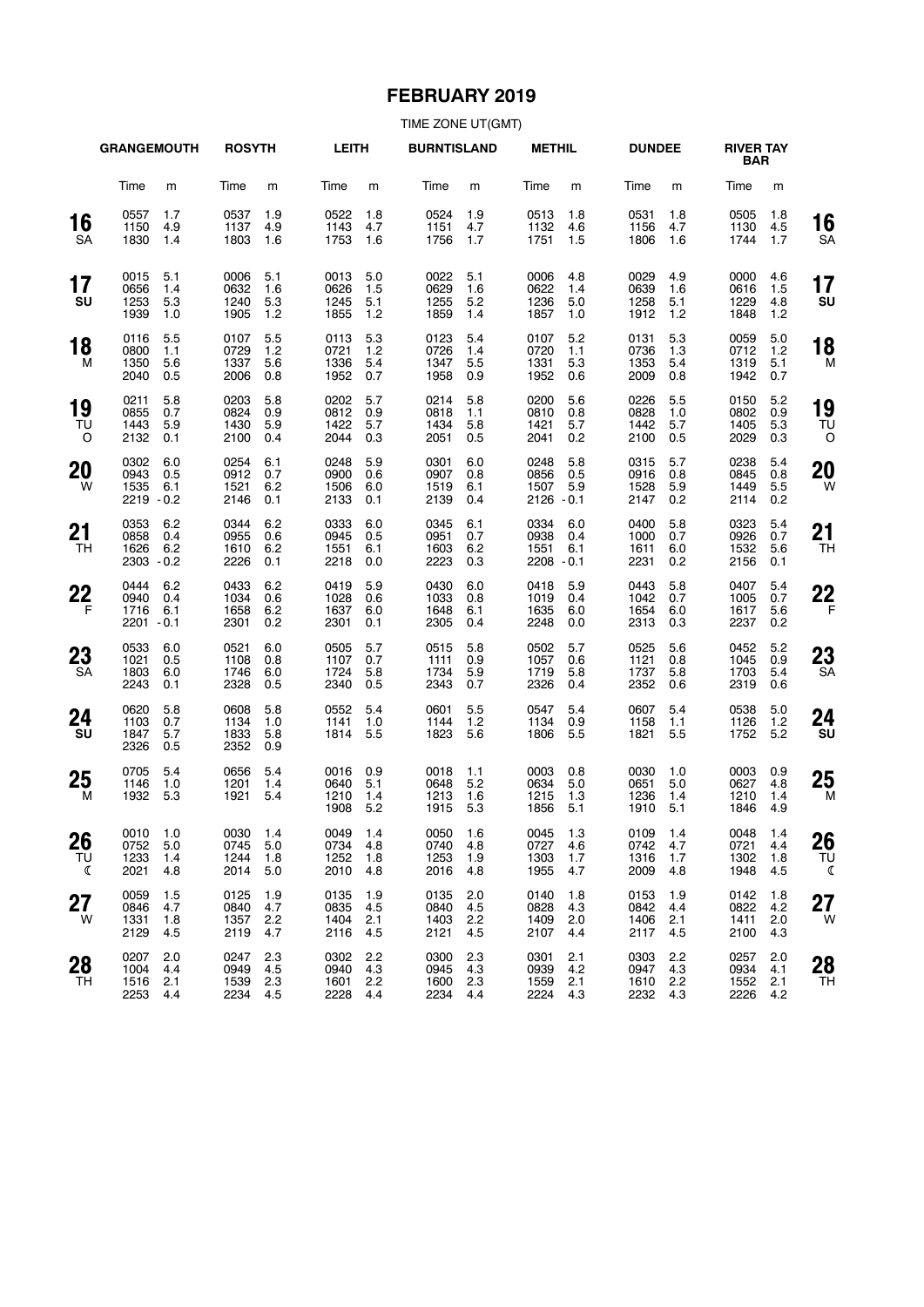### **MARCH 2019**

|                               | <b>GRANGEMOUTH</b>               |                          | <b>ROSYTH</b>                    |                          | <b>LEITH</b>                     |                          | <b>BURNTISLAND</b>               |                          | <b>METHIL</b>                    |                          | <b>DUNDEE</b>                    |                          | <b>RIVER TAY</b><br><b>BAR</b> |                            |                      |
|-------------------------------|----------------------------------|--------------------------|----------------------------------|--------------------------|----------------------------------|--------------------------|----------------------------------|--------------------------|----------------------------------|--------------------------|----------------------------------|--------------------------|--------------------------------|----------------------------|----------------------|
|                               | Time                             | m                        | Time                             | m                        | Time                             | m                        | Time                             | m                        | Time                             | m                        | Time                             | m                        | Time                           | m                          |                      |
| 1<br>F                        | 0547<br>1120<br>1829<br>2359     | 2.2<br>4.5<br>1.8<br>4.6 | 0521<br>1102<br>1811<br>2342     | 2.3<br>4.5<br>2.1<br>4.6 | 0444<br>1054<br>1737<br>2348     | 2.3<br>4.3<br>2.0<br>4.5 | 0444<br>1101<br>1739<br>2357     | 2.4<br>4.3<br>2.1<br>4.5 | 0450<br>1053<br>1744<br>2337     | 2.2<br>4.2<br>1.9<br>4.4 | 0503<br>1056<br>1743<br>2353     | 2.2<br>4.3<br>2.0<br>4.4 | 0437<br>1054<br>1725<br>2343   | 2.1<br>4.2<br>1.9<br>4.2   | 1<br>F               |
| $\boldsymbol{2}$<br><b>SA</b> | 0651<br>1222<br>1925             | 1.9<br>4.8<br>1.5        | 0625<br>1207<br>1906             | 2.1<br>4.7<br>1.8        | 0555<br>1211<br>1841             | 2.1<br>4.5<br>1.8        | 0558<br>1220<br>1845             | 2.2<br>4.5<br>1.9        | 0557<br>1201<br>1838             | 2.0<br>4.4<br>1.7        | 0604<br>1206<br>1837             | 2.0<br>4.5<br>1.7        | 0548<br>1159<br>1823           | 2.0<br>4.3<br>1.7          | $\overline{2}$<br>SA |
| 3<br>SU                       | 0053<br>0740<br>1313<br>2012     | 4.8<br>1.7<br>5.0<br>1.2 | 0041<br>0709<br>1302<br>1949     | 4.8<br>1.9<br>5.0<br>1.6 | 0052<br>0641<br>1308<br>1923     | 4.7<br>1.9<br>4.8<br>1.5 | 0102<br>0645<br>1318<br>1928     | 4.7<br>2.0<br>4.8<br>1.6 | 0039<br>0641<br>1256<br>1918     | 4.5<br>1.8<br>4.6<br>1.4 | 0100<br>0652<br>1306<br>1923     | 4.6<br>1.8<br>4.7<br>1.4 | 0039<br>0637<br>1248<br>1908   | 4.4<br>1.9<br>4.5<br>1.4   | 3<br>SU              |
| 4<br>М                        | 0139<br>0625<br>1359<br>2052     | 5.1<br>1.5<br>5.3<br>1.0 | 0130<br>0744<br>1348<br>2024     | 5.0<br>1.7<br>5.2<br>1.4 | 0139<br>0716<br>1350<br>1956     | 4.9<br>1.6<br>5.0<br>1.3 | 0150<br>0721<br>1402<br>2002     | 4.9<br>1.7<br>5.1<br>1.5 | 0128<br>0719<br>1340<br>1952     | 4.7<br>1.5<br>4.9<br>1.1 | 0150<br>0734<br>1352<br>2004     | 4.8<br>1.6<br>5.0<br>1.2 | 0122<br>0718<br>1327<br>1945   | 4.5<br>1.7<br>4.8<br>1.3   | 4<br>M               |
| 5<br>TU                       | 0220<br>0707<br>1441<br>1926     | 5.3<br>1.2<br>5.4<br>0.8 | 0210<br>0716<br>1427<br>1934     | 5.2<br>1.5<br>5.4<br>1.2 | 0215<br>0747<br>1425<br>2024     | 5.1<br>1.4<br>5.2<br>1.1 | 0227<br>0753<br>1437<br>2030     | 5.2<br>1.6<br>5.3<br>1.3 | 0207<br>0754<br>1416<br>2023     | 4.9<br>1.3<br>5.0<br>1.0 | 0231<br>0813<br>1429<br>2042     | 5.0<br>1.4<br>5.1<br>1.1 | 0158<br>0753<br>1400<br>2019   | 4.8<br>1.4<br>4.9<br>1.1   | 5<br>ΤU              |
| 6<br>W<br>$\bullet$           | 0257<br>0750<br>1518<br>2009     | 5.4<br>0.9<br>5.5<br>0.6 | 0245<br>0753<br>1502<br>2012     | 5.3<br>1.2<br>5.5<br>1.0 | 0247<br>0819<br>1455<br>2051     | 5.2<br>1.2<br>5.3<br>0.9 | 0300<br>0825<br>1508<br>2058     | 5.3<br>1.4<br>5.4<br>1.1 | 0240<br>0825<br>1446<br>2051     | 5.1<br>1.1<br>5.2<br>0.8 | 0304<br>0849<br>1459<br>2117     | 5.0<br>1.3<br>5.2<br>1.0 | 0229<br>0825<br>1431<br>2047   | 4.8<br>1.3<br>5.0<br>0.9   | 6<br>W<br>€          |
| $\overline{7}$<br><b>TH</b>   | 0333<br>0833<br>1555<br>2050     | 5.4<br>0.7<br>5.5<br>0.4 | 0318<br>0832<br>1535<br>2051     | 5.4<br>1.0<br>5.5<br>0.8 | 0316<br>0852<br>1525<br>2120     | 5.3<br>1.0<br>5.4<br>0.8 | 0329<br>0859<br>1538<br>2127     | 5.4<br>1.2<br>5.5<br>1.0 | 0310<br>0855<br>1515<br>2117     | 5.1<br>1.0<br>5.3<br>0.7 | 0329<br>0923<br>1527<br>2149     | 5.1<br>1.2<br>5.3<br>1.0 | 0259<br>0854<br>1500<br>2115   | 4.9<br>1.2<br>5.1<br>0.8   | 7<br>ΤH              |
| 8<br>F                        | 0409<br>0913<br>1631<br>2128     | 5.4<br>0.6<br>5.4<br>0.4 | 0352<br>0909<br>1610<br>2125     | 5.5<br>0.9<br>5.5<br>0.8 | 0345<br>0925<br>1555<br>2150     | 5.3<br>1.0<br>5.4<br>0.8 | 0357<br>0932<br>1607<br>2156     | 5.4<br>1.2<br>5.5<br>1.0 | 0339<br>0922<br>1543<br>2142     | 5.2<br>0.9<br>5.3<br>0.7 | 0353<br>0955<br>1557<br>2219     | 5.1<br>1.1<br>5.3<br>1.0 | 0328<br>0921<br>1530<br>2142   | 4.9<br>1.1<br>5.1<br>0.8   | 8<br>F               |
| 9<br><b>SA</b>                | 0444<br>0949<br>1706<br>2200     | 5.4<br>0.7<br>5.4<br>0.5 | 0428<br>0942<br>1646<br>2152     | 5.5<br>0.9<br>5.5<br>0.8 | 0416<br>0955<br>1625<br>2217     | 5.3<br>1.0<br>5.4<br>0.9 | 0427<br>1001<br>1636<br>2222     | 5.4<br>1.2<br>5.5<br>1.1 | 0409<br>0950<br>1614<br>2207     | 5.2<br>0.9<br>5.3<br>0.8 | 0421<br>1024<br>1630<br>2247     | 5.1<br>1.1<br>5.3<br>1.0 | 0357<br>0948<br>1600<br>2211   | 4.9<br>1.1<br>5.1<br>0.9   | 9<br>SA              |
| 10<br>SU                      | 0521<br>1014<br>1741<br>2223     | 5.3<br>0.8<br>5.3<br>0.6 | 0506<br>1005<br>1722<br>2215     | 5.4<br>1.0<br>5.4<br>0.9 | 0449<br>1019<br>1657<br>2238     | 5.2<br>1.1<br>5.3<br>1.0 | 0459<br>1024<br>1707<br>2243     | 5.3<br>1.3<br>5.4<br>1.2 | 0441<br>1017<br>1648<br>2233     | 5.2<br>1.0<br>5.2<br>0.9 | 0453<br>1053<br>1704<br>2314     | 5.1<br>1.2<br>5.3<br>1.1 | 0428<br>1016<br>1633<br>2239   | 4.9<br>1.2<br>5.0<br>1.1   | 10<br>SU             |
| 11<br>M                       | 0559 5.3<br>1029<br>1818<br>2245 | 1.0<br>5.2<br>0.8        | 0544 5.3<br>1026<br>1800<br>2241 | 1.2<br>5.3<br>1.0        | 0523 5.1<br>1036<br>1732<br>2255 | 1.2<br>5.2<br>1.2        | 0533 5.2<br>1041<br>1741<br>2259 | 1.4<br>5.3<br>1.4        | 0515 5.0<br>1045<br>1725<br>2259 | 1.2<br>5.1<br>1.1        | 0527 5.0<br>1123<br>1741<br>2344 | 1.3<br>$5.2$<br>1.2      | 0500<br>1047<br>1708<br>2310   | 4.8<br>1.2<br>4.9<br>$1.2$ | 11<br>M              |
| 12<br>TU                      | 0639<br>1055<br>1857<br>2318     | 5.1<br>1.1<br>5.0<br>1.0 | 0625<br>1055<br>1840<br>2316     | 5.2<br>1.3<br>5.1<br>1.2 | 0600<br>1059<br>1811<br>2322     | 5.0<br>1.4<br>5.0<br>1.4 | 0609<br>1103<br>1820<br>2326     | 5.1<br>1.6<br>5.1<br>1.6 | 0553<br>1116<br>1807<br>2331     | 4.9<br>1.4<br>4.9<br>1.3 | 0603<br>1158<br>1821             | 4.9<br>1.4<br>5.0        | 0536<br>1121<br>1749<br>2347   | 4.6<br>1.4<br>4.8<br>1.4   | 12<br>ТU             |
| 13<br>W                       | 0722<br>1135<br>1939             | 5.0<br>1.3<br>4.9        | 0707<br>1134<br>1924             | 5.0<br>1.5<br>5.0        | 0642<br>1136<br>1857             | 4.8<br>1.6<br>4.9        | 0650<br>1139<br>1904             | 4.8<br>1.7<br>4.9        | 0637<br>1154<br>1856             | 4.7<br>1.6<br>4.7        | 0019<br>0645<br>1239<br>1907     | 1.4<br>4.7<br>1.6<br>4.8 | 0620<br>1204<br>1839           | 4.4<br>1.5<br>4.5          | 13<br>W              |
| 14<br>TH<br>D                 | 0001<br>0809<br>1229<br>2028     | 1.3<br>4.8<br>1.6<br>4.7 | 0000<br>0755<br>1225<br>2015     | 1.6<br>4.8<br>1.8<br>4.8 | 0005<br>0731<br>1235<br>1955     | 1.7<br>4.6<br>1.8<br>4.6 | 0008<br>0737<br>1237<br>2001     | 1.8<br>4.6<br>1.9<br>4.6 | 0015<br>0728<br>1257<br>1954     | 1.6<br>4.4<br>1.8<br>4.5 | 0105<br>0736<br>1335<br>2005     | 1.7<br>4.5<br>1.8<br>4.6 | 0032<br>0716<br>1301<br>1945   | 1.7<br>4.3<br>1.8<br>4.3   | 14<br>TH<br>J        |
| 15<br>F                       | 0058<br>0903<br>1343<br>2125     | 1.7<br>4.6<br>1.9<br>4.6 | 0056<br>0851<br>1338<br>2118 4.7 | 2.0<br>4.6<br>2.1        | 0115<br>0836<br>1419<br>2112 4.5 | 2.0<br>4.4<br>2.0        | 0115<br>0841<br>1418<br>2116 4.5 | 2.1<br>4.4<br>2.1        | 0128<br>0831<br>1440<br>2108     | 1.9<br>4.3<br>1.9<br>4.4 | 0209<br>0843<br>1452<br>2123     | 2.0<br>4.4<br>2.0<br>4.5 | 0140<br>0828<br>1425<br>2105   | 1.9<br>4.2<br>1.9<br>4.3   | 15<br>F              |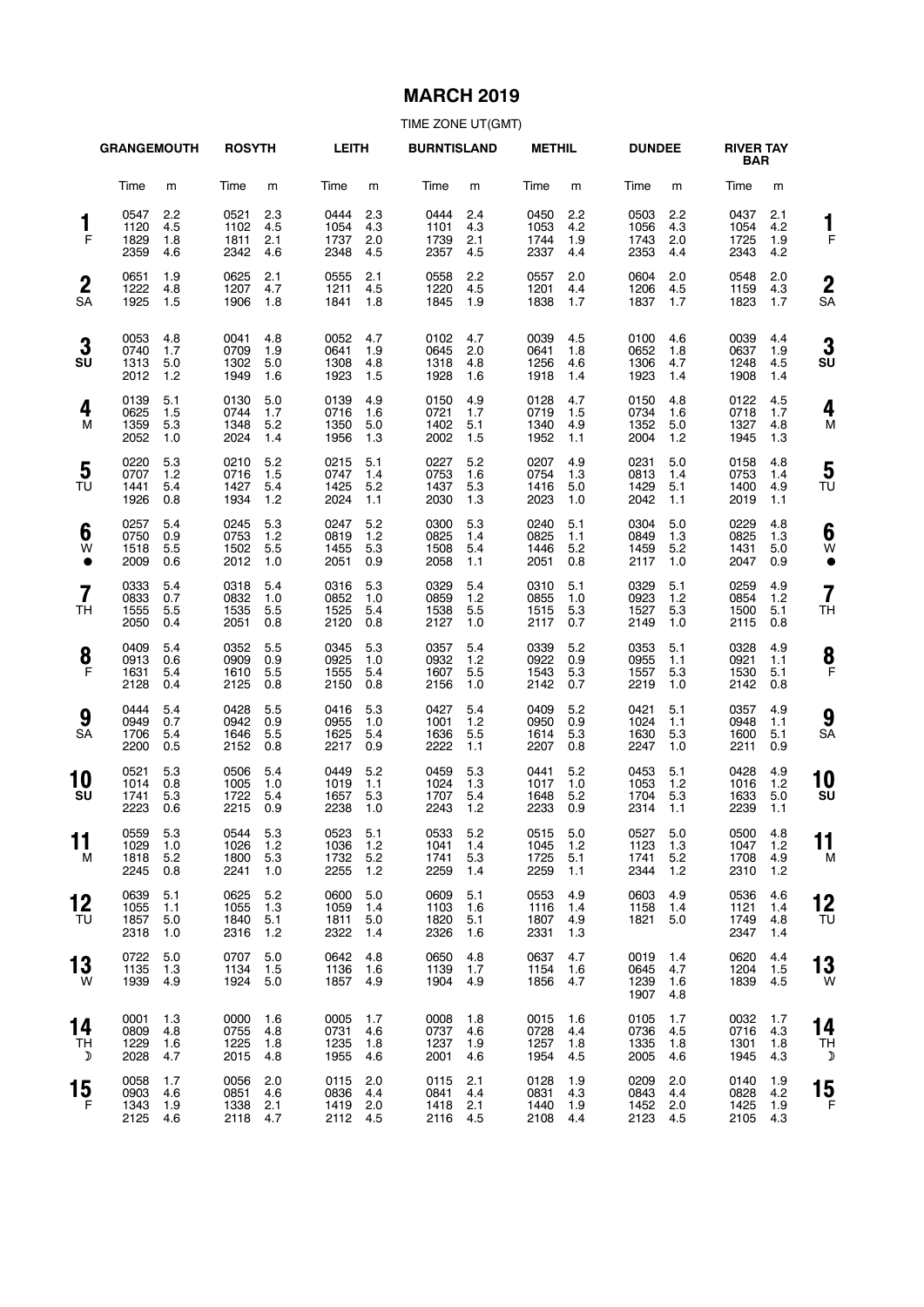### **MARCH 2019**

|                     | <b>GRANGEMOUTH</b>                   |                             | <b>ROSYTH</b>                    |                          | LEITH                        |                          | <b>BURNTISLAND</b>           |                          | <b>METHIL</b>                        |                          | <b>DUNDEE</b>                |                          | <b>RIVER TAY</b><br><b>BAR</b> |                          |                 |
|---------------------|--------------------------------------|-----------------------------|----------------------------------|--------------------------|------------------------------|--------------------------|------------------------------|--------------------------|--------------------------------------|--------------------------|------------------------------|--------------------------|--------------------------------|--------------------------|-----------------|
|                     | Time                                 | m                           | Time                             | m                        | Time                         | m                        | Time                         | m                        | Time                                 | m                        | Time                         | m                        | Time                           | m                        |                 |
| 16<br>SA            | 0221<br>1006<br>1709<br>2236         | 2.0<br>4.7<br>1.7<br>4.7    | 0413<br>0957<br>1648<br>2233     | 2.2<br>4.6<br>1.9<br>4.8 | 0329<br>0959<br>1624<br>2240 | 2.2<br>4.4<br>1.9<br>4.6 | 0327<br>1005<br>1624<br>2247 | 2.3<br>4.4<br>2.0<br>4.6 | 0320<br>0949<br>1612<br>2234         | 2.1<br>4.3<br>1.8<br>4.5 | 0337<br>1012<br>1626<br>2257 | 2.1<br>4.4<br>1.9<br>4.6 | 0313<br>0947<br>1603<br>2231   | 2.0<br>4.2<br>1.8<br>4.3 | 16<br><b>SA</b> |
| 17<br>SU            | 0536<br>1120<br>1816<br>2354         | 1.8<br>4.9<br>1.3<br>5.0    | 0519<br>1110<br>1751<br>2346     | 2.0<br>4.8<br>1.5<br>5.1 | 0509<br>1120<br>1743<br>2356 | 1.9<br>4.6<br>1.5<br>4.9 | 0510<br>1128<br>1745         | 2.0<br>4.6<br>1.6        | 0454<br>1108<br>1737<br>2348         | 1.9<br>4.5<br>1.4<br>4.8 | 0512<br>1134<br>1754         | 2.0<br>4.7<br>1.6        | 0451<br>1106<br>1728<br>2349   | 1.9<br>4.4<br>1.4<br>4.6 | 17<br>SU        |
| 18<br>м             | 0641<br>1231<br>1927                 | 1.5<br>5.2<br>0.8           | 0617<br>1217<br>1854             | 1.6<br>5.2<br>1.0        | 0613<br>1225<br>1846         | 1.6<br>5.0<br>1.0        | 0005<br>0616<br>1234<br>1850 | 4.9<br>1.7<br>5.1<br>1.2 | 0607<br>1215<br>1844                 | 1.5<br>4.9<br>0.9        | 0017<br>0624<br>1241<br>1859 | 4.9<br>1.6<br>5.0<br>1.1 | 0602<br>1210<br>1832           | 1.5<br>4.6<br>0.9        | 18<br>M         |
| 19<br>TU            | 0059<br>0748<br>1330<br>2027         | 5.4<br>1.1<br>5.6<br>0.3    | 0049<br>0715<br>1316<br>1953     | 5.5<br>1.2<br>5.6<br>0.6 | 0056<br>0706<br>1318<br>1940 | 5.3<br>1.2<br>5.4<br>0.6 | 0106<br>0710<br>1329<br>1945 | 5.4<br>1.4<br>5.5<br>0.8 | 0050<br>0704<br>1312<br>1937         | 5.2<br>1.1<br>5.3<br>0.5 | 0120<br>0722<br>1336<br>1954 | 5.2<br>1.3<br>5.4<br>0.7 | 0047<br>0657<br>1301<br>1926   | 4.9<br>1.2<br>5.0<br>0.6 | 19<br>TU        |
| 20<br>W             | 0154<br>0841<br>1425<br>$2116 - 0.1$ | 5.8<br>0.7<br>5.9           | 0145<br>0808<br>1411<br>2043     | 5.8<br>0.9<br>5.9<br>0.2 | 0145<br>0755<br>1403<br>2029 | 5.6<br>0.8<br>5.7<br>0.2 | 0157<br>0801<br>1415<br>2035 | 5.7<br>1.0<br>5.8<br>0.5 | 0143<br>0753<br>1402<br>2024         | 5.5<br>0.8<br>5.7<br>0.1 | 0213<br>0812<br>1425<br>2043 | 5.5<br>1.0<br>5.7<br>0.4 | 0136<br>0746<br>1347<br>2013   | 5.2<br>0.9<br>5.3<br>0.2 | 20<br>W         |
| 21<br>TH<br>$\circ$ | 0246<br>0926<br>1516<br>$2200 - 0.3$ | 6.0<br>0.4<br>6.1           | 0235<br>0854<br>1501<br>2126     | 6.0<br>0.6<br>6.1<br>0.0 | 0229<br>0841<br>1446<br>2114 | 5.8<br>0.5<br>6.0<br>0.0 | 0241<br>0848<br>1459<br>2121 | 5.9<br>0.7<br>6.1<br>0.3 | 0230<br>0838<br>1448<br>$2107 - 0.1$ | 5.8<br>0.5<br>5.9        | 0259<br>0858<br>1510<br>2128 | 5.7<br>0.7<br>5.9<br>0.2 | 0220<br>0828<br>1430<br>2055   | 5.3<br>0.7<br>5.5<br>0.1 | 21<br>TН<br>O   |
| $22 \atop F}$       | 0335<br>1006<br>1605<br>2238         | 6.1<br>0.3<br>6.2<br>$-0.2$ | 0323<br>0936<br>1550<br>2203     | 6.1<br>0.4<br>6.2<br>0.0 | 0313<br>0924<br>1531<br>2157 | 5.9<br>0.4<br>6.1<br>0.0 | 0326<br>0931<br>1543<br>2203 | 6.0<br>0.6<br>6.2<br>0.3 | 0314<br>0919<br>1532<br>$2147 - 0.1$ | 5.9<br>0.3<br>6.0        | 0342<br>0941<br>1553<br>2210 | 5.8<br>0.6<br>6.0<br>0.2 | 0302<br>0907<br>1512<br>2134   | 5.4<br>0.6<br>5.6<br>0.1 | 22<br>F         |
| 23<br>SA            | 0422<br>0920<br>1653<br>$2141 - 0.1$ | 6.1<br>0.2<br>6.1           | 0410<br>1014<br>1637<br>2235     | 6.1<br>0.4<br>6.2<br>0.2 | 0356<br>1006<br>1616<br>2237 | 5.9<br>0.4<br>6.0<br>0.2 | 0408<br>1012<br>1627<br>2242 | 6.0<br>0.6<br>6.1<br>0.5 | 0356<br>0958<br>1614<br>2224         | 5.8<br>0.3<br>6.0<br>0.1 | 0422<br>1021<br>1635<br>2249 | 5.8<br>0.6<br>5.9<br>0.3 | 0343<br>0944<br>1555<br>2212   | 5.3<br>0.6<br>5.5<br>0.3 | 23<br><b>SA</b> |
| 24<br><b>SU</b>     | 0509<br>1000<br>1738<br>2221         | 6.0<br>0.3<br>6.0<br>0.1    | 0456<br>1049<br>1722<br>2300     | 6.0<br>0.6<br>6.0<br>0.5 | 0440<br>1043<br>1702<br>2312 | 5.7<br>0.6<br>5.8<br>0.6 | 0451<br>1048<br>1712<br>2316 | 5.8<br>0.8<br>5.9<br>0.8 | 0438<br>1034<br>1657<br>2258         | 5.7<br>0.5<br>5.8<br>0.4 | 0501<br>1059<br>1716<br>2325 | 5.6<br>0.7<br>5.8<br>0.7 | 0424<br>1022<br>1640<br>2251   | 5.2<br>0.7<br>5.3<br>0.6 | 24<br>SU        |
| 25<br>м             | 0553<br>1039<br>1820<br>2259         | 5.7<br>0.5<br>5.7<br>0.5    | 0541<br>1115<br>1807<br>2320     | 5.7<br>0.9<br>5.7<br>1.0 | 0524<br>1114<br>1750<br>2341 | 5.4<br>0.9<br>5.5<br>1.0 | 0534<br>1118<br>1759<br>2344 | 5.5<br>1.1<br>5.6<br>1.2 | 0520<br>1110<br>1741<br>2331         | 5.4<br>0.8<br>5.5<br>0.9 | 0539<br>1134<br>1759<br>2358 | 5.4<br>1.0<br>5.5<br>1.1 | 0506<br>1100<br>1727<br>2330   | 5.0<br>0.9<br>5.1<br>1.1 | 25<br>M         |
| 26<br>TU            | 0635 5.4<br>1116<br>1900<br>2337     | 0.9<br>5.3<br>1.1           | 0626 5.4<br>1128<br>1852<br>2350 | 1.3<br>5.3<br>1.5        | 0610 5.1<br>1137<br>1841     | 1.3<br>5.1               | 0619 5.2<br>1140<br>1849     | 1.5<br>5.2               | 0603 5.0<br>1147<br>1829             | 1.1<br>5.0               | 0620 5.1<br>1208<br>1845     | 1.3<br>5.1               | 0551<br>1142<br>1819           | 4.8<br>1.3<br>4.8        | 26<br>TU        |
| 27<br>W             | 0717<br>1155<br>1943                 | 5.0<br>1.3<br>4.8           | 0710<br>1203<br>1941             | 5.0<br>1.7<br>4.9        | 0005<br>0659<br>1214<br>1937 | 1.5<br>4.8<br>1.7<br>4.7 | 0008<br>0706<br>1217<br>1943 | 1.6<br>4.8<br>1.8<br>4.7 | 0008<br>0650<br>1232<br>1922         | 1.4<br>4.6<br>1.5<br>4.6 | 0031<br>0707<br>1245<br>1940 | 1.5<br>4.7<br>1.6<br>4.7 | 0012<br>0640<br>1231<br>1919   | 1.5<br>4.4<br>1.5<br>4.4 | 27<br>W         |
| 28<br>TH<br>ℂ       | 0016<br>0802<br>1241<br>2036         | 1.6<br>4.6<br>1.7<br>4.4    | 0036<br>0800<br>1320<br>2042     | 2.0<br>4.7<br>2.1<br>4.6 | 0046<br>0755<br>1316<br>2040 | 2.0<br>4.5<br>2.0<br>4.4 | 0047<br>0801<br>1316<br>2045 | 2.1<br>4.5<br>2.1<br>4.4 | 0057<br>0746<br>1332<br>2029         | 1.9<br>4.3<br>1.9<br>4.3 | 0110<br>0804<br>1332<br>2045 | 1.9<br>4.4<br>2.0<br>4.4 | 0102<br>0738<br>1334<br>2028   | 1.9<br>4.2<br>1.9<br>4.1 | 28<br>TH<br>ℭ   |
| 29<br>F             | 0107<br>0903<br>1541<br>2217         | 2.2<br>4.3<br>2.0<br>4.2    | 0209<br>0906<br>1504<br>2202     | 2.4<br>4.4<br>2.3<br>4.4 | 0159<br>0859<br>1528<br>2150 | 2.3<br>4.3<br>2.2<br>4.2 | 0158<br>0903<br>1526<br>2156 | 2.4<br>4.3<br>2.3<br>4.2 | 0206<br>0855<br>1503<br>2146         | 2.2<br>4.1<br>2.1<br>4.1 | 0203<br>0909<br>1441<br>2158 | 2.3<br>4.2<br>2.2<br>4.2 | 0211<br>0848<br>1507<br>2152   | 2.3<br>4.1<br>2.0<br>4.0 | 29<br>F         |
| 30<br>SA            | 0412<br>1050<br>1756<br>2333         | 2.3<br>4.3<br>1.8<br>4.4    | 0348<br>1030<br>1744<br>2315     | 2.5<br>4.4<br>2.1<br>4.5 | 0404<br>1010<br>1711<br>2312 | 2.4<br>4.2<br>2.1<br>4.3 | 0403<br>1016<br>1712<br>2319 | 2.5<br>4.2<br>2.2<br>4.3 | 0358<br>1012<br>1716<br>2302         | 2.4<br>4.1<br>2.0<br>4.2 | 0424<br>1018<br>1718<br>2318 | 2.5<br>4.2<br>2.1<br>4.3 | 0354<br>1010<br>1655<br>2315   | 2.3<br>4.1<br>1.9<br>4.1 | 30<br>SA        |
| 31<br>SU            | 0623<br>1155<br>1858                 | 2.1<br>4.6<br>1.5           | 0554<br>1137<br>1837             | 2.3<br>4.6<br>1.8        | 0519<br>1133<br>1812         | 2.2<br>4.3<br>1.8        | 0521<br>1141<br>1815         | 2.3<br>4.3<br>1.9        | 0527<br>1124<br>1811                 | 2.2<br>4.3<br>1.7        | 0538<br>1128<br>1812         | 2.2<br>4.4<br>1.7        | 0519<br>1124<br>1755           | 2.1<br>4.2<br>1.7        | 31<br>SU        |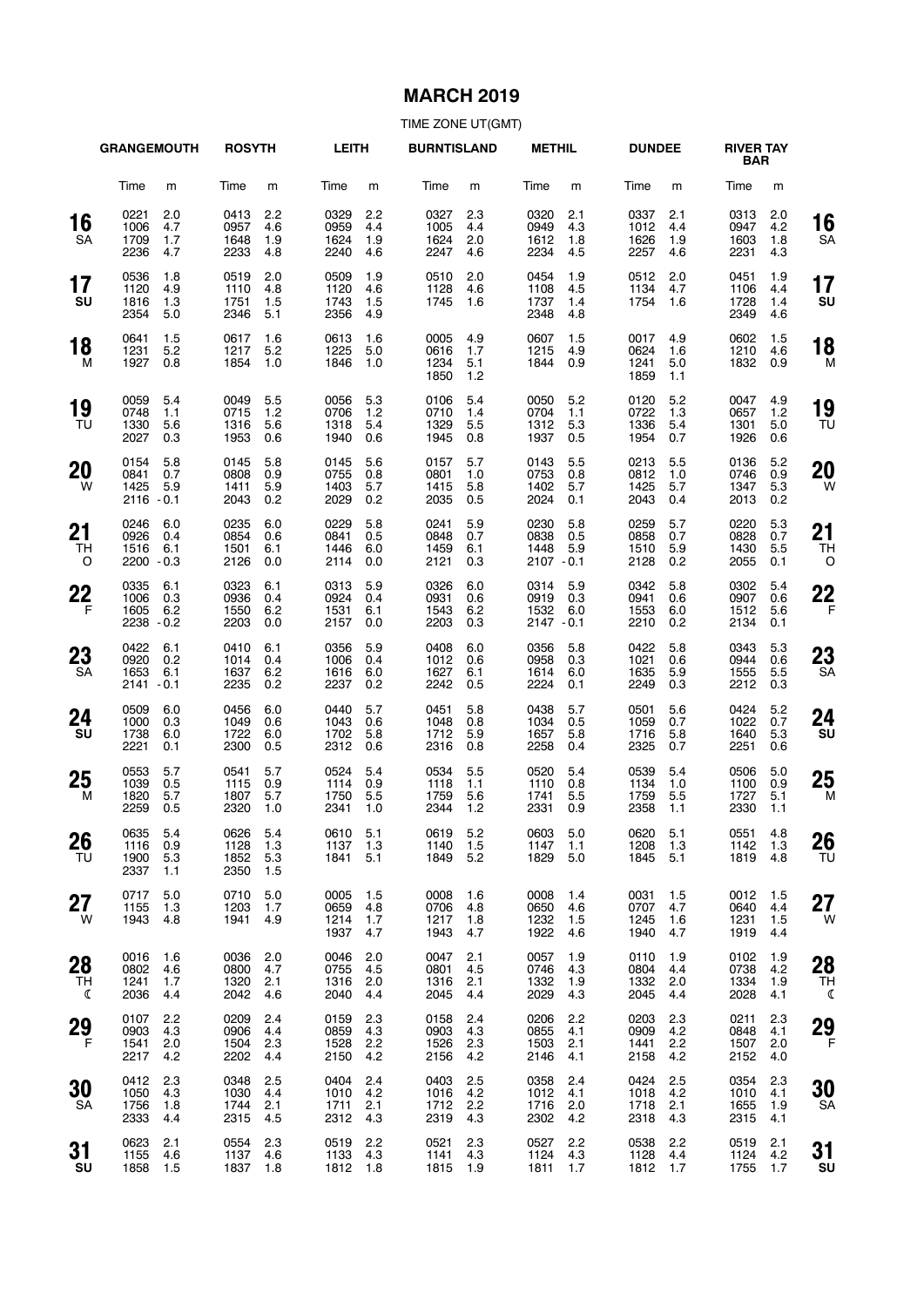### **APRIL 2019**

|                               | <b>GRANGEMOUTH</b>               |                          | <b>ROSYTH</b>                    |                          | <b>LEITH</b>                     |                          | <b>BURNTISLAND</b>               |                          | <b>METHIL</b>                    |                          | <b>DUNDEE</b>                |                          | <b>RIVER TAY</b><br><b>BAR</b> |                          |                      |
|-------------------------------|----------------------------------|--------------------------|----------------------------------|--------------------------|----------------------------------|--------------------------|----------------------------------|--------------------------|----------------------------------|--------------------------|------------------------------|--------------------------|--------------------------------|--------------------------|----------------------|
|                               | Time                             | m                        | Time                             | m                        | Time                             | m                        | Time                             | m                        | Time                             | m                        | Time                         | m                        | Time                           | m                        |                      |
| 1<br>м                        | 0028<br>0713<br>1247<br>1944     | 4.7<br>1.8<br>4.9<br>1.2 | 0014<br>0639<br>1232<br>1918     | 4.7<br>2.0<br>4.9<br>1.6 | 0025<br>0609<br>1237<br>1853     | 4.5<br>2.0<br>4.6<br>1.5 | 0034<br>0612<br>1247<br>1857     | 4.5<br>2.1<br>4.6<br>1.6 | 0007<br>0616<br>1221<br>1850     | 4.4<br>1.9<br>4.5<br>1.4 | 0030<br>0626<br>1231<br>1855 | 4.5<br>1.9<br>4.6<br>1.5 | 0013<br>0610<br>1217<br>1839   | 4.2<br>1.9<br>4.4<br>1.4 | 1<br>M               |
| $\boldsymbol{2}$<br>TU        | 0114<br>0605<br>1332<br>2025     | 5.0<br>1.5<br>5.1<br>1.1 | 0102<br>0710<br>1318<br>1949     | 5.0<br>1.8<br>5.1<br>1.4 | 0112<br>0647<br>1320<br>1926     | 4.8<br>1.7<br>4.9<br>1.3 | 0122<br>0651<br>1331<br>1931     | 4.8<br>1.8<br>5.0<br>1.5 | 0056<br>0654<br>1306<br>1923     | 4.6<br>1.6<br>4.7<br>1.2 | 0122<br>0707<br>1320<br>1935 | 4.7<br>1.6<br>4.8<br>1.2 | 0055<br>0651<br>1258<br>1916   | 4.4<br>1.7<br>4.5<br>1.2 | $\overline{2}$<br>TU |
| 3<br>W                        | 0155<br>0643<br>1412<br>1901     | 5.2<br>1.2<br>5.3<br>0.8 | 0142<br>0651<br>1357<br>1909     | 5.2<br>1.5<br>5.3<br>1.1 | 0147<br>0721<br>1355<br>1954     | 5.0<br>1.4<br>5.1<br>1.1 | 0159<br>0726<br>1407<br>2000     | 5.1<br>1.5<br>5.2<br>1.3 | 0135<br>0728<br>1342<br>1953     | 4.9<br>1.3<br>4.9<br>1.0 | 0202<br>0746<br>1358<br>2012 | 4.9<br>1.4<br>5.0<br>1.1 | 0130<br>0726<br>1332<br>1949   | 4.7<br>1.4<br>4.8<br>1.1 | 3<br>W               |
| 4<br><b>TH</b>                | 0233<br>0725<br>1451<br>1944     | 5.3<br>0.8<br>5.4<br>0.5 | 0218<br>0728<br>1433<br>1947     | 5.3<br>1.2<br>5.4<br>0.9 | 0218<br>0755<br>1427<br>2023     | 5.1<br>1.2<br>5.2<br>0.9 | 0230<br>0801<br>1439<br>2029     | 5.2<br>1.4<br>5.3<br>1.1 | 0208<br>0759<br>1414<br>2020     | 5.0<br>1.1<br>5.1<br>0.8 | 0233<br>0823<br>1429<br>2047 | 5.0<br>1.2<br>5.1<br>1.0 | 0201<br>0800<br>1403<br>2019   | 4.8<br>1.2<br>4.9<br>0.8 | 4<br>TН              |
| 5<br>F<br>$\bullet$           | 0309<br>0807<br>1528<br>2025     | 5.4<br>0.6<br>5.4<br>0.4 | 0252<br>0807<br>1509<br>2026     | 5.5<br>1.0<br>5.5<br>0.7 | 0247<br>0829<br>1457<br>2054     | 5.3<br>1.0<br>5.3<br>0.8 | 0300<br>0835<br>1510<br>2101     | 5.4<br>1.2<br>5.4<br>1.0 | 0239<br>0827<br>1444<br>2046     | 5.2<br>0.9<br>5.2<br>0.7 | 0259<br>0858<br>1459<br>2121 | 5.1<br>1.1<br>5.2<br>0.9 | 0230<br>0829<br>1434<br>2048   | 4.9<br>1.1<br>5.0<br>0.8 | 5<br>F<br>€          |
| 6<br><b>SA</b>                | 0344<br>0848<br>1605<br>2104     | 5.5<br>0.5<br>5.4<br>0.3 | 0326<br>0846<br>1545<br>2100     | 5.5<br>0.8<br>5.6<br>0.7 | 0318<br>0903<br>1528<br>2124     | 5.3<br>0.9<br>5.4<br>0.7 | 0331<br>0910<br>1541<br>2131     | 5.4<br>1.1<br>5.5<br>0.9 | 0308<br>0855<br>1515<br>2112     | 5.3<br>0.8<br>5.3<br>0.6 | 0324<br>0931<br>1531<br>2153 | 5.2<br>1.1<br>5.3<br>0.9 | 0259<br>0857<br>1504<br>2115   | 5.0<br>1.0<br>5.1<br>0.7 | 6<br>SA              |
| $\overline{\mathbf{r}}$<br>SU | 0420<br>0925<br>1641<br>2136     | 5.4<br>0.5<br>5.4<br>0.4 | 0402<br>0920<br>1622<br>2128     | 5.5<br>0.8<br>5.6<br>0.7 | 0349<br>0934<br>1600<br>2152     | 5.4<br>0.9<br>5.4<br>0.8 | 0401<br>0940<br>1612<br>2158     | 5.5<br>1.1<br>5.5<br>1.0 | 0339<br>0925<br>1548<br>2140     | 5.3<br>0.8<br>5.3<br>0.7 | 0354<br>1002<br>1606<br>2222 | 5.2<br>1.0<br>5.4<br>1.0 | 0329<br>0926<br>1536<br>2144   | 5.0<br>1.0<br>5.1<br>0.8 | 7<br>SU              |
| 8<br>M                        | 0456<br>0952<br>1718<br>2157     | 5.4<br>0.6<br>5.4<br>0.5 | 0440<br>0946<br>1700<br>2151     | 5.5<br>0.9<br>5.5<br>0.8 | 0422<br>1001<br>1634<br>2213     | 5.3<br>0.9<br>5.4<br>0.9 | 0433<br>1007<br>1645<br>2219     | 5.4<br>1.1<br>5.5<br>1.1 | 0412<br>0955<br>1624<br>2208     | 5.3<br>0.9<br>5.3<br>0.8 | 0426<br>1032<br>1642<br>2250 | 5.2<br>1.1<br>5.3<br>1.1 | 0400<br>0956<br>1610<br>2213   | 4.9<br>1.0<br>5.0<br>1.0 | 8<br>N               |
| 9<br>TU                       | 0535<br>1009<br>1756<br>2221     | 5.3<br>0.8<br>5.3<br>0.7 | 0519<br>1007<br>1738<br>2219     | 5.4<br>1.0<br>5.4<br>1.0 | 0457<br>1019<br>1711<br>2230     | 5.2<br>1.1<br>5.3<br>1.1 | 0507<br>1024<br>1721<br>2235     | 5.3<br>1.3<br>5.4<br>1.3 | 0448<br>1026<br>1704<br>2236     | 5.1<br>1.0<br>5.2<br>1.0 | 0501<br>1105<br>1720<br>2322 | 5.2<br>1.1<br>5.3<br>1.2 | 0433<br>1027<br>1648<br>2246   | 4.9<br>1.1<br>4.9<br>1.1 | 9<br>TU              |
| 10<br>W                       | 0616<br>1036<br>1837<br>2255     | 5.2<br>0.9<br>5.2<br>0.9 | 0600<br>1037<br>1820<br>2255     | 5.2<br>1.1<br>5.2<br>1.2 | 0534<br>1043<br>1753<br>2259     | 5.1<br>1.2<br>5.1<br>1.4 | 0543<br>1048<br>1802<br>2303     | 5.2<br>1.4<br>5.2<br>1.5 | 0527<br>1058<br>1749<br>2309     | 5.0<br>1.2<br>5.0<br>1.3 | 0538<br>1141<br>1802<br>2359 | 5.0<br>1.3<br>5.1<br>1.4 | 0510<br>1104<br>1731<br>2324   | 4.8<br>1.2<br>4.8<br>1.4 | 10<br>W              |
| 11<br>TН                      | 0700 5.1<br>1118<br>1920<br>2340 | 1.2<br>5.0<br>1.3        | 0644 5.1<br>1118<br>1905<br>2340 | 1.4<br>5.1<br>1.6        | 0617 4.9<br>1124<br>1842<br>2345 | 1.4<br>4.9<br>1.7        | 0625 5.0<br>1128<br>1850<br>2348 | 1.5<br>5.0<br>1.8        | 0612 4.8<br>1140<br>1840<br>2356 | 1.4<br>4.8<br>1.6        | 0620 4.8<br>1225<br>1850     | 1.5<br>4.8               | 0554<br>1148<br>1825           | 4.5<br>1.4<br>4.5        | 11<br>ΤH             |
| 12<br>F<br>D                  | 0746<br>1216<br>2008             | 4.9<br>1.5<br>4.9        | 0732<br>1213<br>1957             | 4.8<br>1.7<br>4.9        | 0708<br>1230<br>1941             | 4.7<br>1.7<br>4.7        | 0715<br>1232<br>1947             | 4.7<br>1.8<br>4.7        | 0704<br>1253<br>1940             | 4.5<br>1.6<br>4.5        | 0045<br>0711<br>1322<br>1950 | 1.7<br>4.6<br>1.7<br>4.6 | 0014<br>0650<br>1249<br>1935   | 1.7<br>4.3<br>1.6<br>4.3 | 12<br>J              |
| 13<br>SA                      | 0040<br>0839<br>1338<br>2104     | 1.7<br>4.7<br>1.7<br>4.7 | 0041<br>0828<br>1511<br>2101     | 2.0<br>4.7<br>1.9<br>4.7 | 0109<br>0812<br>1423<br>2059     | 2.1<br>4.5<br>1.8<br>4.6 | 0110<br>0818<br>1422<br>2103     | 2.2<br>4.5<br>1.9<br>4.6 | 0114<br>0808<br>1429<br>2054     | 2.0<br>4.4<br>1.7<br>4.4 | 0149<br>0819<br>1440<br>2113 | 2.0<br>4.4<br>1.8<br>4.5 | 0123<br>0804<br>1412<br>2055   | 1.9<br>4.2<br>1.7<br>4.3 | 13<br>SΑ             |
| 14<br>SU                      | 0216<br>0941<br>1650<br>2214     | 2.1<br>4.7<br>1.5<br>4.8 | 0345<br>0936<br>1630<br>2217     | 2.2<br>4.7<br>1.7<br>4.8 | 0323<br>0938<br>1613<br>2224     | 2.2<br>4.5<br>1.7<br>4.7 | 0321<br>0943<br>1612<br>2230     | 2.3<br>4.5<br>1.8<br>4.7 | 0303<br>0927<br>1558<br>2218     | 2.1<br>4.4<br>1.6<br>4.5 | 0318<br>0951<br>1615<br>2247 | 2.2<br>4.4<br>1.7<br>4.6 | 0258<br>0924<br>1548<br>2219   | 2.0<br>4.2<br>1.6<br>4.4 | 14<br>SU             |
| 15<br>м                       | 0514<br>1058<br>1801<br>2337     | 1.8<br>4.9<br>1.1<br>5.0 | 0458<br>1051<br>1736<br>2330     | 2.0<br>4.9<br>1.3<br>5.1 | 0450<br>1058<br>1728<br>2338     | 1.9<br>4.7<br>1.3<br>4.9 | 0451<br>1105<br>1730<br>2346     | 2.0<br>4.7<br>1.5<br>5.0 | 0434<br>1046<br>1720<br>2330     | 1.9<br>4.6<br>1.2<br>4.8 | 0455<br>1114<br>1737         | 2.0<br>4.7<br>1.4        | 0434<br>1043<br>1711<br>2334   | 1.9<br>4.4<br>1.2<br>4.7 | 15<br>M              |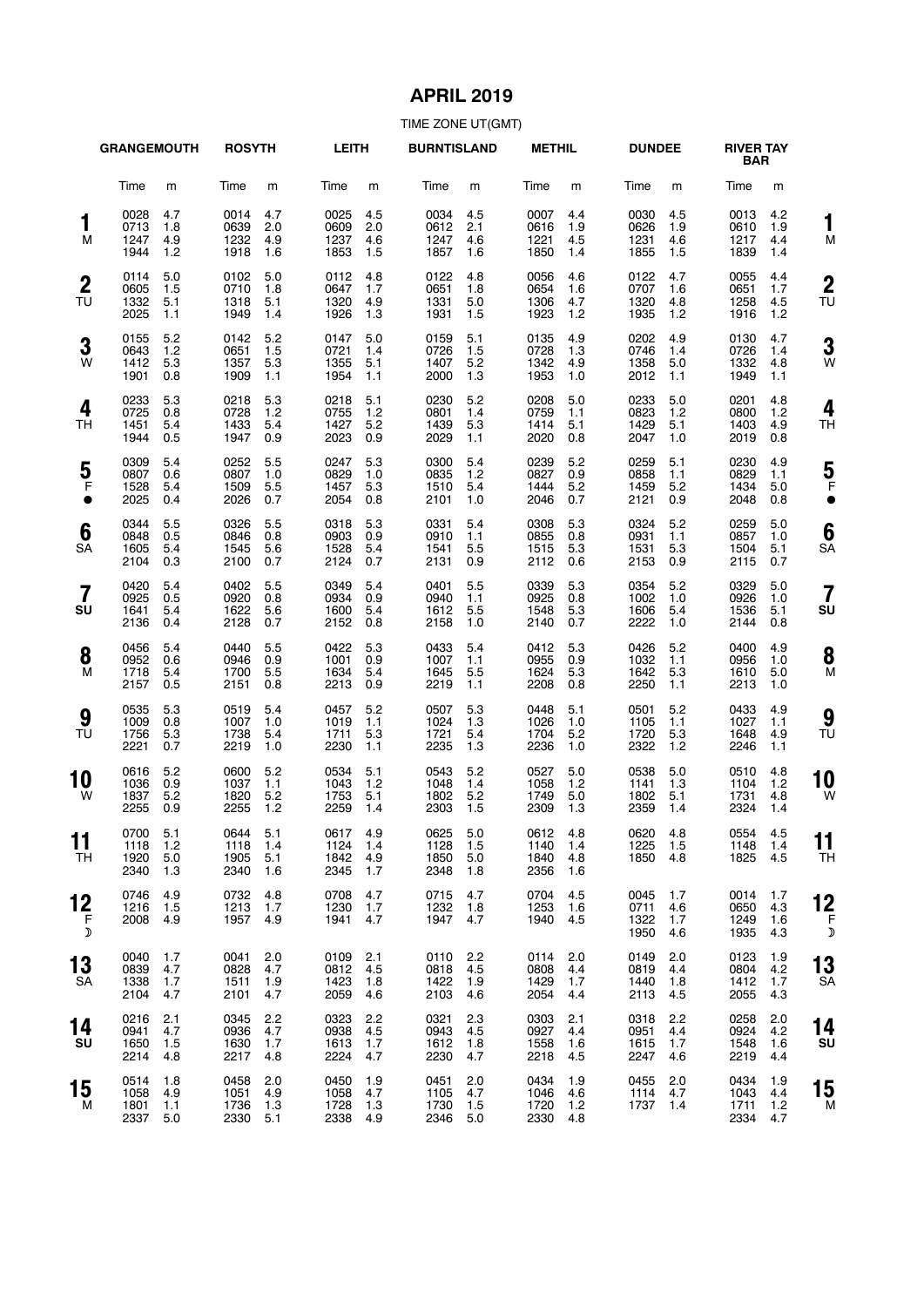### **APRIL 2019**

|                        | <b>GRANGEMOUTH</b>                   |                          | <b>ROSYTH</b>                |                          | <b>LEITH</b>                     |                          | <b>BURNTISLAND</b>               |                          | <b>METHIL</b>                    |                          | <b>DUNDEE</b>                    |                          | <b>RIVER TAY</b><br><b>BAR</b>   |                          |                 |
|------------------------|--------------------------------------|--------------------------|------------------------------|--------------------------|----------------------------------|--------------------------|----------------------------------|--------------------------|----------------------------------|--------------------------|----------------------------------|--------------------------|----------------------------------|--------------------------|-----------------|
|                        | Time                                 | m                        | Time                         | m                        | Time                             | m                        | Time                             | m                        | Time                             | m                        | Time                             | m                        | Time                             | m                        |                 |
| 16<br>TU               | 0627<br>1213<br>1912                 | 1.5<br>5.2<br>0.7        | 0559<br>1158<br>1838         | 1.6<br>5.2<br>0.9        | 0551<br>1203<br>1828             | 1.6<br>5.0<br>0.9        | 0554<br>1212<br>1831             | 1.7<br>5.1<br>1.1        | 0547<br>1152<br>1824             | 1.6<br>5.0<br>0.8        | 0003<br>0605<br>1221<br>1839     | 4.9<br>1.6<br>5.0<br>1.0 | 0543<br>1149<br>1813             | 1.6<br>4.7<br>0.8        | 16<br>TU        |
| 17<br>W                | 0044<br>0731<br>1313<br>2009         | 5.4<br>1.1<br>5.6<br>0.3 | 0032<br>0656<br>1256<br>1934 | 5.4<br>1.2<br>5.6<br>0.5 | 0036<br>0643<br>1255<br>1920     | 5.3<br>1.2<br>5.4<br>0.6 | 0046<br>0647<br>1305<br>1925     | 5.4<br>1.4<br>5.5<br>0.8 | 0030<br>0643<br>1249<br>1917     | 5.1<br>1.2<br>5.3<br>0.5 | 0104<br>0700<br>1316<br>1932     | 5.2<br>1.3<br>5.4<br>0.7 | 0030<br>0638<br>1241<br>1905     | 4.9<br>1.2<br>5.0<br>0.6 | 17<br>W         |
| 18<br>TН               | 0140<br>0822<br>1407<br>2055         | 5.7<br>0.7<br>5.9<br>0.0 | 0126<br>0748<br>1351<br>2022 | 5.7<br>0.9<br>5.8<br>0.3 | 0124<br>0731<br>1341<br>2007     | 5.5<br>0.9<br>5.7<br>0.3 | 0135<br>0736<br>1352<br>2013     | 5.6<br>1.1<br>5.8<br>0.5 | 0122<br>0732<br>1339<br>2003     | 5.4<br>0.8<br>5.6<br>0.2 | 0154<br>0750<br>1405<br>2020     | 5.5<br>1.0<br>5.6<br>0.4 | 0116<br>0725<br>1327<br>1952     | 5.1<br>1.0<br>5.2<br>0.4 | 18<br>TH        |
| 19<br>F<br>O           | 0230<br>0905<br>1458<br>$2135 - 0.1$ | 5.9<br>0.5<br>6.0        | 0216<br>0834<br>1442<br>2102 | 5.9<br>0.6<br>6.0<br>0.2 | 0208<br>0817<br>1425<br>2051     | 5.7<br>0.6<br>5.9<br>0.2 | 0220<br>0823<br>1437<br>2058     | 5.8<br>0.8<br>6.0<br>0.4 | 0208<br>0816<br>1426<br>2044     | 5.6<br>0.6<br>5.8<br>0.1 | 0239<br>0836<br>1451<br>2104     | 5.7<br>0.8<br>5.8<br>0.3 | 0159<br>0809<br>1409<br>2034     | 5.2<br>0.7<br>5.4<br>0.2 | 19<br>F<br>O    |
| <b>20</b><br><b>SA</b> | 0317<br>0942<br>1546<br>2210         | 6.0<br>0.3<br>6.1<br>0.0 | 0303<br>0915<br>1530<br>2138 | 6.0<br>0.5<br>6.1<br>0.2 | 0250<br>0901<br>1510<br>2132     | 5.8<br>0.5<br>5.9<br>0.2 | 0303<br>0908<br>1523<br>2138     | 5.9<br>0.7<br>6.0<br>0.4 | 0251<br>0857<br>1510<br>2122     | 5.7<br>0.4<br>5.8<br>0.1 | 0320<br>0919<br>1534<br>2145     | 5.7<br>0.7<br>5.8<br>0.4 | 0238<br>0847<br>1452<br>2112     | 5.3<br>0.6<br>5.4<br>0.4 | 20<br><b>SA</b> |
| 21<br>SU               | 0403<br>0857<br>1632<br>2119         | 5.9<br>0.2<br>6.0<br>0.1 | 0348<br>0953<br>1616<br>2208 | 6.0<br>0.5<br>6.0<br>0.4 | 0333<br>0943<br>1555<br>2210     | 5.7<br>0.5<br>5.8<br>0.4 | 0345<br>0949<br>1607<br>2216     | 5.8<br>0.7<br>5.9<br>0.6 | 0332<br>0935<br>1553<br>2157     | 5.6<br>0.4<br>5.8<br>0.3 | 0359<br>0959<br>1616<br>2223     | 5.7<br>0.7<br>5.8<br>0.6 | 0318<br>0925<br>1535<br>2148     | 5.2<br>0.6<br>5.3<br>0.6 | 21<br>SU        |
| 22<br>M                | 0447<br>0936<br>1714<br>2157         | 5.7<br>0.3<br>5.8<br>0.4 | 0433<br>1028<br>1700<br>2232 | 5.8<br>0.7<br>5.8<br>0.8 | 0415<br>1021<br>1641<br>2243     | 5.6<br>0.7<br>5.6<br>0.8 | 0426<br>1026<br>1652<br>2248     | 5.7<br>0.9<br>5.7<br>1.0 | 0412<br>1012<br>1635<br>2231     | 5.5<br>0.5<br>5.6<br>0.6 | 0436<br>1037<br>1657<br>2257     | 5.6<br>0.8<br>5.6<br>0.9 | 0357<br>1001<br>1619<br>2224     | 5.1<br>0.7<br>5.2<br>0.8 | 22<br>M         |
| 23<br>TU               | 0529<br>1011<br>1755<br>2231         | 5.5<br>0.5<br>5.6<br>0.8 | 0516<br>1054<br>1744<br>2249 | 5.6<br>0.9<br>5.6<br>1.2 | 0458<br>1052<br>1728<br>2307     | 5.3<br>0.9<br>5.3<br>1.2 | 0508<br>1056<br>1738<br>2311     | 5.4<br>1.1<br>5.4<br>1.4 | 0453<br>1048<br>1719<br>2304     | 5.3<br>0.8<br>5.3<br>1.0 | 0513<br>1111<br>1739<br>2329     | 5.4<br>1.0<br>5.3<br>1.2 | 0437<br>1039<br>1705<br>2301     | 5.0<br>1.0<br>4.9<br>1.2 | 23<br>TU        |
| 24<br>W                | 0609<br>1044<br>1834<br>2302         | 5.2<br>0.8<br>5.2<br>1.2 | 0557<br>1059<br>1827<br>2313 | 5.3<br>1.3<br>5.2<br>1.6 | 0542<br>1115<br>1816<br>2330     | 5.1<br>1.3<br>5.0<br>1.6 | 0551<br>1119<br>1824<br>2333     | 5.2<br>1.5<br>5.1<br>1.7 | 0534<br>1126<br>1805<br>2341     | 5.0<br>1.1<br>4.9<br>1.4 | 0552<br>1145<br>1824             | 5.1<br>1.3<br>5.0        | 0518<br>1119<br>1756<br>2340     | 4.8<br>1.2<br>4.7<br>1.6 | 24<br>W         |
| 25<br>TН               | 0649<br>1118<br>1916<br>2336         | 4.9<br>1.2<br>4.9<br>1.7 | 0639<br>1131<br>1911<br>2349 | 5.0<br>1.6<br>4.9<br>2.0 | 0627<br>1148<br>1908             | 4.8<br>1.6<br>4.7        | 0635<br>1151<br>1915             | 4.8<br>1.7<br>4.7        | 0618<br>1209<br>1855             | 4.7<br>1.4<br>4.6        | 0001<br>0636<br>1222<br>1915     | 1.6<br>4.8<br>1.6<br>4.6 | 0604<br>1205<br>1852             | 4.5<br>1.6<br>4.3        | 25<br>TН        |
| 26<br>F<br>€           | 0730<br>1200<br>2002                 | 4.6<br>1.6<br>4.5        | 0721 4.7<br>1227<br>2003     | 2.0<br>4.6               | 0010 2.0<br>0718<br>1242<br>2004 | - 4.5<br>1.9<br>4.4      | 0013 2.1<br>0725<br>1244<br>2010 | 4.5<br>2.0<br>4.4        | 0026 1.9<br>0708<br>1305<br>1955 | 4.4<br>1.8<br>4.3        | 0040 2.0<br>0730<br>1308<br>2016 | 4.5<br>1.9<br>4.3        | 0026 1.9<br>0658<br>1302<br>1956 | 4.3<br>1.8<br>4.1        | 26<br>- F<br>€  |
| 27<br>SA               | 0017<br>0818<br>1514<br>2105         | 2.1<br>4.3<br>1.9<br>4.2 | 0057<br>0815<br>1430<br>2118 | 2.4<br>4.5<br>2.2<br>4.4 | 0114<br>0818<br>1413<br>2106     | 2.3<br>4.3<br>2.1<br>4.2 | 0115<br>0823<br>1412<br>2110     | 2.4<br>4.3<br>2.2<br>4.2 | 0129<br>0811<br>1420<br>2105     | 2.2<br>4.2<br>2.0<br>4.1 | 0130<br>0834<br>1411<br>2123     | 2.3<br>4.3<br>2.1<br>4.2 | 0127<br>0802<br>1416<br>2107     | 2.3<br>4.1<br>1.9<br>4.0 | 27<br><b>SA</b> |
| 28<br>SU               | 0341<br>0949<br>1618<br>2250         | 2.3<br>4.2<br>1.8<br>4.2 | 0301<br>0944<br>1555<br>2236 | 2.6<br>4.4<br>2.1<br>4.4 | 0303<br>0923<br>1622<br>2216     | 2.5<br>4.2<br>2.1<br>4.2 | 0301<br>0928<br>1622<br>2222     | 2.6<br>4.2<br>2.2<br>4.2 | 0254<br>0926<br>1611<br>2217     | 2.3<br>4.1<br>2.0<br>4.1 | 0243<br>0940<br>1620<br>2232     | 2.5<br>4.3<br>2.1<br>4.2 | 0253<br>0914<br>1556<br>2227     | 2.4<br>4.0<br>1.9<br>4.0 | 28<br>SU        |
| 29<br>м                | 0439<br>1118<br>1745<br>2352         | 2.2<br>4.4<br>1.7<br>4.5 | 0426<br>1058<br>1737<br>2337 | 2.4<br>4.5<br>1.9<br>4.6 | 0431<br>1035<br>1722<br>2332     | 2.3<br>4.3<br>1.8<br>4.4 | 0431<br>1042<br>1724<br>2340     | 2.4<br>4.3<br>1.9<br>4.4 | 0432<br>1036<br>1722<br>2320     | 2.2<br>4.2<br>1.8<br>4.3 | 0447<br>1044<br>1728<br>2340     | 2.4<br>4.3<br>1.8<br>4.4 | 0429<br>1032<br>1709<br>2331     | 2.3<br>4.1<br>1.7<br>4.2 | 29<br>M         |
| 30<br>TU               | 0513<br>1211<br>1723                 | 1.9<br>4.7<br>1.4        | 0526<br>1153<br>1815         | 2.2<br>4.7<br>1.7        | 0525<br>1144<br>1807 1.6         | 2.1<br>4.5               | 0527<br>1152<br>1810 1.7         | 2.2<br>4.5               | 0534<br>1134<br>1806 1.6         | 2.0<br>4.4               | 0546<br>1144<br>1814 1.6         | 2.1<br>4.5               | 0529<br>1133<br>1758             | 2.0<br>4.2<br>1.6        | 30<br>TU        |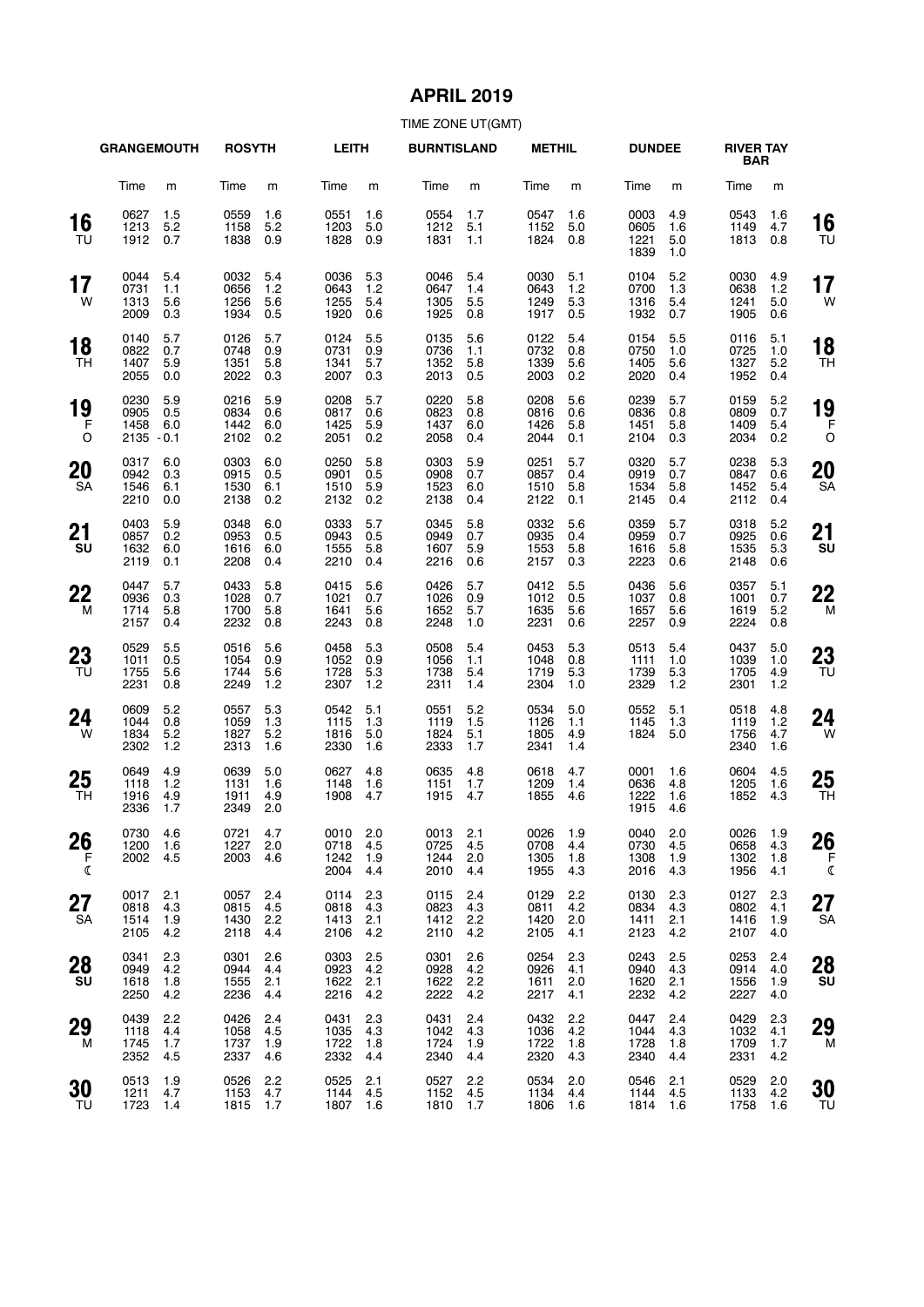#### **MAY 2019**

|                               | <b>GRANGEMOUTH</b>           |                          | <b>ROSYTH</b>                |                          | <b>LEITH</b>                     |                          | <b>BURNTISLAND</b>               |                          | <b>METHIL</b>                |                          | <b>DUNDEE</b>                    |                            | <b>RIVER TAY</b><br><b>BAR</b>   |                          |                      |
|-------------------------------|------------------------------|--------------------------|------------------------------|--------------------------|----------------------------------|--------------------------|----------------------------------|--------------------------|------------------------------|--------------------------|----------------------------------|----------------------------|----------------------------------|--------------------------|----------------------|
|                               | Time                         | m                        | Time                         | m                        | Time                             | m                        | Time                             | m                        | Time                         | m                        | Time                             | m                          | Time                             | m                        |                      |
| 1<br>W                        | 0040<br>0541<br>1257<br>1754 | 4.8<br>1.6<br>4.9<br>1.1 | 0026<br>0551<br>1239<br>1809 | 4.8<br>1.8<br>5.0<br>1.4 | 0027<br>0608<br>1236<br>1843     | 4.6<br>1.8<br>4.7<br>1.4 | 0036<br>0611<br>1246<br>1847     | 4.6<br>1.9<br>4.7<br>1.5 | 0012<br>0616<br>1222<br>1841 | 4.6<br>1.7<br>4.6<br>1.3 | 0036<br>0630<br>1236<br>1855     | 4.6<br>1.8<br>4.7<br>1.3   | 0017<br>0614<br>1219<br>1837     | 4.4<br>1.8<br>4.4<br>1.3 | 1<br>W               |
| $\boldsymbol{2}$<br><b>TH</b> | 0123<br>0617<br>1339<br>1832 | 5.0<br>1.2<br>5.1<br>0.8 | 0107<br>0623<br>1321<br>1843 | 5.1<br>1.5<br>5.2<br>1.2 | 0107<br>0646<br>1316<br>1916     | 4.9<br>1.5<br>4.9<br>1.2 | 0117<br>0650<br>1327<br>1921     | 5.0<br>1.6<br>5.0<br>1.4 | 0054<br>0652<br>1301<br>1912 | 4.8<br>1.4<br>4.8<br>1.1 | 0119<br>0710<br>1317<br>1934     | 4.8<br>1.5<br>4.9<br>1.2   | 0054<br>0652<br>1257<br>1912     | 4.5<br>1.6<br>4.7<br>1.1 | $\overline{2}$<br>ΤH |
| 3<br>$\mathsf{F}$             | 0203<br>0657<br>1419<br>1915 | 5.2<br>0.9<br>5.3<br>0.6 | 0145<br>0701<br>1401<br>1921 | 5.3<br>1.2<br>5.3<br>1.0 | 0142<br>0724<br>1352<br>1949     | 5.1<br>1.2<br>5.1<br>1.0 | 0153<br>0729<br>1404<br>1955     | 5.2<br>1.4<br>5.2<br>1.2 | 0130<br>0723<br>1337<br>1942 | 5.0<br>1.2<br>5.0<br>0.9 | 0153<br>0749<br>1354<br>2013     | 5.0<br>1.3<br>5.1<br>1.0   | 0127<br>0727<br>1331<br>1946     | 4.8<br>1.3<br>4.8<br>1.0 | 3<br>F               |
| 4<br>SA<br>●                  | 0241<br>0739<br>1458<br>1957 | 5.4<br>0.6<br>5.4<br>0.4 | 0222<br>0741<br>1440<br>1959 | 5.4<br>1.0<br>5.5<br>0.8 | 0215<br>0800<br>1426<br>2022     | 5.2<br>1.0<br>5.3<br>0.8 | 0227<br>0806<br>1438<br>2028     | 5.3<br>1.2<br>5.4<br>1.0 | 0204<br>0755<br>1412<br>2013 | 5.2<br>1.0<br>5.1<br>0.7 | 0224<br>0827<br>1430<br>2049     | 5.1<br>1.2<br>5.2<br>1.0   | 0159<br>0801<br>1405<br>2018     | 4.9<br>1.1<br>5.0<br>0.8 | 4<br>SΑ<br>c         |
| 5<br>SU                       | 0318<br>0820<br>1537<br>2036 | 5.4<br>0.5<br>5.4<br>0.4 | 0259<br>0821<br>1519<br>2033 | 5.5<br>0.8<br>5.6<br>0.7 | 0248<br>0836<br>1501<br>2056     | 5.4<br>0.9<br>5.4<br>0.8 | 0301<br>0843<br>1514<br>2103     | 5.5<br>1.1<br>5.5<br>1.0 | 0237<br>0828<br>1448<br>2045 | 5.3<br>0.8<br>5.2<br>0.7 | 0255<br>0904<br>1506<br>2124     | 5.2<br>1.1<br>5.3<br>1.0   | 0230<br>0833<br>1438<br>2049     | 5.0<br>1.0<br>5.0<br>0.8 | 5<br>SU              |
| 6<br>M                        | 0355<br>0857<br>1616<br>2108 | 5.5<br>0.4<br>5.5<br>0.4 | 0337<br>0857<br>1559<br>2103 | 5.6<br>0.8<br>5.6<br>0.8 | 0322<br>0912<br>1536<br>2128     | 5.4<br>0.8<br>5.4<br>0.8 | 0335<br>0919<br>1548<br>2135     | 5.5<br>1.0<br>5.5<br>1.0 | 0311<br>0903<br>1526<br>2117 | 5.3<br>0.7<br>5.3<br>0.7 | 0329<br>0939<br>1545<br>2157     | 5.3<br>1.0<br>5.4<br>1.0   | 0302<br>0905<br>1514<br>2121     | 5.0<br>0.8<br>5.1<br>0.8 | 6<br>M               |
| 7<br>TU                       | 0434<br>0927<br>1656<br>2134 | 5.5<br>0.5<br>5.5<br>0.5 | 0416<br>0926<br>1639<br>2131 | 5.6<br>0.8<br>5.6<br>0.8 | 0357<br>0947<br>1614<br>2159     | 5.4<br>0.8<br>5.4<br>1.0 | 0409<br>0953<br>1626<br>2205     | 5.5<br>1.0<br>5.5<br>1.2 | 0347<br>0938<br>1606<br>2150 | 5.3<br>0.7<br>5.3<br>0.8 | 0404<br>1014<br>1624<br>2231     | 5.3<br>1.0<br>5.4<br>1.1   | 0335<br>0939<br>1552<br>2155     | 5.0<br>0.8<br>5.0<br>1.0 | 7<br>TU              |
| 8<br>W                        | 0515<br>0953<br>1738<br>2204 | 5.4<br>0.6<br>5.5<br>0.7 | 0457<br>0954<br>1720<br>2204 | 5.5<br>0.9<br>5.5<br>1.0 | 0434<br>1021<br>1655<br>2226     | 5.3<br>0.9<br>5.4<br>1.2 | 0445<br>1026<br>1705<br>2231     | 5.4<br>1.1<br>5.5<br>1.4 | 0426<br>1015<br>1650<br>2223 | 5.3<br>0.8<br>5.2<br>1.0 | 0441<br>1051<br>1706<br>2307     | 5.3<br>1.0<br>5.3<br>1.2   | 0411<br>1015<br>1634<br>2231     | 5.0<br>1.0<br>5.0<br>1.2 | 8<br>W               |
| 9<br>TH                       | 0559<br>1027<br>1822<br>2242 | 5.3<br>0.7<br>5.4<br>1.0 | 0540<br>1029<br>1805<br>2244 | 5.3<br>1.1<br>5.4<br>1.3 | 0515<br>1058<br>1741<br>2302     | 5.2<br>1.1<br>5.2<br>1.4 | 0525<br>1102<br>1750<br>2306     | 5.3<br>1.3<br>5.3<br>1.5 | 0509<br>1056<br>1737<br>2302 | 5.1<br>1.0<br>5.1<br>1.3 | 0521<br>1133<br>1751<br>2348     | 5.1<br>1.1<br>5.1<br>1.4   | 0452<br>1056<br>1722<br>2314     | 4.9<br>1.1<br>4.8<br>1.4 | 9<br>ΤH              |
| 10<br>F                       | 0644<br>1114<br>1907<br>2331 | 5.2<br>1.0<br>5.3<br>1.3 | 0627<br>1116<br>1853<br>2335 | 5.2<br>1.3<br>5.2<br>1.7 | 0600<br>1149<br>1832             | 5.0<br>1.3<br>5.0        | 0609<br>1152<br>1840             | 5.1<br>1.5<br>5.1        | 0556<br>1149<br>1830<br>2356 | 4.9<br>1.2<br>4.9<br>1.6 | 0605<br>1221<br>1842             | 4.9<br>1.3<br>4.9          | 0538<br>1147<br>1821             | 4.7<br>1.2<br>4.7        | 10                   |
| 11<br>SA                      | 0732 5.0<br>1216<br>1955     | 1.2<br>5.1               | 0717 5.0<br>1221<br>1947     | 1.5<br>5.0               | 0003 1.8<br>0653<br>1300<br>1933 | 4.8<br>1.5<br>4.8        | 0006 1.9<br>0700<br>1301<br>1939 | 4.8<br>1.6<br>4.8        | 0650<br>1301<br>1931         | 4.7<br>1.4<br>4.7        | 0036 1.7<br>0658<br>1320<br>1946 | 4.7<br>1.5<br>4.7          | 0007 1.7<br>0637<br>1248<br>1931 | 4.5<br>1.3<br>4.4        | 11<br><b>SA</b>      |
| 12<br>SU<br>$\mathcal{D}$     | 0037<br>0825<br>1341<br>2052 | 1.7<br>4.9<br>1.4<br>4.9 | 0044<br>0815<br>1449<br>2050 | 2.0<br>4.9<br>1.6<br>4.9 | 0133<br>0800<br>1426<br>2048     | 2.0<br>4.7<br>1.5<br>4.7 | 0133<br>0806<br>1425<br>2052     | 2.1<br>4.7<br>1.6<br>4.7 | 0117<br>0754<br>1422<br>2044 | 1.9<br>4.6<br>1.4<br>4.6 | 0140<br>0808<br>1435<br>2109     | 2.0<br>4.6<br>1.6<br>4.6   | 0117<br>0749<br>1405<br>2045     | 1.9<br>4.4<br>1.4<br>4.4 | 12<br>SU<br>Σ        |
| 13<br>М                       | 0214<br>0927<br>1631<br>2202 | 1.9<br>4.8<br>1.3<br>4.9 | 0305<br>0923<br>1609<br>2203 | 2.1<br>4.9<br>1.5<br>4.9 | 0306<br>0921<br>1554<br>2205     | 2.0<br>4.7<br>1.4<br>4.8 | 0304<br>0926<br>1553<br>2211     | 2.1<br>4.7<br>1.5<br>4.8 | 0247<br>0911<br>1543<br>2201 | 2.0<br>4.6<br>1.3<br>4.6 | 0303<br>0936<br>1600<br>2232     | 2.1<br>4.6<br>$1.5$<br>4.7 | 0243<br>0904<br>1529<br>2202     | 2.0<br>4.4<br>1.3<br>4.4 | 13<br>M              |
| 14<br>TU                      | 0453<br>1044<br>1743<br>2322 | 1.8<br>5.0<br>1.0<br>5.1 | 0432<br>1035<br>1716<br>2312 | 1.9<br>5.0<br>1.2<br>5.1 | 0422<br>1035<br>1704<br>2314     | 1.9<br>4.8<br>1.2<br>5.0 | 0422<br>1042<br>1705<br>2321     | 2.0<br>4.8<br>1.4<br>5.1 | 0409<br>1026<br>1658<br>2309 | 1.8<br>4.8<br>1.1<br>4.9 | 0429<br>1053<br>1713<br>2342     | 1.9<br>4.8<br>1.2<br>4.9   | 0408<br>1019<br>1646<br>2313     | 1.8<br>4.5<br>1.1<br>4.7 | 14<br>TU             |
| 15<br>W                       | 0609<br>1155<br>1850         | 1.5<br>5.2<br>0.7        | 0536<br>1139<br>1817 0.9     | 1.6<br>5.3               | 0522<br>1138<br>1803 0.9         | 1.6<br>5.1               | 0524<br>1146<br>1806 1.1         | 1.7<br>5.2               | 0520<br>1130<br>1800         | 1.6<br>5.0<br>0.8        | 0538<br>1157<br>1813 1.0         | 1.7<br>5.1                 | 0517<br>1125<br>1748 0.8         | 1.6<br>4.8               | 15<br>W              |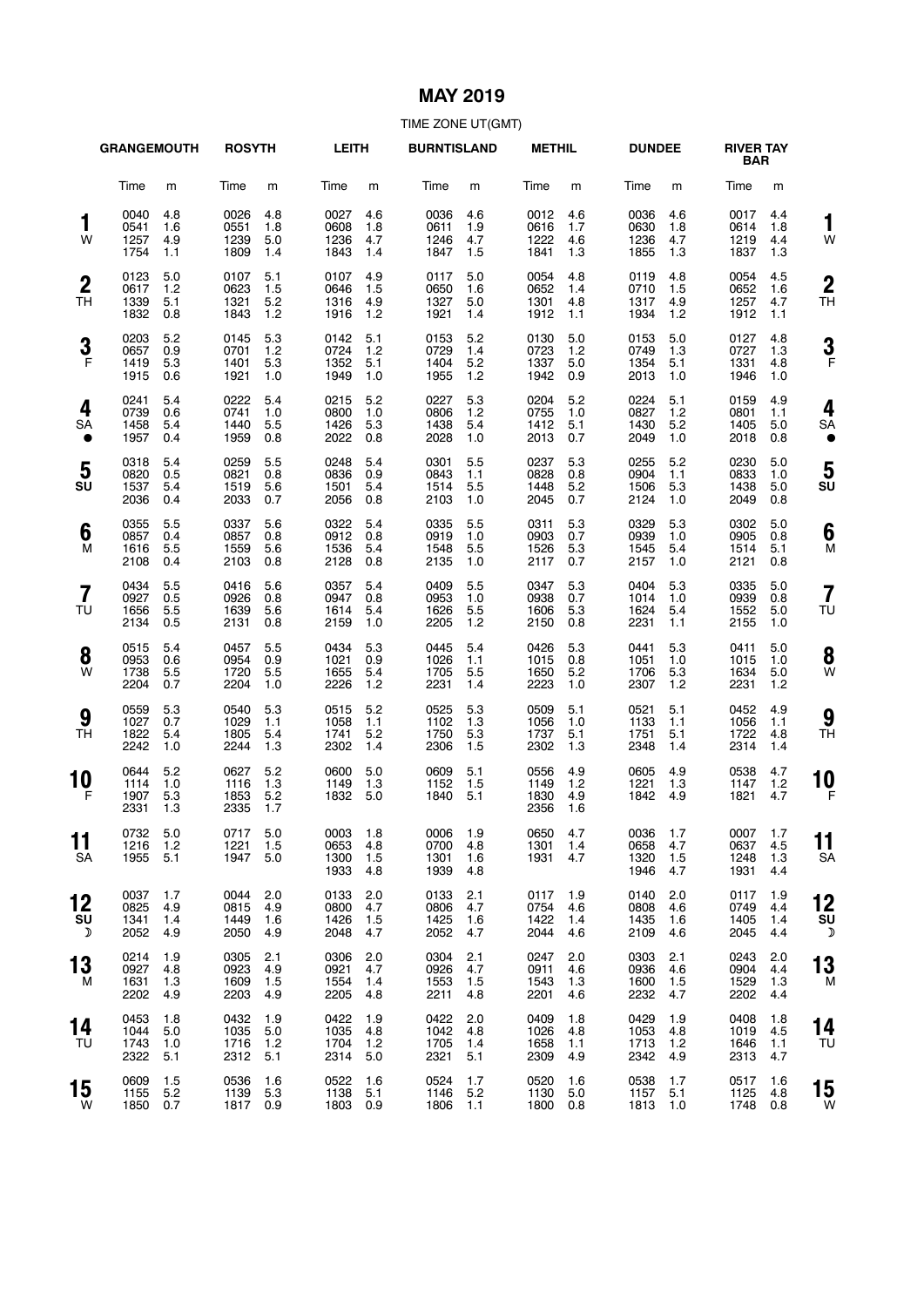# **MAY 2019**

|                     | <b>GRANGEMOUTH</b>           |                          | <b>ROSYTH</b>                    |                          | <b>LEITH</b>                     |                          | <b>BURNTISLAND</b>               |                          | <b>METHIL</b>                    |                          | <b>DUNDEE</b>                |                          | <b>RIVER TAY</b><br><b>BAR</b>   |                          |                 |
|---------------------|------------------------------|--------------------------|----------------------------------|--------------------------|----------------------------------|--------------------------|----------------------------------|--------------------------|----------------------------------|--------------------------|------------------------------|--------------------------|----------------------------------|--------------------------|-----------------|
|                     | Time                         | m                        | Time                             | m                        | Time                             | m                        | Time                             | m                        | Time                             | m                        | Time                         | m                        | Time                             | m                        |                 |
| 16<br>TH            | 0027<br>0711<br>1254<br>1946 | 5.3<br>1.2<br>5.5<br>0.5 | 0012<br>0634<br>1237<br>1912     | 5.4<br>1.3<br>5.5<br>0.7 | 0012<br>0614<br>1232<br>1855     | 5.2<br>1.3<br>5.3<br>0.7 | 0021<br>0617<br>1242<br>1859     | 5.3<br>1.5<br>5.4<br>0.9 | 0007<br>0618<br>1225<br>1852     | 5.1<br>1.3<br>5.3<br>0.6 | 0040<br>0634<br>1254<br>1906 | 5.2<br>1.4<br>5.3<br>0.8 | 0008<br>0613<br>1219<br>1841     | 4.8<br>1.3<br>5.0<br>0.7 | 16<br>TН        |
| 17<br>$\mathsf F$   | 0123<br>0802<br>1348<br>2032 | 5.6<br>0.9<br>5.7<br>0.3 | 0107<br>0727<br>1331<br>1959     | 5.6<br>1.0<br>5.7<br>0.6 | 0101<br>0704<br>1320<br>1942     | 5.4<br>1.0<br>5.5<br>0.6 | 0111<br>0708<br>1331<br>1947     | 5.5<br>1.2<br>5.6<br>0.8 | 0058<br>0708<br>1316<br>1938     | 5.3<br>1.0<br>5.4<br>0.5 | 0130<br>0725<br>1344<br>1954 | 5.4<br>1.1<br>5.5<br>0.7 | 0054<br>0703<br>1306<br>1929     | 5.0<br>1.1<br>5.1<br>0.6 | 17<br>F         |
| 18<br>SA<br>$\circ$ | 0214<br>0845<br>1439<br>2110 | 5.7<br>0.6<br>5.8<br>0.3 | 0157<br>0814<br>1423<br>2039     | 5.7<br>0.8<br>5.8<br>0.6 | 0146<br>0752<br>1406<br>2025     | 5.5<br>0.8<br>5.6<br>0.5 | 0158<br>0758<br>1418<br>2031     | 5.6<br>1.0<br>5.7<br>0.7 | 0144<br>0753<br>1404<br>2019     | 5.4<br>0.8<br>5.5<br>0.5 | 0215<br>0813<br>1431<br>2039 | 5.5<br>0.9<br>5.6<br>0.7 | 0136<br>0748<br>1351<br>2012     | 5.1<br>0.8<br>5.2<br>0.6 | 18<br>SА<br>O   |
| 19<br>SU            | 0301<br>0746<br>1526<br>2013 | 5.7<br>0.5<br>5.8<br>0.4 | 0245<br>0856<br>1511<br>2114     | 5.8<br>0.7<br>5.8<br>0.6 | 0229<br>0839<br>1452<br>2106     | 5.6<br>0.7<br>5.7<br>0.6 | 0241<br>0846<br>1505<br>2113     | 5.7<br>0.9<br>5.8<br>0.8 | 0228<br>0835<br>1449<br>2056     | 5.4<br>0.6<br>5.5<br>0.5 | 0257<br>0857<br>1516<br>2120 | 5.5<br>0.8<br>5.6<br>0.8 | 0216<br>0829<br>1434<br>2050     | 5.1<br>0.7<br>5.2<br>0.7 | 19<br>SU        |
| 20<br>М             | 0345<br>0831<br>1611<br>2057 | 5.6<br>0.4<br>5.8<br>0.5 | 0330<br>0934<br>1556<br>2144     | 5.7<br>0.7<br>5.8<br>0.8 | 0311<br>0922<br>1537<br>2143     | 5.5<br>0.7<br>5.6<br>0.8 | 0324<br>0929<br>1549<br>2149     | 5.6<br>0.9<br>5.7<br>1.0 | 0309<br>0915<br>1533<br>2132     | 5.4<br>0.6<br>5.5<br>0.7 | 0335<br>0939<br>1558<br>2158 | 5.5<br>0.8<br>5.5<br>0.9 | 0254<br>0907<br>1518<br>2126     | 5.1<br>0.7<br>5.1<br>0.8 | 20<br>M         |
| 21<br>TU            | 0428<br>0911<br>1653<br>2135 | 5.5<br>0.5<br>5.6<br>0.7 | 0412<br>1008<br>1640<br>2207     | 5.6<br>0.8<br>5.6<br>1.0 | 0353<br>1000<br>1623<br>2214     | 5.4<br>0.8<br>5.4<br>1.0 | 0405<br>1006<br>1634<br>2220     | 5.5<br>1.0<br>5.5<br>1.2 | 0349<br>0953<br>1616<br>2206     | 5.3<br>0.7<br>5.3<br>0.9 | 0413<br>1017<br>1640<br>2232 | 5.4<br>0.9<br>5.4<br>1.1 | 0333<br>0944<br>1602<br>2200     | 5.1<br>0.8<br>5.0<br>1.1 | 21<br>TU        |
| 22<br>W             | 0509<br>0945<br>1733<br>2205 | 5.3<br>0.6<br>5.4<br>0.9 | 0453<br>1032<br>1721<br>2223     | 5.5<br>1.0<br>5.4<br>1.3 | 0435<br>1033<br>1707<br>2238     | 5.3<br>1.0<br>5.2<br>1.3 | 0446<br>1038<br>1717<br>2243     | 5.4<br>1.2<br>5.3<br>1.5 | 0429<br>1031<br>1659<br>2242     | 5.2<br>0.8<br>5.1<br>1.2 | 0449<br>1052<br>1721<br>2304 | 5.3<br>1.1<br>5.2<br>1.4 | 0412<br>1022<br>1647<br>2236     | 5.0<br>1.0<br>4.8<br>1.3 | 22<br>W         |
| 23<br>TH            | 0548<br>1017<br>1812<br>2234 | 5.1<br>0.8<br>5.2<br>1.3 | 0533<br>1039<br>1802<br>2247     | 5.3<br>1.2<br>5.2<br>1.6 | 0516<br>1058<br>1752<br>2304     | 5.1<br>1.2<br>5.0<br>1.6 | 0526<br>1102<br>1801<br>2308     | 5.2<br>1.4<br>5.1<br>1.7 | 0509<br>1109<br>1743<br>2319     | 5.0<br>1.1<br>4.9<br>1.5 | 0527<br>1127<br>1803<br>2337 | 5.1<br>1.3<br>4.9<br>1.6 | 0451<br>1101<br>1734<br>2313     | 4.8<br>1.2<br>4.5<br>1.7 | 23<br>TН        |
| 24<br>F             | 0627<br>1051<br>1852<br>2307 | 4.9<br>1.1<br>4.9<br>1.6 | 0611<br>1110<br>1844<br>2320     | 5.0<br>1.5<br>4.9<br>1.9 | 0559<br>1129<br>1838<br>2342     | 4.9<br>1.5<br>4.7<br>1.9 | 0608<br>1133<br>1846<br>2345     | 5.0<br>1.6<br>4.7<br>2.0 | 0550<br>1151<br>1830             | 4.8<br>1.3<br>4.6        | 0608<br>1204<br>1850         | 4.9<br>1.5<br>4.7        | 0534<br>1143<br>1825<br>2355     | 4.7<br>1.4<br>4.3<br>1.9 | 24<br>F         |
| 25<br>SA            | 0706<br>1133<br>1935<br>2348 | 4.6<br>1.4<br>4.7<br>1.9 | 0651<br>1155<br>1929             | 4.8<br>1.8<br>4.7        | 0645<br>1214<br>1927             | 4.7<br>1.7<br>4.5        | 0652<br>1217<br>1934             | 4.7<br>1.8<br>4.5        | 0002<br>0635<br>1241<br>1922     | 1.8<br>4.6<br>1.6<br>4.4 | 0015<br>0656<br>1248<br>1943 | 1.9<br>4.7<br>1.7<br>4.4 | 0622<br>1231<br>1920             | 4.4<br>1.6<br>4.2        | 25<br><b>SA</b> |
| 26<br>SU<br>ℂ       | 0749<br>1223<br>2023         | 4.5<br>1.7<br>4.4        | 0003 2.2<br>0738<br>1336<br>2022 | 4.6<br>2.0<br>4.5        | 0036 2.2<br>0737<br>1315<br>2021 | 4.5<br>1.9<br>4.3        | 0038 2.3<br>0743<br>1315<br>2026 | 4.5<br>2.0<br>4.3        | 0055 2.0<br>0729<br>1341<br>2022 | 4.4<br>1.8<br>4.2        | 0103<br>0754<br>1344<br>2042 | 2.2<br>4.5<br>1.9<br>4.3 | 0046 2.2<br>0719<br>1329<br>2019 | 4.2<br>1.8<br>4.1        | 26<br>SU<br>ℂ   |
| 27<br>M             | 0039<br>0840<br>1539<br>2125 | 2.2<br>4.3<br>1.8<br>4.3 | 0150<br>0837<br>1501<br>2132     | 2.4<br>4.5<br>2.1<br>4.4 | 0151<br>0836<br>1448<br>2119     | 2.3<br>4.4<br>2.0<br>4.3 | 0150<br>0841<br>1446<br>2124     | 2.4<br>4.4<br>2.1<br>4.3 | 0202<br>0833<br>1450<br>2127     | 2.2<br>4.3<br>1.9<br>4.2 | 0203<br>0856<br>1453<br>2143 | 2.3<br>4.4<br>2.0<br>4.3 | 0152<br>0820<br>1440<br>2124     | 2.3<br>4.1<br>1.8<br>4.0 | 27<br>M         |
| 28<br>TU            | 0359<br>0952<br>1625<br>2249 | 2.1<br>4.3<br>1.7<br>4.4 | 0326<br>0954<br>1606<br>2241     | 2.4<br>4.5<br>2.0<br>4.5 | 0325<br>0937<br>1616<br>2220     | 2.3<br>4.3<br>1.9<br>4.3 | 0323<br>0942<br>1616<br>2226     | 2.4<br>4.3<br>2.0<br>4.3 | 0315<br>0941<br>1600<br>2228     | 2.2<br>4.3<br>1.8<br>4.3 | 0318<br>0956<br>1609<br>2242 | 2.3<br>4.4<br>1.9<br>4.4 | 0312<br>0926<br>1556<br>2231     | 2.3<br>4.1<br>1.8<br>4.1 | 28<br>TU        |
| 29<br>W             | 0442<br>1114<br>1655<br>2350 | 1.9<br>4.5<br>1.5<br>4.6 | 0427<br>1059<br>1657<br>2337     | 2.2<br>4.6<br>1.8<br>4.7 | 0432<br>1040<br>1709<br>2322     | 2.1<br>4.4<br>1.7<br>4.5 | 0432<br>1047<br>1710<br>2330     | 2.2<br>4.4<br>1.8<br>4.5 | 0423<br>1042<br>1658<br>2322     | 2.1<br>4.4<br>1.7<br>4.5 | 0435<br>1053<br>1713<br>2337 | 2.2<br>4.5<br>1.7<br>4.5 | 0426<br>1033<br>1700<br>2327     | 2.2<br>4.2<br>1.7<br>4.3 | 29<br>W         |
| 30<br>TH            | 0515<br>1208<br>1723         | 1.7<br>4.7<br>1.2        | 0513<br>1152<br>1738             | 2.0<br>4.8<br>1.5        | 0523<br>1139<br>1753             | 1.9<br>4.6<br>1.5        | 0525<br>1147<br>1756             | 2.0<br>4.6<br>1.6        | 0518<br>1133<br>1744             | 1.8<br>4.5<br>1.5        | 0536<br>1146<br>1805         | 1.9<br>4.6<br>1.5        | 0524<br>1130<br>1748             | 1.9<br>4.3<br>1.4        | 30<br>TН        |
| 31<br>F             | 0040<br>0550<br>1255<br>1801 | 4.8<br>1.3<br>4.9<br>1.0 | 0024<br>0554<br>1239<br>1817     | 5.0<br>1.7<br>5.1<br>1.3 | 0015<br>0607<br>1230<br>1832     | 4.8<br>1.6<br>4.8<br>1.3 | 0024<br>0610<br>1240<br>1836     | 4.8<br>1.7<br>4.8<br>1.5 | 0008<br>0602<br>1219<br>1824     | 4.7<br>1.6<br>4.7<br>1.2 | 0026<br>0626<br>1234<br>1852 | 4.7<br>1.7<br>4.8<br>1.3 | 0011<br>0610<br>1216<br>1830     | 4.4<br>1.7<br>4.5<br>1.3 | 31<br>F         |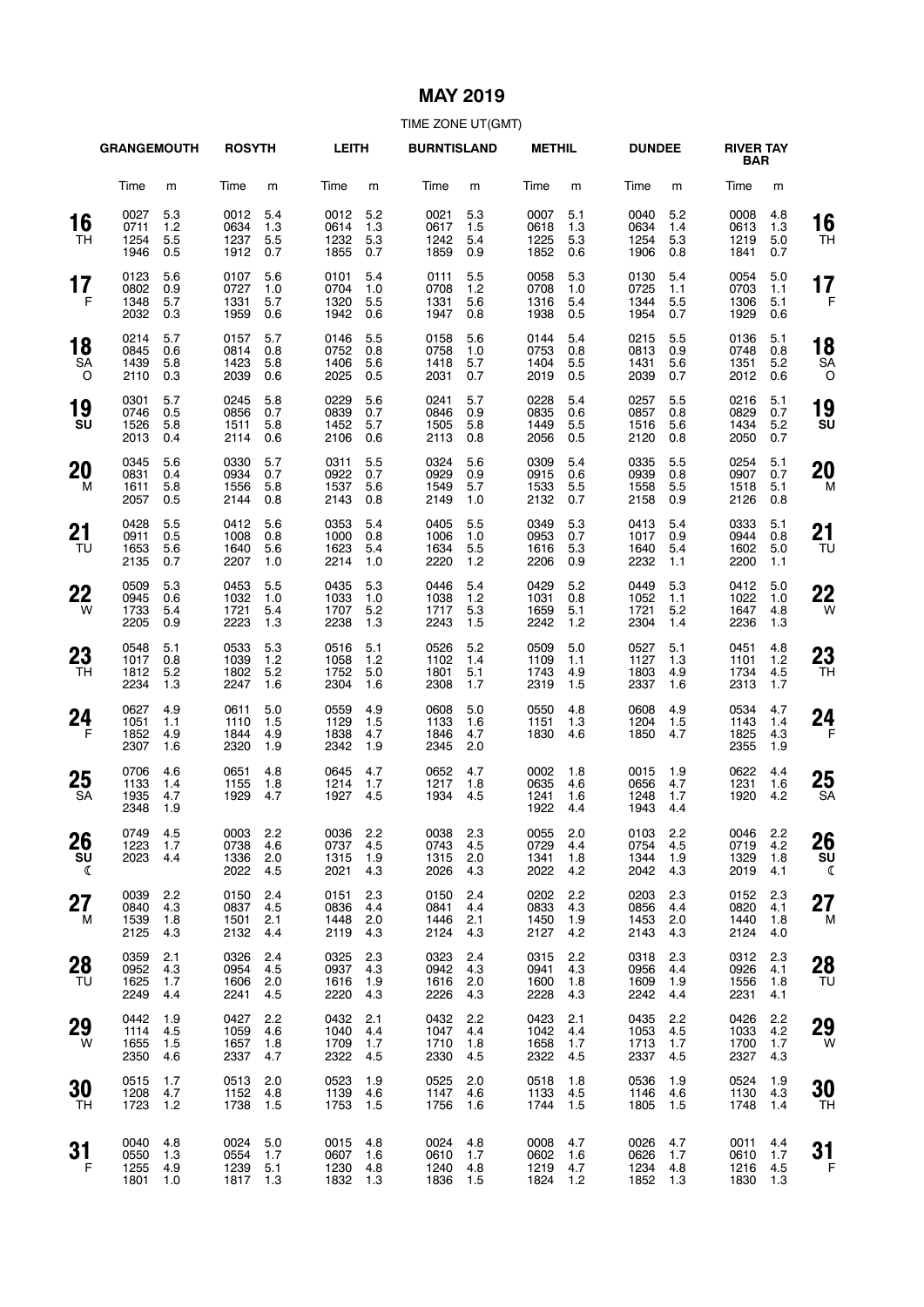### **JUNE 2019**

|                        | <b>GRANGEMOUTH</b>               |                          | <b>ROSYTH</b>                    |                            | <b>LEITH</b>                     |                          | <b>BURNTISLAND</b>               |                          | <b>METHIL</b>                    |                          | <b>DUNDEE</b>                    |                            | <b>RIVER TAY</b><br><b>BAR</b>   |                          |                    |
|------------------------|----------------------------------|--------------------------|----------------------------------|----------------------------|----------------------------------|--------------------------|----------------------------------|--------------------------|----------------------------------|--------------------------|----------------------------------|----------------------------|----------------------------------|--------------------------|--------------------|
|                        | Time                             | m                        | Time                             | m                          | Time                             | m                        | Time                             | m                        | Time                             | m                        | Time                             | m                          | Time                             | m                        |                    |
| 1<br>SA                | 0125<br>0629<br>1341<br>1844     | 5.1<br>1.0<br>5.1<br>0.8 | 0108<br>0634<br>1325<br>1855     | 5.2<br>1.4<br>5.3<br>1.1   | 0100<br>0648<br>1315<br>1911     | 5.0<br>1.4<br>5.0<br>1.1 | 0110<br>0652<br>1326<br>1915     | 5.1<br>1.5<br>5.1<br>1.3 | 0051<br>0643<br>1301<br>1903     | 4.9<br>1.3<br>4.9<br>1.0 | 0110<br>0712<br>1319<br>1936     | 4.9<br>1.5<br>5.0<br>1.2   | 0050<br>0651<br>1256<br>1909     | 4.7<br>1.4<br>4.7<br>1.1 | 1<br>SΑ            |
| $\boldsymbol{2}$<br>SU | 0207<br>0711<br>1424<br>1927     | 5.2<br>0.8<br>5.3<br>0.6 | 0151<br>0715<br>1410<br>1933     | 5.4<br>1.1<br>5.4<br>1.0   | 0141<br>0729<br>1356<br>1949     | 5.2<br>1.1<br>5.2<br>1.0 | 0152<br>0734<br>1408<br>1955     | 5.3<br>1.3<br>5.3<br>1.2 | 0130<br>0724<br>1343<br>1943     | 5.1<br>1.1<br>5.1<br>0.9 | 0150<br>0755<br>1402<br>2017     | 5.1<br>1.3<br>5.2<br>1.1   | 0126<br>0730<br>1336<br>1948     | 4.9<br>1.2<br>4.9<br>1.0 | $\mathbf{2}$<br>SU |
| 3<br>M<br>$\bullet$    | 0249<br>0753<br>1507<br>2008     | 5.4<br>0.6<br>5.5<br>0.5 | 0232<br>0757<br>1453<br>2009     | 5.5<br>0.9<br>5.6<br>0.9   | 0220<br>0810<br>1436<br>2029     | 5.3<br>0.9<br>5.4<br>0.9 | 0232<br>0816<br>1449<br>2035     | 5.4<br>1.1<br>5.5<br>1.1 | 0208<br>0805<br>1425<br>2022     | 5.3<br>0.8<br>5.2<br>0.7 | 0228<br>0837<br>1445<br>2058     | 5.2<br>1.1<br>5.3<br>1.0   | 0202<br>0810<br>1415<br>2026     | 5.0<br>1.0<br>5.0<br>1.0 | 3<br>M<br>€        |
| 4<br>TU                | 0330<br>0831<br>1551<br>2044     | 5.5<br>0.4<br>5.6<br>0.5 | 0314<br>0837<br>1536<br>2043     | 5.6<br>0.8<br>5.7<br>0.9   | 0258<br>0852<br>1516<br>2111     | 5.4<br>0.8<br>5.5<br>0.9 | 0311<br>0859<br>1529<br>2118     | 5.5<br>1.0<br>5.6<br>1.1 | 0248<br>0847<br>1508<br>2101     | 5.4<br>0.7<br>5.4<br>0.7 | 0307<br>0918<br>1528<br>2137     | 5.3<br>1.0<br>5.4<br>1.0   | 0238<br>0848<br>1456<br>2103     | 5.1<br>0.8<br>5.1<br>1.0 | 4<br>TU            |
| 5<br>W                 | 0413<br>0906<br>1636<br>2117     | 5.6<br>0.4<br>5.7<br>0.5 | 0356<br>0914<br>1620<br>2118     | 5.6<br>0.8<br>5.7<br>0.9   | 0336<br>0937<br>1558<br>2154     | 5.5<br>0.7<br>5.5<br>1.0 | 0348<br>0943<br>1610<br>2200     | 5.6<br>0.9<br>5.6<br>1.2 | 0328<br>0929<br>1553<br>2141     | 5.4<br>0.6<br>5.4<br>0.8 | 0347<br>1000<br>1612<br>2217     | 5.4<br>0.9<br>5.4<br>1.1   | 0315<br>0927<br>1540<br>2142     | 5.1<br>0.8<br>5.1<br>1.0 | 5<br>W             |
| 6<br>TН                | 0458<br>0941<br>1721<br>2154     | 5.6<br>0.4<br>5.7<br>0.7 | 0440<br>0950<br>1705<br>2157     | 5.6<br>0.8<br>5.7<br>1.1   | 0417<br>1024<br>1643<br>2240     | 5.5<br>0.7<br>5.5<br>1.1 | 0428<br>1029<br>1654<br>2245     | 5.6<br>0.9<br>5.6<br>1.3 | 0411<br>1013<br>1639<br>2221     | 5.4<br>0.6<br>5.4<br>1.0 | 0428<br>1043<br>1658<br>2258     | 5.4<br>0.9<br>5.4<br>1.2   | 0355<br>1009<br>1626<br>2224     | 5.1<br>0.7<br>5.0<br>1.2 | 6<br>ΤH            |
| 7<br>F                 | 0545<br>1021<br>1808<br>2237     | 5.5<br>0.5<br>5.6<br>0.9 | 0526<br>1033<br>1753<br>2243     | 5.5<br>0.9<br>5.6<br>1.3   | 0501<br>1113<br>1731<br>2329     | 5.4<br>0.8<br>5.4<br>1.4 | 0511<br>1117<br>1740<br>2333     | 5.5<br>1.0<br>5.5<br>1.5 | 0455<br>1101<br>1728<br>2307     | 5.3<br>0.7<br>5.2<br>1.2 | 0511<br>1129<br>1746<br>2342     | 5.3<br>0.9<br>5.2<br>1.4   | 0439<br>1054<br>1718<br>2309     | 5.0<br>0.8<br>4.9<br>1.3 | 7<br>F             |
| 8<br>SA                | 0632<br>1111<br>1855<br>2329     | 5.4<br>0.7<br>5.5<br>1.2 | 0615<br>1127<br>1843<br>2338     | 5.4<br>1.1<br>5.4<br>1.5   | 0549<br>1205<br>1824             | 5.2<br>1.0<br>5.2        | 0558<br>1208<br>1832             | 5.3<br>1.2<br>5.3        | 0544<br>1156<br>1821             | 5.2<br>0.9<br>5.1        | 0558<br>1219<br>1839             | 5.1<br>1.0<br>5.0          | 0529<br>1147<br>1817             | 4.9<br>1.0<br>4.8        | 8<br>SA            |
| 9<br>SU                | 0721<br>1213<br>1945             | 5.2<br>0.9<br>5.3        | 0708<br>1243<br>1937             | 5.3<br>1.2<br>5.2          | 0023<br>0643<br>1304<br>1924     | 1.6<br>5.1<br>1.1<br>5.0 | 0025<br>0651<br>1305<br>1931     | 1.7<br>5.2<br>1.3<br>5.1 | 0002<br>0638<br>1258<br>1921     | 1.5<br>5.0<br>1.0<br>4.9 | 0032<br>0652<br>1317<br>1942     | 1.6<br>5.0<br>1.2<br>4.8   | 0004<br>0627<br>1245<br>1921     | 1.6<br>4.8<br>1.1<br>4.5 | 9<br>SU            |
| 10<br>M<br>D           | 0033<br>0815<br>1323<br>2041     | 1.5<br>5.1<br>1.1<br>5.1 | 0046<br>0806<br>1418<br>2038     | 1.8<br>5.1<br>1.3<br>5.1   | 0126<br>0748<br>1412<br>2032     | 1.8<br>4.9<br>1.2<br>4.9 | 0126<br>0754<br>1411<br>2037     | 1.9<br>5.0<br>1.4<br>5.0 | 0111<br>0741<br>1407<br>2029     | 1.7<br>4.8<br>1.1<br>4.7 | 0130<br>0759<br>1423<br>2055     | 1.8<br>4.8<br>1.3<br>4.7   | 0105<br>0733<br>1350<br>2027     | 1.8<br>4.7<br>1.1<br>4.5 | 10<br>M<br>J       |
| 11<br>TU               | 0150 1.7<br>0917<br>1431<br>2148 | 5.0<br>1.1<br>5.0        | 0210 1.9<br>0910<br>1538<br>2144 | 5.1<br>1.3<br>5.0          | 0238 1.9<br>0901<br>1526<br>2142 | 4.9<br>1.3<br>4.9        | 0236 2.0<br>0905<br>1524<br>2147 | 5.0<br>1.5<br>5.0        | 0224 1.8<br>0852<br>1519<br>2140 | 4.8<br>1.2<br>4.7        | 0240 1.9<br>0915<br>1535<br>2207 | 4.8<br>1.3<br>4.8          | 0216 1.8<br>0841<br>1503<br>2137 | 4.5<br>1.2<br>4.5        | 11<br>ТU           |
| 12<br>W                | 0301<br>1028<br>1719<br>2300     | 1.7<br>5.0<br>1.1<br>5.1 | 0350<br>1016<br>1651<br>2249     | 1.9<br>5.1<br>1.3<br>5.1   | 0348<br>1011<br>1634<br>2247     | 1.8<br>4.9<br>1.2<br>4.9 | 0347<br>1017<br>1634<br>2254     | 1.9<br>5.0<br>1.4<br>5.0 | 0339<br>1004<br>1630<br>2246     | 1.8<br>4.9<br>1.1<br>4.8 | 0357<br>1026<br>1644<br>2313     | 1.9<br>4.9<br>$1.2$<br>4.9 | 0334<br>0951<br>1616<br>2245     | 1.8<br>4.7<br>1.2<br>4.5 | 12<br>W            |
| 13<br>TН               | 0402<br>1135<br>1824             | 1.6<br>$5.2$<br>1.0      | 0509<br>1118<br>1754<br>2350     | 1.7<br>5.3<br>1.2<br>$5.2$ | 0450<br>1113<br>1735<br>2346     | 1.7<br>5.0<br>1.1<br>5.0 | 0451<br>1120<br>1737<br>2355     | 1.8<br>5.1<br>1.3<br>5.1 | 0451<br>1107<br>1733<br>2343     | 1.6<br>5.0<br>1.0<br>5.0 | 0508<br>1131<br>1745             | 1.7<br>5.0<br>1.1          | 0445<br>1059<br>1722<br>2343     | 1.7<br>4.7<br>1.1<br>4.7 | 13<br>ΤH           |
| 14<br>-F               | 0005<br>0649<br>1233<br>1922     | 5.2<br>1.4<br>5.4<br>0.9 | 0613<br>1217<br>1849             | 1.5<br>5.4<br>1.1          | 0547<br>1211<br>1829             | 1.4<br>5.2<br>1.0        | 0550<br>1220<br>1832             | 1.5<br>5.3<br>1.2        | 0554<br>1203<br>1827             | 1.4<br>5.1<br>0.9        | 0012<br>0608<br>1231<br>1839     | 5.0<br>1.5<br>5.2<br>1.1   | 0548<br>1158<br>1818             | 1.4<br>4.8<br>1.1        | 14<br>F            |
| 15<br>SA               | 0102<br>0742<br>1328<br>2009     | 5.3<br>1.1<br>5.5<br>0.8 | 0046<br>0710<br>1313<br>1938     | 5.4<br>1.3<br>5.5<br>1.0   | 0039<br>0641<br>1304<br>1917     | 5.2<br>1.2<br>5.3<br>1.0 | 0049<br>0645<br>1314<br>1922     | 5.3<br>1.4<br>5.4<br>1.2 | 0035<br>0647<br>1256<br>1913     | 5.1<br>1.2<br>5.2<br>0.9 | 0105<br>0702<br>1325<br>1929     | 5.2<br>1.3<br>5.3<br>1.0   | 0033<br>0642<br>1250<br>1908     | 4.8<br>1.3<br>4.9<br>1.0 | 15<br>SΑ           |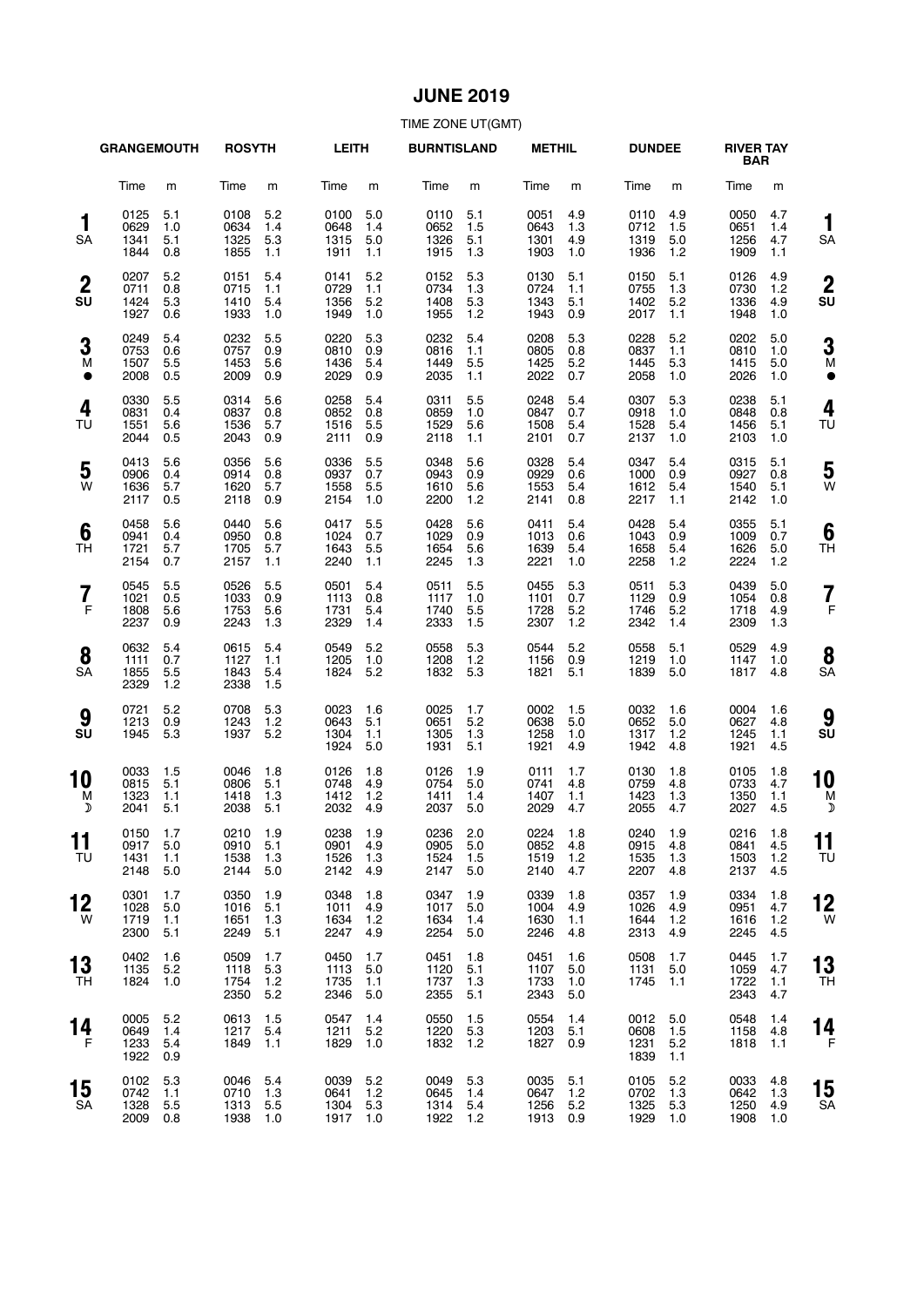### **JUNE 2019**

|               | <b>GRANGEMOUTH</b>           |                          | <b>ROSYTH</b>                    |                          | <b>LEITH</b>                     |                            | <b>BURNTISLAND</b>               |                            | <b>METHIL</b>                    |                          | <b>DUNDEE</b>                    |                            | <b>RIVER TAY</b><br><b>BAR</b> |                          |                      |
|---------------|------------------------------|--------------------------|----------------------------------|--------------------------|----------------------------------|----------------------------|----------------------------------|----------------------------|----------------------------------|--------------------------|----------------------------------|----------------------------|--------------------------------|--------------------------|----------------------|
|               | Time                         | m                        | Time                             | m                        | Time                             | m                          | Time                             | m                          | Time                             | m                        | Time                             | m                          | Time                           | m                        |                      |
| 16<br>SU      | 0155<br>0827<br>1419<br>2047 | 5.4<br>0.9<br>5.6<br>0.8 | 0139<br>0800<br>1406<br>2018     | 5.5<br>1.1<br>5.6<br>1.0 | 0127<br>0732<br>1352<br>2000     | 5.3<br>1.0<br>5.4<br>0.9   | 0138<br>0737<br>1404<br>2006     | 5.4<br>$1.2$<br>5.5<br>1.1 | 0123<br>0735<br>1346<br>1954     | 5.1<br>1.0<br>5.2<br>0.9 | 0152<br>0752<br>1415<br>2015     | 5.3<br>1.1<br>5.3<br>1.0   | 0116<br>0731<br>1338<br>1952   | 4.9<br>1.1<br>5.0<br>1.0 | 16<br>SU             |
| 17<br>М<br>O  | 0243<br>0722<br>1506<br>1950 | 5.5<br>0.8<br>5.6<br>0.7 | 0228<br>0843<br>1454<br>2053     | 5.6<br>1.0<br>5.6<br>1.0 | 0211<br>0820<br>1439<br>2040     | 5.4<br>0.9<br>5.4<br>1.0   | 0223<br>0826<br>1452<br>2047     | 5.5<br>1.1<br>5.5<br>1.2   | 0208<br>0818<br>1433<br>2033     | 5.2<br>0.9<br>5.2<br>0.9 | 0235<br>0838<br>1501<br>2058     | 5.3<br>1.0<br>5.3<br>1.1   | 0157<br>0816<br>1422<br>2031   | 5.0<br>1.0<br>5.0<br>1.1 | 17<br>M<br>O         |
| 18<br>TU      | 0328<br>0809<br>1550<br>2036 | 5.4<br>0.7<br>5.5<br>0.8 | 0313<br>0920<br>1538<br>2120     | 5.6<br>1.0<br>5.6<br>1.1 | 0254<br>0904<br>1523<br>2116     | 5.4<br>0.9<br>5.4<br>1.1   | 0307<br>0911<br>1536<br>2123     | 5.5<br>1.1<br>5.5<br>1.3   | 0250<br>0859<br>1517<br>2109     | 5.2<br>0.8<br>5.2<br>1.0 | 0314<br>0922<br>1544<br>2136     | 5.3<br>1.0<br>5.3<br>$1.2$ | 0236<br>0855<br>1506<br>2107   | 5.0<br>1.0<br>5.0<br>1.2 | 18<br>TU             |
| 19<br>W       | 0411<br>0851<br>1632<br>2116 | 5.3<br>0.7<br>5.4<br>0.8 | 0355<br>0950<br>1620<br>2141     | 5.5<br>1.0<br>5.5<br>1.2 | 0335<br>0942<br>1606<br>2146     | 5.3<br>0.9<br>5.3<br>1.2   | 0347<br>0948<br>1618<br>2152     | 5.4<br>1.1<br>5.4<br>1.4   | 0330<br>0937<br>1559<br>2145     | 5.2<br>0.8<br>5.1<br>1.1 | 0352<br>1001<br>1624<br>2211     | 5.3<br>1.0<br>5.2<br>1.3   | 0314<br>0931<br>1548<br>2141   | 5.0<br>1.0<br>4.9<br>1.3 | 19<br>W              |
| 20<br>TH      | 0452<br>0927<br>1711<br>2148 | 5.2<br>0.7<br>5.3<br>1.0 | 0434<br>1006<br>1659<br>2203     | 5.4<br>1.1<br>5.4<br>1.3 | 0415<br>1014<br>1646<br>2213     | 5.2<br>1.0<br>5.2<br>1.4   | 0426<br>1020<br>1656<br>2219     | 5.3<br>1.2<br>5.3<br>1.5   | 0408<br>1015<br>1640<br>2222     | 5.1<br>0.9<br>5.0<br>1.2 | 0428<br>1038<br>1703<br>2244     | 5.3<br>1.1<br>5.1<br>1.5   | 0351<br>1007<br>1629<br>2214   | 5.0<br>1.0<br>4.8<br>1.4 | 20<br><b>TH</b>      |
| 21<br>F       | 0530<br>1000<br>1749<br>2216 | 5.1<br>0.8<br>5.2<br>1.2 | 0510<br>1023<br>1737<br>2229     | 5.3<br>1.2<br>5.2<br>1.5 | 0453<br>1041<br>1726<br>2243     | 5.1<br>1.2<br>5.0<br>1.5   | 0503<br>1046<br>1736<br>2248     | 5.2<br>1.4<br>5.1<br>1.6   | 0446<br>1052<br>1721<br>2258     | 5.1<br>1.0<br>4.8<br>1.4 | 0504<br>1112<br>1740<br>2318     | 5.2<br>1.2<br>4.9<br>1.6   | 0428<br>1043<br>1711<br>2250   | 4.9<br>1.1<br>4.7<br>1.6 | 21<br>F              |
| 22<br>SA      | 0606<br>1034<br>1828<br>2247 | 5.0<br>1.0<br>5.0<br>1.4 | 0546<br>1053<br>1816<br>2258     | 5.2<br>1.3<br>5.0<br>1.7 | 0532<br>1111<br>1807<br>2319     | 5.0<br>1.3<br>4.8<br>1.7   | 0541<br>1115<br>1816<br>2323     | 5.1<br>1.5<br>4.8<br>1.8   | 0524<br>1130<br>1802<br>2336     | 4.9<br>1.2<br>4.7<br>1.6 | 0541<br>1147<br>1820<br>2354     | 5.0<br>1.4<br>4.8<br>1.8   | 0507<br>1120<br>1754<br>2327   | 4.8<br>1.3<br>4.4<br>1.8 | 22<br><b>SA</b>      |
| 23<br>SU      | 0644<br>1113<br>1908<br>2326 | 4.8<br>1.2<br>4.9<br>1.5 | 0625<br>1128<br>1857<br>2334     | 5.0<br>1.5<br>4.9<br>1.9 | 0613<br>1149<br>1850             | 4.8<br>1.5<br>4.7          | 0622<br>1152<br>1857             | 4.8<br>1.6<br>4.7          | 0605<br>1211<br>1847             | 4.8<br>1.4<br>4.5        | 0621<br>1227<br>1904             | 4.8<br>1.5<br>4.6          | 0549<br>1200<br>1841           | 4.7<br>1.4<br>4.3        | 23<br>SU             |
| 24<br>М       | 0724<br>1158<br>1951         | 4.7<br>1.3<br>4.7        | 0708<br>1209<br>1942             | 4.9<br>1.7<br>4.7        | 0003<br>0657<br>1236<br>1936     | 1.9<br>4.7<br>1.7<br>4.5   | 0006<br>0704<br>1238<br>1942     | 2.0<br>4.7<br>1.8<br>4.5   | 0018<br>0649<br>1256<br>1936     | 1.8<br>4.6<br>1.6<br>4.4 | 0036<br>0708<br>1313<br>1954     | 1.9<br>4.7<br>1.7<br>4.5   | 0008<br>0637<br>1246<br>1931   | 1.9<br>4.4<br>1.6<br>4.2 | 24<br>M              |
| 25<br>TU<br>ℭ | 0011<br>0809<br>1249<br>2038 | 1.8<br>4.6<br>1.5<br>4.5 | 0017<br>0758<br>1259<br>2033     | 2.1<br>4.7<br>1.9<br>4.6 | 0058<br>0748<br>1332<br>2028     | 2.1<br>4.6<br>1.8<br>4.4   | 0059<br>0754<br>1332<br>2033     | 2.2<br>4.6<br>1.9<br>4.4   | 0111<br>0739<br>1349<br>2032     | 2.0<br>4.5<br>1.7<br>4.3 | 0125<br>0803<br>1406<br>2050     | 2.1<br>4.5<br>1.8<br>4.4   | 0059<br>0730<br>1340<br>2025   | 2.0<br>4.3<br>1.7<br>4.1 | 25<br><b>TU</b><br>ℭ |
| 26<br>W       | 0106<br>0858<br>1350<br>2132 | 2.0<br>4.5<br>1.6<br>4.5 | 0118 2.3<br>0853<br>1516<br>2131 | 4.6<br>2.0<br>4.6        | 0207 2.2<br>0844<br>1442<br>2125 | 4.5<br>1.9<br>4.4          | 0206 2.3<br>0849<br>1440<br>2130 | 4.5<br>2.0<br>4.4          | 0212 2.1<br>0838<br>1448<br>2132 | 4.4<br>1.8<br>4.3        | 0224 2.2<br>0903<br>1508<br>2147 | 4.5<br>1.8<br>4.4          | 0201<br>0828<br>1443<br>2124   | 2.2<br>4.2<br>1.8<br>4.1 | 26<br>W              |
| 27<br>TH      | 0404<br>0955<br>1623<br>2235 | 2.0<br>4.5<br>1.6<br>4.5 | 0339<br>0956<br>1619<br>2235     | 2.3<br>4.6<br>1.9<br>4.6 | 0325<br>0944<br>1558<br>2224     | 2.2<br>4.5<br>1.8<br>4.5   | 0323<br>0949<br>1557<br>2230     | 2.3<br>4.5<br>1.9<br>4.5   | 0315<br>0942<br>1548<br>2230     | 2.1<br>4.4<br>1.7<br>4.4 | 0331<br>1001<br>1612<br>2244     | 2.2<br>4.5<br>1.8<br>4.5   | 0312<br>0929<br>1548<br>2226   | 2.2<br>4.2<br>1.8<br>4.2 | 27<br>TН             |
| 28<br>F       | 0448<br>1059<br>1652<br>2342 | 1.8<br>4.6<br>1.5<br>4.7 | 0438<br>1059<br>1710<br>2334     | 2.1<br>4.7<br>1.8<br>4.8 | 0432<br>1045<br>1700<br>2324     | 2.0<br>4.5<br>1.7<br>4.7   | 0432<br>1052<br>1701<br>2332     | 2.1<br>4.5<br>1.8<br>4.7   | 0415<br>1042<br>1646<br>2323     | 2.0<br>4.4<br>1.6<br>4.6 | 0438<br>1059<br>1714<br>2339     | 2.1<br>4.6<br>1.7<br>4.6   | 0421<br>1032<br>1651<br>2323   | 2.0<br>4.3<br>1.7<br>4.4 | 28<br>F              |
| 29<br>SA      | 0528<br>1202<br>1731         | 1.6<br>4.8<br>1.2        | 0526<br>1156<br>1754             | 1.8<br>4.9<br>1.6        | 0526<br>1145<br>1751             | 1.8<br>4.7<br>1.5          | 0528<br>1154<br>1754             | 1.9<br>4.7<br>1.6          | 0512<br>1137<br>1740             | 1.7<br>4.6<br>1.4        | 0539<br>1154<br>1810             | 1.8<br>4.8<br>1.5          | 0522<br>1132<br>1745           | 1.8<br>4.4<br>1.4        | 29<br>SА             |
| 30<br>SU      | 0040<br>0608<br>1258<br>1816 | 4.9<br>1.3<br>5.0<br>1.0 | 0028<br>0611<br>1249<br>1835     | 5.0<br>1.6<br>5.2<br>1.4 | 0020<br>0614<br>1240<br>1837     | 4.9<br>1.6<br>4.9<br>- 1.3 | 0029<br>0617<br>1250<br>1841     | 5.0<br>1.7<br>5.0<br>1.5   | 0012<br>0606<br>1229<br>1831     | 4.8<br>1.5<br>4.8<br>1.2 | 0031<br>0634<br>1248<br>1901     | 4.8<br>1.6<br>5.0<br>1.4   | 0012<br>0615<br>1223<br>1835   | 4.5<br>1.6<br>4.7<br>1.3 | 30<br>SU             |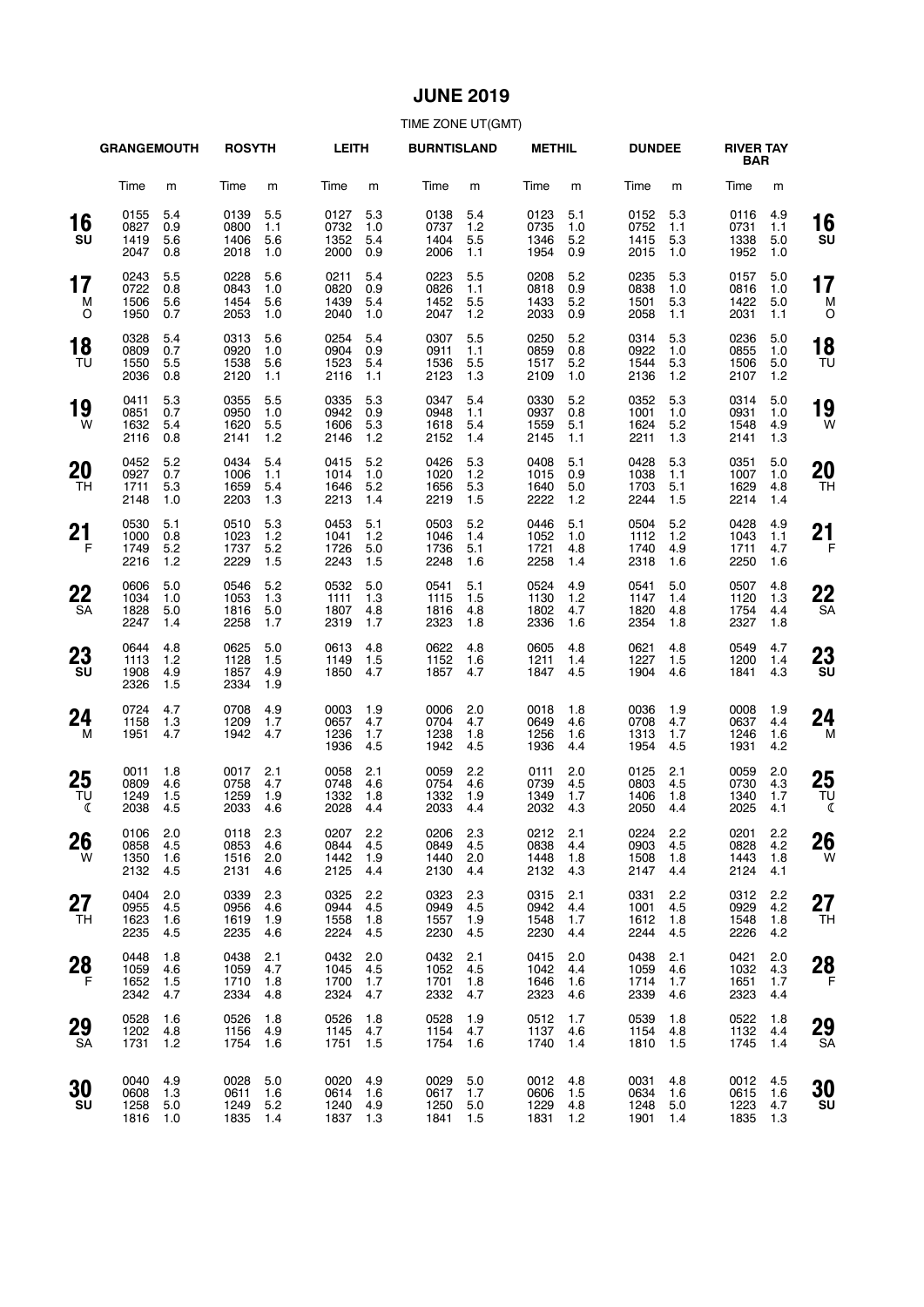#### **JULY 2019**

|                               | <b>GRANGEMOUTH</b>               |                              | <b>ROSYTH</b>                    |                          | <b>LEITH</b>                     |                          | <b>BURNTISLAND</b>               |                          | <b>METHIL</b>                    |                          | <b>DUNDEE</b>                    |                          | <b>RIVER TAY</b><br><b>BAR</b>   |                          |                      |
|-------------------------------|----------------------------------|------------------------------|----------------------------------|--------------------------|----------------------------------|--------------------------|----------------------------------|--------------------------|----------------------------------|--------------------------|----------------------------------|--------------------------|----------------------------------|--------------------------|----------------------|
|                               | Time                             | m                            | Time                             | m                        | Time                             | m                        | Time                             | m                        | Time                             | m                        | Time                             | m                        | Time                             | m                        |                      |
| 1<br>м                        | 0131<br>0651<br>1350<br>1902     | 5.2<br>1.0<br>5.3<br>0.8     | 0118<br>0656<br>1340<br>1916     | 5.3<br>1.3<br>5.4<br>1.2 | 0110<br>0701<br>1329<br>1923     | 5.1<br>1.3<br>5.2<br>1.2 | 0120<br>0705<br>1340<br>1928     | 5.2<br>1.5<br>5.3<br>1.4 | 0100<br>0658<br>1319<br>1920     | 5.0<br>1.2<br>5.1<br>1.0 | 0120<br>0726<br>1339<br>1950     | 5.1<br>1.3<br>5.2<br>1.2 | 0055<br>0704<br>1311<br>1923     | 4.9<br>1.3<br>4.8<br>1.2 | 1<br>M               |
| $\boldsymbol{2}$<br>TU        | 0219<br>0734<br>1438<br>1946     | 5.4<br>0.7<br>5.5<br>0.7     | 0205<br>0743<br>1428<br>1957     | 5.5<br>1.0<br>5.6<br>1.1 | 0155<br>0749<br>1415<br>2010     | 5.3<br>1.0<br>5.4<br>1.0 | 0207<br>0755<br>1427<br>2016     | 5.4<br>1.2<br>5.5<br>1.2 | 0145<br>0748<br>1407<br>2007     | 5.2<br>0.9<br>5.3<br>0.9 | 0205<br>0815<br>1428<br>2036     | 5.2<br>1.1<br>5.3<br>1.1 | 0136<br>0750<br>1357<br>2008     | 5.0<br>1.1<br>5.0<br>1.1 | $\overline{2}$<br>TU |
| 3<br>W                        | 0305<br>0813<br>1526<br>2026     | 5.6<br>0.5<br>5.7<br>0.6     | 0251<br>0834<br>1515<br>2038     | 5.7<br>0.8<br>5.8<br>1.0 | 0237<br>0839<br>1459<br>2059     | 5.5<br>0.7<br>5.6<br>0.9 | 0250<br>0846<br>1512<br>2106     | 5.6<br>0.9<br>5.7<br>1.1 | 0229<br>0837<br>1454<br>2053     | 5.4<br>0.6<br>5.5<br>0.8 | 0250<br>0903<br>1516<br>2122     | 5.4<br>0.9<br>5.5<br>1.0 | 0218<br>0834<br>1443<br>2051     | 5.1<br>0.8<br>5.1<br>0.9 | 3<br>W               |
| 4<br><b>TH</b>                | 0352<br>0851<br>1614<br>2105     | 5.7<br>0.4<br>5.8<br>0.6     | 0337<br>0926<br>1602<br>2120     | 5.8<br>0.7<br>5.9<br>0.9 | 0319<br>0930<br>1544<br>2148     | 5.6<br>0.6<br>5.7<br>0.9 | 0332<br>0936<br>1556<br>2154     | 5.7<br>0.8<br>5.8<br>1.1 | 0313<br>0924<br>1541<br>2137     | 5.6<br>0.4<br>5.6<br>0.8 | 0334<br>0951<br>1603<br>2206     | 5.5<br>0.7<br>5.5<br>1.0 | 0259<br>0917<br>1530<br>2132     | 5.2<br>0.6<br>5.2<br>0.9 | 4<br>TН              |
| 5<br>$\mathsf{F}$             | 0440<br>0931<br>1703<br>2146     | 5.8<br>0.3<br>5.9<br>0.6     | 0424<br>1017<br>1650<br>2203     | 5.8<br>0.6<br>5.9<br>1.0 | 0402<br>1020<br>1631<br>2237     | 5.6<br>0.5<br>5.7<br>1.0 | 0414<br>1025<br>1642<br>2242     | 5.7<br>0.7<br>5.8<br>1.2 | 0358<br>1011<br>1628<br>2221     | 5.6<br>0.4<br>5.6<br>0.9 | 0418<br>1037<br>1651<br>2251     | 5.6<br>0.6<br>5.5<br>1.1 | 0343<br>1002<br>1618<br>2216     | 5.2<br>0.5<br>5.2<br>1.1 | 5<br>F               |
| 6<br><b>SA</b>                | 0530<br>1014<br>1752<br>2231     | 5.7<br>0.3<br>5.8<br>0.8     | 0513<br>1108<br>1740<br>2249     | 5.8<br>0.6<br>5.8<br>1.1 | 0448<br>1110<br>1719<br>2324     | 5.6<br>0.5<br>5.6<br>1.1 | 0458<br>1114<br>1729<br>2328     | 5.7<br>0.7<br>5.7<br>1.3 | 0443<br>1059<br>1716<br>2307     | 5.6<br>0.4<br>5.5<br>1.0 | 0502<br>1124<br>1739<br>2335     | 5.5<br>0.6<br>5.4<br>1.2 | 0428<br>1049<br>1710<br>2302     | 5.2<br>0.5<br>5.1<br>1.2 | 6<br>SA              |
| $\overline{\mathbf{r}}$<br>SU | 0619<br>1104<br>1841<br>2321     | 5.7<br>0.4<br>5.7<br>1.0     | 0604<br>1156<br>1830<br>2339     | 5.7<br>0.7<br>5.7<br>1.3 | 0537<br>1159<br>1811             | 5.5<br>0.6<br>5.4        | 0546<br>1202<br>1820             | 5.6<br>0.8<br>5.5        | 0531<br>1148<br>1807<br>2356     | 5.5<br>0.5<br>5.3<br>1.3 | 0549<br>1212<br>1829             | 5.4<br>0.7<br>5.2        | 0518<br>1138<br>1804<br>2350     | 5.2<br>0.6<br>4.9<br>1.4 | 7<br>SU              |
| 8<br>M                        | 0709<br>1158<br>1931             | 5.5<br>0.6<br>5.5            | 0656<br>1243<br>1922             | 5.6<br>0.9<br>5.5        | 0012<br>0629<br>1251<br>1907     | 1.3<br>5.4<br>0.8<br>5.2 | 0015<br>0637<br>1252<br>1914     | 1.5<br>5.5<br>1.0<br>5.3 | 0623<br>1241<br>1904             | 5.3<br>0.8<br>5.1        | 0022<br>0640<br>1304<br>1925     | 1.3<br>5.3<br>0.9<br>5.0 | 0612<br>1231<br>1902             | 5.0<br>0.8<br>4.8        | 8<br>M               |
| 9<br>TU<br>♪                  | 0017<br>0801<br>1255<br>2024     | 1.3<br>5.3<br>0.8<br>5.2     | 0033<br>0750<br>1333<br>2018     | 1.5<br>5.4<br>1.1<br>5.2 | 0103<br>0729<br>1346<br>2009     | 1.5<br>5.2<br>1.1<br>5.0 | 0104<br>0736<br>1345<br>2015     | 1.6<br>5.3<br>1.3<br>5.1 | 0051<br>0722<br>1340<br>2006     | 1.5<br>5.1<br>1.0<br>4.8 | 0113<br>0739<br>1400<br>2028     | 1.5<br>5.1<br>1.1<br>4.8 | 0044<br>0712<br>1327<br>2002     | 1.5<br>4.9<br>0.9<br>4.5 | 9<br>TU<br>I         |
| 10<br>W                       | 0119<br>0859<br>1354<br>2126     | 1.5<br>5.1<br>1.1<br>5.0     | 0133<br>0849<br>1441<br>2118     | 1.7<br>5.3<br>1.4<br>5.1 | 0202<br>0837<br>1450<br>2114     | 1.7<br>5.1<br>1.3<br>4.9 | 0201<br>0842<br>1448<br>2118     | 1.8<br>5.2<br>1.5<br>4.9 | 0154<br>0828<br>1446<br>2113     | 1.7<br>4.9<br>1.2<br>4.7 | 0211<br>0847<br>1505<br>2133     | 1.7<br>4.9<br>1.3<br>4.7 | 0144<br>0815<br>1431<br>2106     | 1.8<br>4.8<br>1.2<br>4.4 | 10<br>W              |
| 11<br>TН                      | 0223 1.7<br>1006<br>1454<br>2235 | 5.0<br>1.3<br>4.9            | 0243 1.9<br>0951<br>1614<br>2222 | $5.2$<br>1.5<br>5.0      | 0310 1.8<br>0945<br>1600<br>2218 | 5.0<br>1.4<br>4.8        | 0308 1.9<br>0951<br>1559<br>2224 | 5.1<br>1.6<br>4.8        | 0303 1.8<br>0939<br>1557<br>2219 | 4.9<br>1.3<br>4.7        | 0321 1.9<br>0955<br>1614<br>2238 | 4.9<br>1.4<br>4.7        | 0255 1.8<br>0924<br>1542<br>2214 | 4.6<br>1.3<br>4.4        | 11<br>ΤH             |
| 12<br>F                       | 0329<br>1112<br>1757<br>2342     | 1.7<br>5.1<br>1.4<br>5.0     | 0435<br>1055<br>1730<br>2325     | 1.9<br>5.1<br>1.5<br>5.0 | 0420<br>1050<br>1707<br>2321     | 1.8<br>4.9<br>1.5<br>4.8 | 0420<br>1057<br>1708<br>2329     | 1.9<br>4.9<br>1.6<br>4.8 | 0420<br>1045<br>1705<br>2320     | 1.8<br>4.9<br>1.4<br>4.7 | 0438<br>1103<br>1719<br>2340     | 1.8<br>4.9<br>1.5<br>4.8 | 0414<br>1036<br>1656<br>2318     | 1.8<br>4.5<br>1.4<br>4.5 | 12<br>F              |
| 13<br>SA                      | 0628<br>1213<br>1858             | 1.6<br>5.1<br>1.3            | 0557<br>1157<br>1830             | 1.8<br>5.2<br>1.5        | 0526<br>1153<br>1806             | 1.7<br>5.0<br>1.5        | 0528<br>1202<br>1809             | 1.8<br>5.1<br>1.6        | 0534<br>1145<br>1804             | 1.6<br>4.9<br>1.3        | 0546<br>1208<br>1817             | 1.7<br>4.9<br>1.4        | 0527<br>1143<br>1758             | 1.7<br>4.6<br>1.4        | 13<br>SΑ             |
| 14<br>SU                      | 0041<br>0728<br>1308<br>1949     | 5.1<br>1.4<br>5.2<br>1.2     | 0025<br>0701<br>1255<br>1920     | 5.1<br>1.6<br>5.3<br>1.5 | 0020<br>0627<br>1252<br>1856     | 5.0<br>1.5<br>5.0<br>1.4 | 0029<br>0630<br>1302<br>1900     | 5.1<br>1.6<br>5.1<br>1.6 | 0015<br>0633<br>1242<br>1853     | 4.8<br>1.4<br>5.0<br>1.3 | 0038<br>0644<br>1309<br>1908     | 4.9<br>1.5<br>5.0<br>1.4 | 0013<br>0629<br>1240<br>1851     | 4.6<br>1.4<br>4.6<br>1.4 | 14<br>SU             |
| 15<br>м                       | 0135<br>0817<br>1359<br>1839     | 5.2<br>$1.2$<br>5.3<br>$1.2$ | 0121<br>0753<br>1349<br>2002     | 5.3<br>1.4<br>5.4<br>1.4 | 0114<br>0722<br>1344<br>1939     | 5.1<br>1.3<br>5.1<br>1.3 | 0124<br>0727<br>1355<br>1944     | 5.2<br>1.5<br>5.2<br>1.5 | 0107<br>0723<br>1334<br>1935     | 4.9<br>1.2<br>5.0<br>1.2 | 0130<br>0736<br>1402<br>1955     | 5.0<br>1.3<br>5.1<br>1.4 | 0101<br>0720<br>1330<br>1935     | 4.8<br>1.3<br>4.8<br>1.3 | 15<br>M              |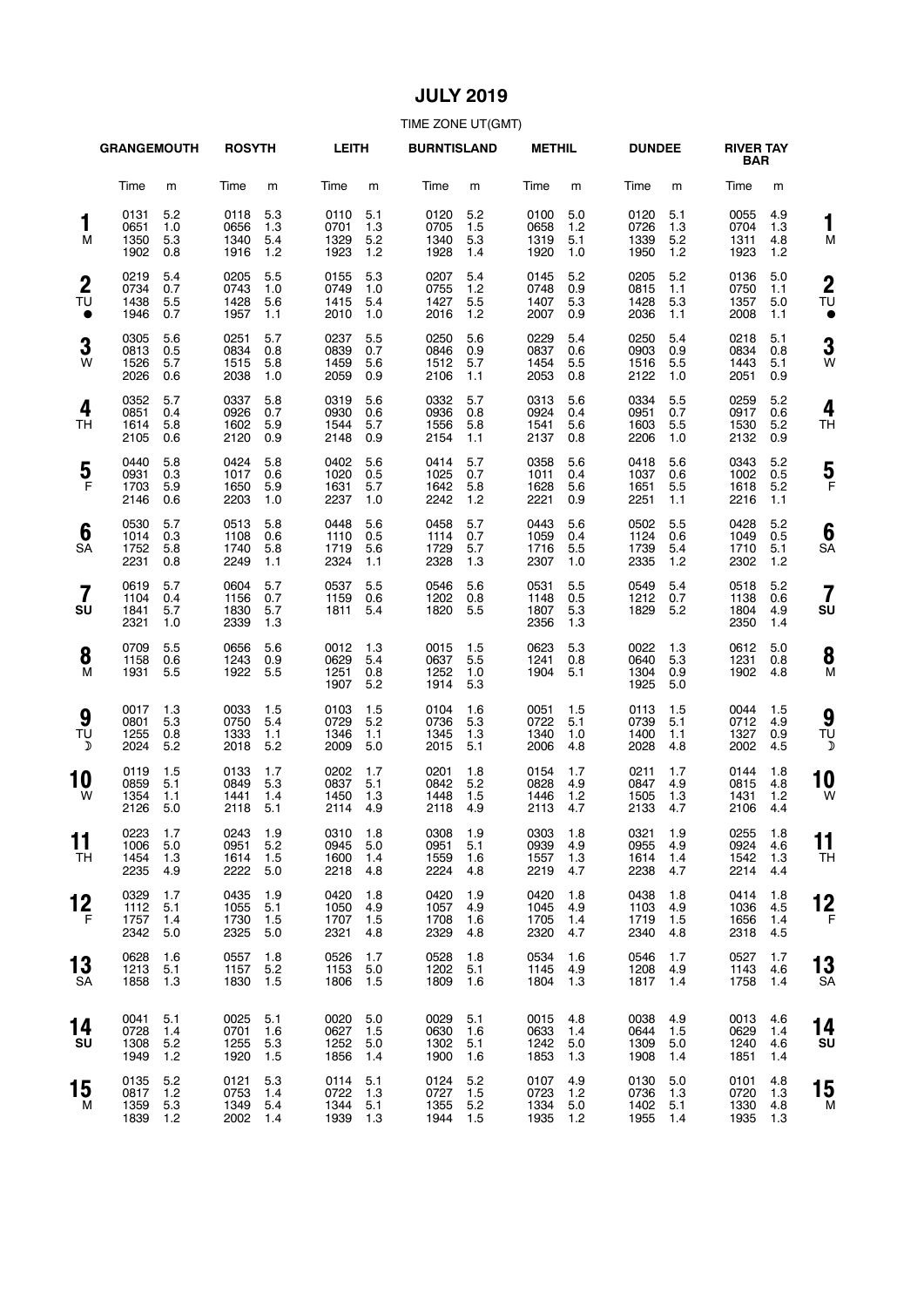#### **JULY 2019**

|                     | <b>GRANGEMOUTH</b>           |                          | <b>ROSYTH</b>                    |                          | <b>LEITH</b>                     |                            | <b>BURNTISLAND</b>               |                          | <b>METHIL</b>                    |                          | <b>DUNDEE</b>                    |                            | <b>RIVER TAY</b><br><b>BAR</b> |                          |                      |
|---------------------|------------------------------|--------------------------|----------------------------------|--------------------------|----------------------------------|----------------------------|----------------------------------|--------------------------|----------------------------------|--------------------------|----------------------------------|----------------------------|--------------------------------|--------------------------|----------------------|
|                     | Time                         | m                        | Time                             | m                        | Time                             | m                          | Time                             | m                        | Time                             | m                        | Time                             | m                          | Time                           | m                        |                      |
| 16<br>TU<br>$\circ$ | 0224<br>0859<br>1446<br>1929 | 5.3<br>1.0<br>5.4<br>1.0 | 0211<br>0836<br>1437<br>2035     | 5.4<br>1.2<br>5.4<br>1.3 | 0200<br>0809<br>1429<br>2016     | 5.2<br>1.1<br>5.2<br>1.3   | 0212<br>0815<br>1441<br>2022     | 5.3<br>1.3<br>5.3<br>1.5 | 0153<br>0806<br>1421<br>2014     | 5.0<br>1.1<br>5.0<br>1.2 | 0216<br>0824<br>1450<br>2039     | 5.2<br>$1.2$<br>5.2<br>1.3 | 0143<br>0805<br>1414<br>2016   | 4.9<br>1.2<br>4.9<br>1.3 | 16<br>TU<br>O        |
| 17<br>W             | 0310<br>0750<br>1529<br>2015 | 5.4<br>0.9<br>5.4<br>0.9 | 0256<br>0912<br>1519<br>2054     | 5.5<br>1.1<br>5.5<br>1.3 | 0241<br>0849<br>1510<br>2050     | 5.3<br>1.0<br>5.2<br>1.2   | 0254<br>0856<br>1523<br>2057     | 5.4<br>1.2<br>5.3<br>1.4 | 0235<br>0846<br>1503<br>2050     | 5.1<br>0.9<br>5.0<br>1.1 | 0256<br>0908<br>1532<br>2118     | 5.2<br>1.1<br>5.2<br>1.3   | 0222<br>0842<br>1454<br>2051   | 5.0<br>1.1<br>4.9<br>1.3 | 17<br>W              |
| 18<br>TН            | 0352<br>0833<br>1609<br>2057 | 5.3<br>0.8<br>5.3<br>0.9 | 0336<br>0936<br>1558<br>2112     | 5.5<br>1.1<br>5.4<br>1.2 | 0320<br>0924<br>1548<br>2121     | 5.3<br>1.0<br>5.2<br>$1.2$ | 0333<br>0931<br>1600<br>2128     | 5.4<br>1.2<br>5.3<br>1.4 | 0313<br>0922<br>1542<br>2126     | 5.2<br>0.9<br>5.0<br>1.1 | 0332<br>0948<br>1609<br>2154     | 5.3<br>1.1<br>5.1<br>1.4   | 0258<br>0917<br>1532<br>2123   | 5.0<br>0.9<br>4.9<br>1.3 | 18<br><b>TH</b>      |
| 19<br>F             | 0431<br>0913<br>1647<br>2135 | 5.3<br>0.7<br>5.3<br>0.9 | 0412<br>0933<br>1634<br>2141     | 5.5<br>1.0<br>5.4<br>1.3 | 0356<br>0954<br>1624<br>2151     | 5.3<br>1.0<br>5.2<br>1.3   | 0408<br>1000<br>1635<br>2157     | 5.4<br>1.2<br>5.3<br>1.5 | 0349<br>0957<br>1619<br>2200     | 5.2<br>0.9<br>5.0<br>1.2 | 0406<br>1023<br>1641<br>2226     | 5.3<br>1.1<br>5.1<br>1.4   | 0332<br>0950<br>1609<br>2155   | 5.0<br>0.9<br>4.8<br>1.3 | 19<br>F              |
| 20<br><b>SA</b>     | 0507<br>0949<br>1724<br>2207 | 5.2<br>0.8<br>5.2<br>1.0 | 0446<br>1002<br>1709<br>2211     | 5.4<br>1.1<br>5.3<br>1.3 | 0430<br>1021<br>1659<br>2222     | 5.2<br>1.0<br>5.1<br>1.3   | 0441<br>1026<br>1709<br>2227     | 5.3<br>1.2<br>5.2<br>1.5 | 0423<br>1030<br>1655<br>2233     | 5.2<br>1.0<br>4.9<br>1.3 | 0439<br>1056<br>1713<br>2259     | 5.2<br>1.2<br>5.0<br>1.5   | 0406<br>1021<br>1644<br>2226   | 5.0<br>1.1<br>4.6<br>1.4 | 20<br><b>SA</b>      |
| 21<br>SU            | 0542<br>1022<br>1801<br>2235 | 5.1<br>0.9<br>5.1<br>1.1 | 0520<br>1032<br>1747<br>2238     | 5.3<br>1.2<br>5.2<br>1.5 | 0505<br>1050<br>1735<br>2255     | 5.2<br>1.1<br>5.0<br>1.5   | 0515<br>1054<br>1744<br>2259     | 5.3<br>1.3<br>5.1<br>1.6 | 0457<br>1102<br>1731<br>2306     | 5.1<br>1.1<br>4.8<br>1.4 | 0512<br>1128<br>1746<br>2332     | 5.2<br>1.3<br>4.9<br>1.6   | 0440<br>1054<br>1721<br>2258   | 4.9<br>1.1<br>4.6<br>1.5 | 21<br>SU             |
| 22<br>M             | 0619<br>1056<br>1840<br>2306 | 5.1<br>1.0<br>5.0<br>1.3 | 0559<br>1100<br>1826<br>2306     | 5.2<br>1.3<br>5.1<br>1.6 | 0541<br>1122<br>1814<br>2329     | 5.1<br>1.3<br>4.9<br>1.6   | 0550<br>1126<br>1823<br>2333     | 5.2<br>1.5<br>4.9<br>1.7 | 0532<br>1134<br>1809<br>2338     | 5.0<br>1.3<br>4.7<br>1.6 | 0548<br>1202<br>1823             | 5.1<br>1.4<br>4.8          | 0517<br>1128<br>1800<br>2333   | 4.8<br>1.2<br>4.4<br>1.7 | 22<br>M              |
| 23<br>TU            | 0657<br>1134<br>1920<br>2343 | 5.0<br>1.1<br>4.9<br>1.5 | 0640<br>1131<br>1908<br>2340     | 5.1<br>1.5<br>4.9<br>1.8 | 0620<br>1158<br>1856             | 4.9<br>1.4<br>4.7          | 0628<br>1201<br>1903             | 4.9<br>1.6<br>4.7        | 0611<br>1207<br>1850             | 4.8<br>1.4<br>4.6        | 0008<br>0626<br>1239<br>1904     | 1.7<br>4.9<br>1.5<br>4.7   | 0557<br>1205<br>1843           | 4.6<br>1.4<br>4.3        | 23<br>TU             |
| 24<br>W             | 0738<br>1216<br>2002         | 4.8<br>1.3<br>4.7        | 0724<br>1207<br>1952             | 4.9<br>1.7<br>4.8        | 0009<br>0702<br>1241<br>1942     | 1.9<br>4.8<br>1.6<br>4.6   | 0012<br>0709<br>1243<br>1948     | 2.0<br>4.8<br>1.7<br>4.6 | 0017<br>0654<br>1248<br>1936     | 1.8<br>4.7<br>1.6<br>4.4 | 0047<br>0712<br>1320<br>1954     | 1.9<br>4.8<br>1.7<br>4.5   | 0013<br>0643<br>1247<br>1933   | 1.9<br>4.5<br>1.5<br>4.2 | 24<br>W              |
| 25<br>TН<br>ℭ       | 0027<br>0823<br>1303<br>2050 | 1.7<br>4.7<br>1.5<br>4.6 | 0022<br>0811<br>1252<br>2041     | 2.0<br>4.8<br>1.9<br>4.7 | 0101<br>0751<br>1334<br>2035     | 2.1<br>4.6<br>1.8<br>4.5   | 0102<br>0757<br>1334<br>2040     | 2.2<br>4.6<br>1.9<br>4.5 | 0109<br>0744<br>1341<br>2031     | 2.0<br>4.5<br>1.7<br>4.3 | 0133<br>0805<br>1412<br>2052     | 2.0<br>4.6<br>1.8<br>4.4   | 0102<br>0735<br>1339<br>2027   | 2.0<br>4.4<br>1.8<br>4.2 | 25<br><b>TH</b><br>ℭ |
| 26<br>F             | 0121<br>0913<br>1400<br>2144 | 1.9<br>4.6<br>1.7<br>4.5 | 0116 2.2<br>0905<br>1350<br>2137 | 4.7<br>2.0<br>4.6        | 0211 2.2<br>0850<br>1442<br>2136 | 4.5<br>1.9<br>4.5          | 0210 2.3<br>0854<br>1440<br>2141 | 4.5<br>2.0<br>4.5        | 0216 2.1<br>0842<br>1448<br>2133 | 4.4<br>1.8<br>4.3        | 0234 2.1<br>0908<br>1517<br>2154 | 4.5<br>1.9<br>4.4          | 0204<br>0835<br>1444<br>2128   | 2.1<br>4.3<br>1.8<br>4.2 | 26<br>F              |
| 27<br>SA            | 0234<br>1011<br>1516<br>2249 | 2.1<br>4.6<br>1.7<br>4.6 | 0405<br>1007<br>1642<br>2242     | 2.3<br>4.7<br>2.0<br>4.7 | 0334<br>0957<br>1605<br>2241     | 2.2<br>4.5<br>1.9<br>4.6   | 0333<br>1003<br>1604<br>2248     | 2.3<br>4.5<br>2.0<br>4.6 | 0326<br>0950<br>1558<br>2238     | 2.0<br>4.4<br>1.8<br>4.4 | 0344<br>1014<br>1627<br>2257     | 2.1<br>4.6<br>1.9<br>4.6   | 0320<br>0941<br>1555<br>2234   | 2.1<br>4.3<br>1.8<br>4.3 | 27<br><b>SA</b>      |
| 28<br>SU            | 0521<br>1117<br>1740<br>2357 | 1.8<br>4.7<br>1.5<br>4.8 | 0503<br>1113<br>1733<br>2346     | 2.0<br>4.8<br>1.8<br>4.9 | 0448<br>1105<br>1717<br>2344     | 2.0<br>4.6<br>1.8<br>4.8   | 0449<br>1112<br>1719<br>2352     | 2.1<br>4.6<br>1.9<br>4.8 | 0433<br>1100<br>1706<br>2338     | 1.9<br>4.5<br>1.7<br>4.6 | 0456<br>1119<br>1734<br>2358     | 2.0<br>4.7<br>1.8<br>4.7   | 0436<br>1051<br>1705<br>2335   | 2.0<br>4.3<br>1.7<br>4.5 | 28<br>SU             |
| 29<br>м             | 0612<br>1222<br>1822         | 1.5<br>5.0<br>1.3        | 0554<br>1215<br>1821             | 1.7<br>5.1<br>1.6        | 0548<br>1210<br>1815             | 1.7<br>4.9<br>1.5          | 0551<br>1219<br>1818             | 1.8<br>4.9<br>1.6        | 0538<br>1203<br>1808             | 1.6<br>4.7<br>1.4        | 0603<br>1222<br>1834             | 1.7<br>4.9<br>1.6          | 0543<br>1156<br>1808           | 1.7<br>4.5<br>1.5        | 29<br>M              |
| 30<br>TU            | 0058<br>0708<br>1320<br>1856 | 5.1<br>1.1<br>5.3<br>1.1 | 0045<br>0646<br>1312<br>1909     | 5.2<br>1.4<br>5.4<br>1.4 | 0042<br>0642<br>1308<br>1907     | 5.0<br>1.3<br>5.2<br>1.3   | 0052<br>0646<br>1318<br>1911     | 5.1<br>1.5<br>5.3<br>1.5 | 0033<br>0640<br>1259<br>1904     | 4.9<br>1.2<br>5.0<br>1.2 | 0054<br>0703<br>1320<br>1929     | 5.0<br>1.4<br>5.1<br>1.4   | 0028<br>0641<br>1252<br>1904   | 4.8<br>1.3<br>4.8<br>1.3 | 30<br>TU             |
| 31<br>W             | 0151<br>0811<br>1412<br>1933 | 5.4<br>0.8<br>5.6<br>0.8 | 0138<br>0741<br>1404<br>1959     | 5.5<br>1.0<br>5.7<br>1.1 | 0133<br>0735<br>1358<br>1958     | 5.3<br>1.0<br>5.5<br>1.1   | 0144<br>0740<br>1410<br>2004     | 5.4<br>1.2<br>5.6<br>1.3 | 0125<br>0736<br>1351<br>1956     | 5.2<br>0.8<br>5.4<br>0.9 | 0146<br>0759<br>1414<br>2021     | 5.3<br>1.1<br>5.4<br>$1.2$ | 0115<br>0733<br>1343<br>1953   | 5.0<br>0.9<br>5.1<br>1.1 | 31<br>W              |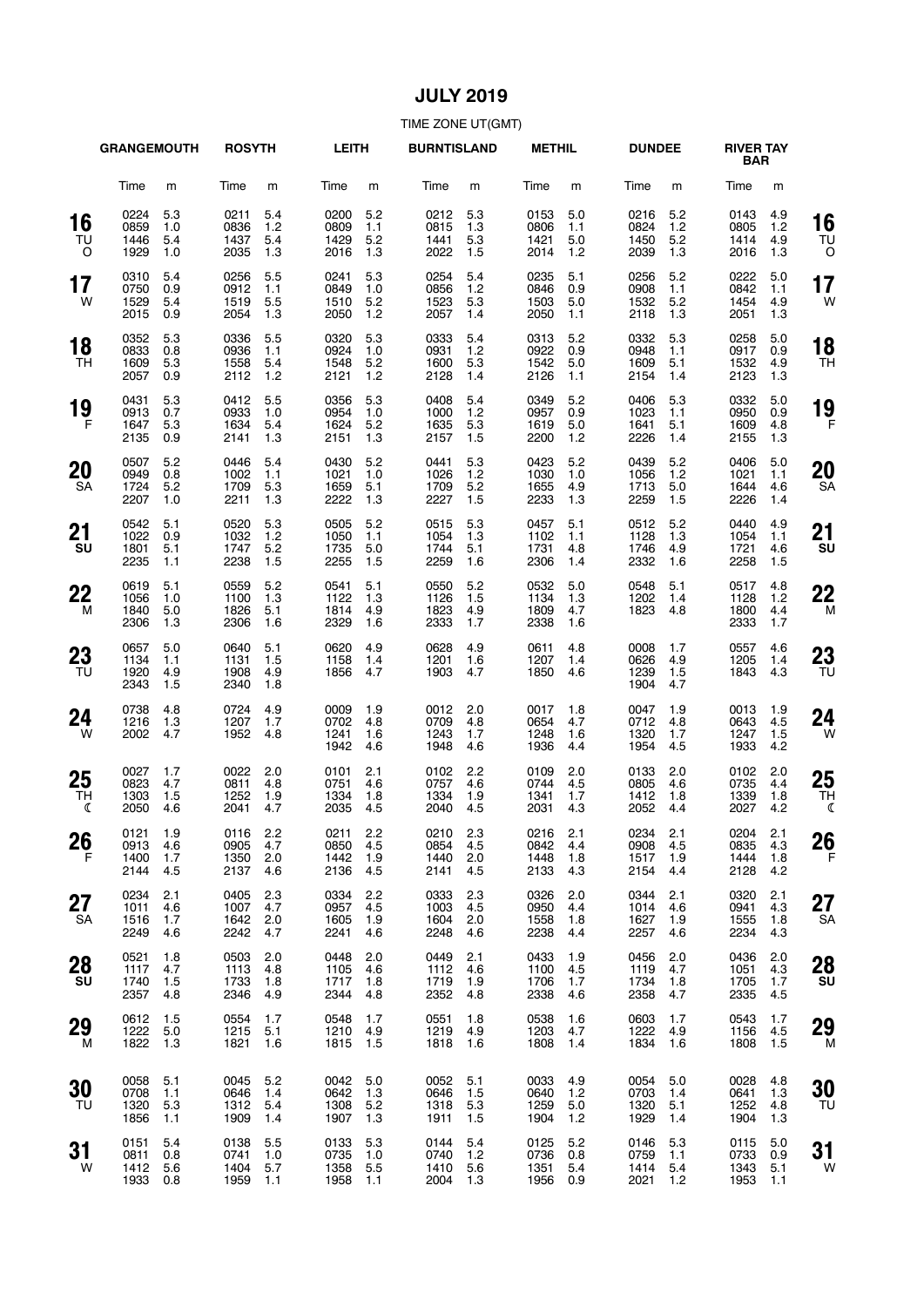### **AUGUST 2019**

|                         | <b>GRANGEMOUTH</b>           |                            | <b>ROSYTH</b>                |                          | <b>LEITH</b>                 |                          | <b>BURNTISLAND</b>           |                          | <b>METHIL</b>                    |                          | <b>DUNDEE</b>                |                            | <b>RIVER TAY</b><br><b>BAR</b>   |                          |                     |
|-------------------------|------------------------------|----------------------------|------------------------------|--------------------------|------------------------------|--------------------------|------------------------------|--------------------------|----------------------------------|--------------------------|------------------------------|----------------------------|----------------------------------|--------------------------|---------------------|
|                         | Time                         | m                          | Time                         | m                        | Time                         | m                        | Time                         | m                        | Time                             | m                        | Time                         | m                          | Time                             | m                        |                     |
| 1<br><b>TH</b><br>0     | 0241<br>0911<br>1502<br>2013 | 5.7<br>0.5<br>5.8<br>0.6   | 0228<br>0839<br>1454<br>2049 | 5.8<br>0.7<br>5.9<br>0.9 | 0219<br>0829<br>1444<br>2048 | 5.6<br>0.6<br>5.7<br>0.8 | 0231<br>0835<br>1457<br>2055 | 5.7<br>0.8<br>5.8<br>1.0 | 0212<br>0828<br>1440<br>2044     | 5.5<br>0.5<br>5.6<br>0.7 | 0234<br>0851<br>1505<br>2109 | 5.5<br>0.8<br>5.6<br>1.0   | 0200<br>0821<br>1430<br>2038     | 5.2<br>0.7<br>5.2<br>0.9 | 1<br>ΤH             |
| $\frac{2}{F}$           | 0330<br>1006<br>1552<br>2053 | 5.9<br>0.2<br>6.0<br>0.5   | 0317<br>0933<br>1543<br>2136 | 6.0<br>0.4<br>6.1<br>0.8 | 0302<br>0921<br>1529<br>2137 | 5.8<br>0.3<br>5.9<br>0.7 | 0315<br>0928<br>1542<br>2143 | 5.9<br>0.5<br>6.0<br>0.9 | 0258<br>0916<br>1527<br>2129     | 5.7<br>0.2<br>5.8<br>0.6 | 0320<br>0941<br>1552<br>2155 | 5.7<br>0.5<br>5.7<br>0.9   | 0244<br>0906<br>1518<br>2121     | 5.3<br>0.3<br>5.3<br>0.8 | $\overline{2}$<br>F |
| 3<br><b>SA</b>          | 0421<br>1057<br>1642<br>2135 | 6.0<br>0.1<br>6.1<br>0.5   | 0405<br>1021<br>1631<br>2218 | 6.1<br>0.3<br>6.1<br>0.8 | 0346<br>1010<br>1615<br>2224 | 5.9<br>0.2<br>5.9<br>0.7 | 0358<br>1016<br>1626<br>2229 | 6.0<br>0.5<br>6.0<br>0.9 | 0343<br>1001<br>1613<br>2212     | 5.9<br>0.1<br>5.8<br>0.6 | 0404<br>1027<br>1638<br>2239 | 5.8<br>0.4<br>5.7<br>0.9   | 0328<br>0950<br>1605<br>2202     | 5.4<br>0.2<br>5.3<br>0.8 | 3<br>SΑ             |
| 4<br>SU                 | 0511<br>1144<br>1732<br>2219 | 6.0<br>0.1<br>6.0<br>0.6   | 0455<br>1104<br>1721<br>2256 | 6.1<br>0.3<br>6.0<br>0.9 | 0432<br>1057<br>1702<br>2308 | 5.9<br>0.2<br>5.8<br>0.8 | 0443<br>1101<br>1712<br>2312 | 6.0<br>0.5<br>5.9<br>1.0 | 0428<br>1046<br>1659<br>2254     | 5.9<br>0.1<br>5.7<br>0.8 | 0449<br>1112<br>1724<br>2322 | 5.8<br>0.4<br>5.6<br>0.9   | 0413<br>1035<br>1653<br>2245     | 5.5<br>0.2<br>5.2<br>0.9 | 4<br>SU             |
| 5<br>M                  | 0601<br>1047<br>1821<br>2305 | 6.0<br>0.2<br>5.9<br>0.7   | 0545<br>1143<br>1810<br>2332 | 6.0<br>0.4<br>5.9<br>1.1 | 0519<br>1142<br>1751<br>2350 | 5.8<br>0.3<br>5.6<br>1.1 | 0529<br>1145<br>1800<br>2353 | 5.9<br>0.5<br>5.7<br>1.3 | 0514<br>1130<br>1747<br>2338     | 5.8<br>0.3<br>5.5<br>1.0 | 0533<br>1156<br>1810         | 5.7<br>0.5<br>5.4          | 0500<br>1121<br>1742<br>2329     | 5.4<br>0.5<br>5.1<br>1.2 | 5<br>M              |
| 6<br>TU                 | 0649<br>1135<br>1909<br>2354 | 5.8<br>0.4<br>5.6<br>1.0   | 0635<br>1217<br>1859         | 5.9<br>0.7<br>5.6        | 0610<br>1227<br>1843         | 5.6<br>0.7<br>5.3        | 0619<br>1229<br>1851         | 5.7<br>0.9<br>5.4        | 0603<br>1215<br>1838             | 5.5<br>0.6<br>5.2        | 0004<br>0620<br>1242<br>1858 | 1.1<br>5.5<br>0.8<br>5.2   | 0551<br>1208<br>1835             | 5.3<br>0.7<br>4.9        | 6<br>TU             |
| 7<br>W<br>$\mathcal{D}$ | 0738<br>1226<br>1958         | 5.5<br>0.8<br>5.3          | 0012<br>0727<br>1254<br>1951 | 1.3<br>5.6<br>1.1<br>5.3 | 0033<br>0706<br>1313<br>1940 | 1.3<br>5.4<br>1.1<br>5.0 | 0035<br>0713<br>1314<br>1946 | 1.5<br>5.5<br>1.3<br>5.1 | 0025<br>0657<br>1305<br>1935     | 1.3<br>5.2<br>1.0<br>4.8 | 0048<br>0712<br>1329<br>1953 | 1.4<br>5.3<br>1.1<br>4.9   | 0018<br>0646<br>1258<br>1931     | 1.4<br>5.0<br>1.1<br>4.6 | W<br>J              |
| 8<br>TH                 | 0047<br>0832<br>1319<br>2055 | 1.4<br>5.2<br>1.2<br>4.9   | 0101<br>0821<br>1347<br>2047 | 1.7<br>5.3<br>1.5<br>5.0 | 0121<br>0810<br>1407<br>2042 | 1.6<br>5.1<br>1.5<br>4.8 | 0121<br>0816<br>1406<br>2047 | 1.7<br>5.2<br>1.6<br>4.8 | 0120<br>0800<br>1404<br>2039     | 1.6<br>4.9<br>1.4<br>4.6 | 0136<br>0813<br>1426<br>2054 | 1.7<br>5.0<br>1.5<br>4.7   | 0112<br>0748<br>1355<br>2032     | 1.7<br>4.8<br>1.4<br>4.4 | 8<br>ΤH             |
| 9 <sub>F</sub>          | 0148<br>0937<br>1422<br>2206 | 1.7<br>4.9<br>1.6<br>4.7   | 0205<br>0924<br>1506<br>2152 | 2.0<br>5.1<br>1.9<br>4.8 | 0229<br>0918<br>1521<br>2147 | 1.9<br>4.8<br>1.8<br>4.7 | 0228<br>0923<br>1519<br>2153 | 2.0<br>4.8<br>1.9<br>4.7 | 0226<br>0911<br>1517<br>2148     | 1.9<br>4.7<br>1.7<br>4.5 | 0239<br>0922<br>1540<br>2159 | 1.9<br>4.8<br>1.8<br>4.6   | 0219<br>0858<br>1506<br>2141     | 1.9<br>4.5<br>1.7<br>4.3 | 9<br>F              |
| 10<br>SA                | 0302<br>1050<br>1535<br>2319 | 1.9<br>4.8<br>1.8<br>4.7   | 0347<br>1032<br>1706<br>2301 | 2.1<br>4.9<br>2.0<br>4.8 | 0355<br>1027<br>1642<br>2255 | 2.0<br>4.7<br>1.9<br>4.6 | 0354<br>1033<br>1642<br>2302 | 2.1<br>4.7<br>2.0<br>4.6 | 0350<br>1022<br>1640<br>2255     | 2.0<br>4.6<br>1.8<br>4.5 | 0411<br>1035<br>1656<br>2306 | 2.0<br>4.6<br>1.9<br>4.6   | 0345<br>1017<br>1631<br>2253     | 1.9<br>4.4<br>1.8<br>4.4 | 10<br><b>SA</b>     |
| . .<br>11<br>SU         | 0612 1.8<br>1155<br>1839     | 4.9<br>1.7                 | 0550 2.0<br>1139 5.0<br>1815 | 1.9                      | 0517 1.9<br>1138<br>1751     | 4.7<br>1.9               | 0519 2.0<br>1146<br>1754     | 4.7<br>2.0               | 0523 1.8<br>1129<br>1748<br>2357 | 4.6<br>1.7<br>4.6        | 0531 1.9<br>1149<br>1759     | 4.7<br>1.8                 | 0515 1.8<br>1133<br>1742<br>2356 | 4.4<br>1.8<br>4.5        | . .<br>11<br>su     |
| 12<br>M                 | 0021<br>0717<br>1251<br>1934 | 4.9<br>1.5<br>5.1<br>1.6   | 0005<br>0656<br>1240<br>1907 | 5.0<br>1.7<br>5.1<br>1.8 | 0004<br>0627<br>1244<br>1842 | 4.8<br>1.7<br>4.9<br>1.7 | 0013<br>0630<br>1254<br>1846 | 4.8<br>1.8<br>4.9<br>1.8 | 0626<br>1230<br>1839             | 1.6<br>4.7<br>1.6        | 0012<br>0631<br>1256<br>1851 | 4.7<br>1.6<br>4.8<br>1.7   | 0619<br>1233<br>1837             | 1.7<br>4.5<br>1.7        | 12<br>M             |
| 13<br>TU                | 0116<br>0808<br>1341<br>1821 | 5.1<br>$1.2$<br>5.2<br>1.4 | 0103<br>0747<br>1333<br>1948 | 5.2<br>1.5<br>5.2<br>1.7 | 0103<br>0720<br>1336<br>1922 | 4.9<br>1.4<br>5.0<br>1.6 | 0113<br>0725<br>1347<br>1927 | 4.9<br>1.6<br>5.1<br>1.7 | 0051<br>0714<br>1323<br>1920     | 4.8<br>1.3<br>4.8<br>1.5 | 0110<br>0723<br>1351<br>1938 | 4.9<br>1.4<br>5.0<br>1.5   | 0047<br>0709<br>1322<br>1922     | 4.6<br>1.4<br>4.6<br>1.5 | 13<br>TU            |
| 14<br>W                 | 0205<br>0851<br>1427<br>1907 | 5.3<br>1.1<br>5.3<br>1.2   | 0154<br>0829<br>1419<br>2018 | 5.3<br>1.3<br>5.4<br>1.5 | 0149<br>0801<br>1418<br>1955 | 5.1<br>1.2<br>5.1<br>1.4 | 0201<br>0807<br>1430<br>2001 | 5.2<br>1.4<br>5.2<br>1.6 | 0138<br>0755<br>1408<br>1957     | 4.9<br>1.1<br>4.9<br>1.3 | 0158<br>0809<br>1437<br>2020 | 5.1<br>$1.2$<br>5.1<br>1.4 | 0129<br>0751<br>1403<br>2000     | 4.9<br>1.2<br>4.8<br>1.4 | 14<br>W             |
| 15<br>TН<br>O           | 0249<br>0729<br>1508<br>1952 | 5.4<br>1.0<br>5.4<br>1.0   | 0237<br>0902<br>1458<br>2009 | 5.5<br>1.2<br>5.4<br>1.4 | 0228<br>0835<br>1455<br>2027 | 5.3<br>1.1<br>5.2<br>1.3 | 0240<br>0842<br>1508<br>2033 | 5.4<br>1.3<br>5.3<br>1.5 | 0218<br>0830<br>1446<br>2031     | 5.1<br>1.0<br>5.0<br>1.2 | 0238<br>0851<br>1516<br>2100 | 5.2<br>1.1<br>5.1<br>1.4   | 0206<br>0827<br>1439<br>2033     | 5.0<br>1.1<br>4.9<br>1.3 | 15<br>TΗ<br>C       |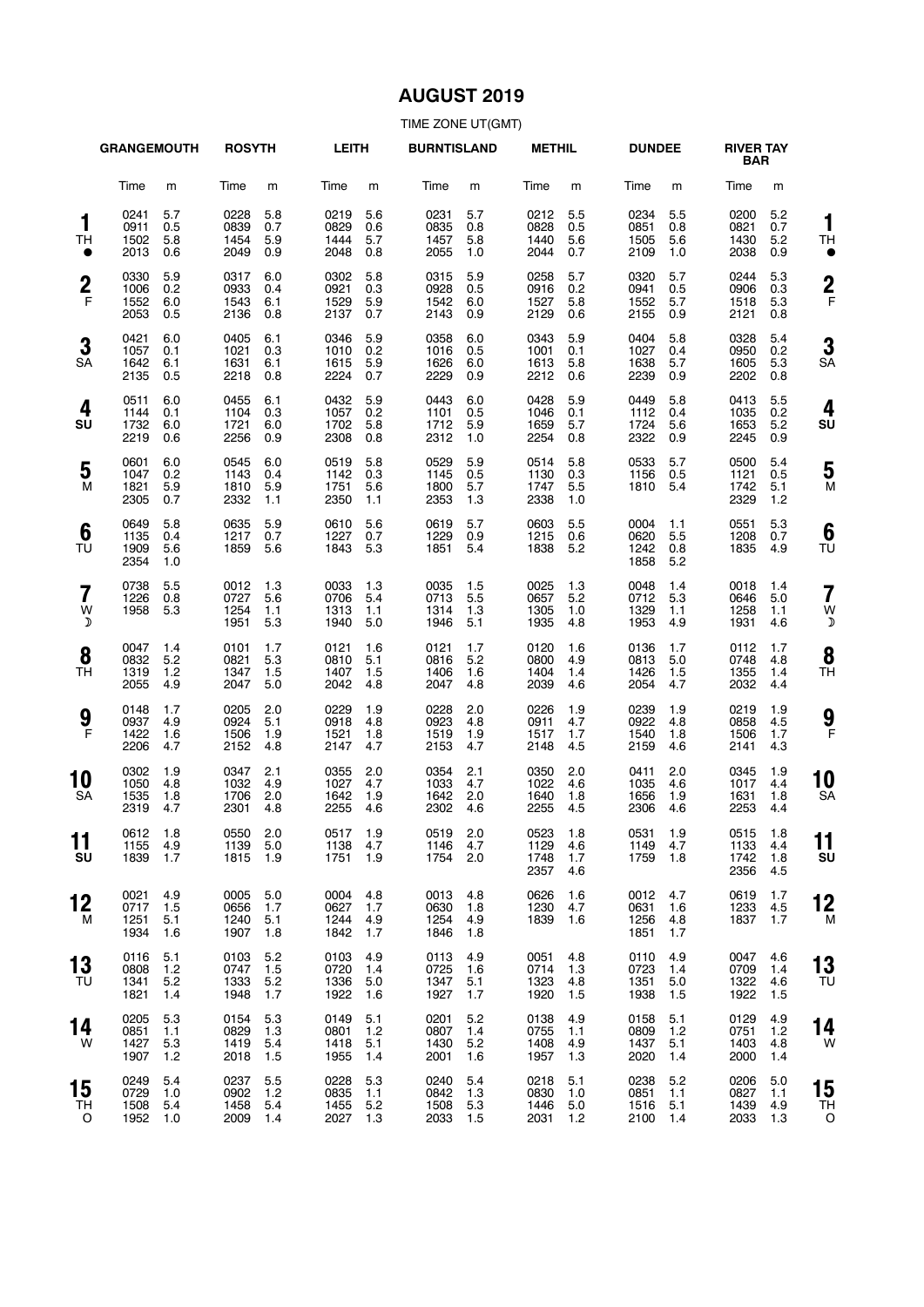# **AUGUST 2019**

|                             | <b>GRANGEMOUTH</b>               |                          | <b>ROSYTH</b>                    |                          | <b>LEITH</b>                     |                          | <b>BURNTISLAND</b>               |                          | <b>METHIL</b>                    |                          | <b>DUNDEE</b>                    |                            | <b>RIVER TAY</b><br><b>BAR</b> |                          |                 |
|-----------------------------|----------------------------------|--------------------------|----------------------------------|--------------------------|----------------------------------|--------------------------|----------------------------------|--------------------------|----------------------------------|--------------------------|----------------------------------|----------------------------|--------------------------------|--------------------------|-----------------|
|                             | Time                             | m                        | Time                             | m                        | Time                             | m                        | Time                             | m                        | Time                             | m                        | Time                             | m                          | Time                           | m                        |                 |
| $16 \nF$                    | 0329<br>0812<br>1545<br>2035     | 5.4<br>0.8<br>5.4<br>0.8 | 0314<br>0917<br>1533<br>2041     | 5.5<br>1.1<br>5.4<br>1.2 | 0302<br>0904<br>1527<br>2058     | 5.3<br>0.9<br>5.3<br>1.2 | 0315<br>0911<br>1540<br>2105     | 5.4<br>1.1<br>5.4<br>1.4 | 0253<br>0902<br>1520<br>2104     | 5.2<br>0.9<br>5.0<br>1.1 | 0312<br>0929<br>1548<br>2135     | 5.3<br>1.0<br>5.1<br>1.3   | 0239<br>0858<br>1512<br>2103   | 5.1<br>0.9<br>4.9<br>1.3 | 16<br>F         |
| 17<br>SA                    | 0406<br>0854<br>1621<br>2115     | 5.4<br>0.6<br>5.4<br>0.7 | 0347<br>0902<br>1606<br>2117     | 5.5<br>1.0<br>5.4<br>1.1 | 0334<br>0931<br>1559<br>2130     | 5.4<br>0.9<br>5.3<br>1.1 | 0346<br>0937<br>1611<br>2136     | 5.5<br>1.1<br>5.4<br>1.3 | 0325<br>0932<br>1553<br>2135     | 5.2<br>0.8<br>5.1<br>1.1 | 0342<br>1003<br>1615<br>2207     | 5.3<br>1.0<br>5.1<br>1.3   | 0311<br>0928<br>1543<br>2132   | 5.1<br>0.9<br>4.9<br>1.3 | 17<br><b>SA</b> |
| 18<br>SU                    | 0440<br>0933<br>1656<br>2152     | 5.4<br>0.6<br>5.3<br>0.8 | 0419<br>0936<br>1640<br>2149     | 5.5<br>0.9<br>5.4<br>1.2 | 0405<br>0959<br>1631<br>2201     | 5.4<br>0.9<br>5.2<br>1.2 | 0417<br>1005<br>1642<br>2207     | 5.5<br>1.1<br>5.3<br>1.4 | 0356<br>1001<br>1625<br>2205     | 5.3<br>0.9<br>5.0<br>1.1 | 0411<br>1034<br>1641<br>2238     | 5.3<br>1.1<br>5.1<br>1.4   | 0341<br>0956<br>1614<br>2200   | 5.1<br>0.9<br>4.9<br>1.3 | 18<br>SU        |
| 19<br>м                     | 0515<br>1007<br>1733<br>2221     | 5.3<br>0.7<br>5.3<br>0.9 | 0453<br>1006<br>1716<br>2216     | 5.4<br>1.0<br>5.3<br>1.3 | 0437<br>1027<br>1704<br>2230     | 5.3<br>1.0<br>5.1<br>1.3 | 0448<br>1032<br>1714<br>2235     | 5.4<br>1.2<br>5.2<br>1.5 | 0426<br>1028<br>1657<br>2233     | 5.2<br>1.0<br>5.0<br>1.2 | 0442<br>1103<br>1711<br>2308     | 5.3<br>1.2<br>5.1<br>1.4   | 0413<br>1026<br>1646<br>2230   | 5.1<br>0.9<br>4.8<br>1.3 | 19<br>M         |
| <b>20</b><br>TU             | 0551<br>1036<br>1810<br>2244     | 5.3<br>0.8<br>5.2<br>1.1 | 0530<br>1031<br>1755<br>2239     | 5.3<br>1.1<br>5.2<br>1.4 | 0511<br>1054<br>1740<br>2255     | 5.2<br>1.1<br>5.0<br>1.4 | 0521<br>1058<br>1749<br>2259     | 5.3<br>1.3<br>5.1<br>1.6 | 0459<br>1054<br>1731<br>2300     | 5.1<br>1.1<br>4.9<br>1.4 | 0516<br>1132<br>1744<br>2338     | 5.2<br>1.3<br>5.0<br>1.5   | 0446<br>1055<br>1720<br>2301   | 5.0<br>1.2<br>4.6<br>1.5 | 20<br>TU        |
| 21<br><b>W</b>              | 0629<br>1104<br>1849<br>2311     | 5.2<br>1.0<br>5.1<br>1.3 | 0610<br>1056<br>1834<br>2307     | 5.2<br>1.3<br>5.1<br>1.6 | 0546<br>1119<br>1818<br>2321     | 5.1<br>1.3<br>4.9<br>1.6 | 0555<br>1123<br>1826<br>2325     | 5.2<br>1.5<br>4.9<br>1.7 | 0536<br>1121<br>1808<br>2331     | 5.0<br>1.3<br>4.7<br>1.6 | 0552<br>1202<br>1821             | 5.1<br>1.4<br>4.9          | 0522<br>1128<br>1758<br>2335   | 4.9<br>1.3<br>4.5<br>1.7 | 21<br>W         |
| 22<br>TH                    | 0708<br>1137<br>1930<br>2347     | 5.0<br>1.2<br>4.9<br>1.5 | 0650<br>1129<br>1916<br>2344     | 5.1<br>1.5<br>4.9<br>1.8 | 0624<br>1148<br>1900<br>2355     | 4.9<br>1.5<br>4.7<br>1.9 | 0632<br>1151<br>1907<br>2358     | 4.9<br>1.6<br>4.7<br>2.0 | 0617<br>1151<br>1850             | 4.8<br>1.5<br>4.6        | 0010<br>0632<br>1235<br>1903     | 1.7<br>4.9<br>1.6<br>4.7   | 0602<br>1204<br>1842           | 4.6<br>1.5<br>4.4        | 22<br>TН        |
| 23<br>$F$<br>$\overline{F}$ | 0750<br>1219<br>2014             | 4.9<br>1.4<br>4.7        | 0733<br>1210<br>2000             | 4.9<br>1.7<br>4.8        | 0709<br>1228<br>1949             | 4.8<br>1.8<br>4.6        | 0716<br>1230<br>1955             | 4.8<br>1.9<br>4.6        | 0010<br>0703<br>1233<br>1939     | 1.8<br>4.6<br>1.7<br>4.4 | 0049<br>0718<br>1318<br>1954     | 1.9<br>4.8<br>1.8<br>4.5   | 0017<br>0650<br>1248<br>1936   | 1.9<br>4.5<br>1.7<br>4.3 | 23<br>- F<br>€  |
| 24<br><b>SA</b>             | 0034<br>0838<br>1310<br>2104     | 1.8<br>4.7<br>1.7<br>4.6 | 0031<br>0823<br>1301<br>2052     | 2.0<br>4.7<br>2.0<br>4.7 | 0052<br>0803<br>1333<br>2049     | 2.1<br>4.6<br>2.0<br>4.5 | 0053<br>0809<br>1333<br>2053     | 2.2<br>4.6<br>2.1<br>4.5 | 0113<br>0759<br>1341<br>2040     | 2.0<br>4.4<br>1.9<br>4.3 | 0143<br>0816<br>1420<br>2101     | 2.1<br>4.6<br>2.0<br>4.4   | 0112<br>0751<br>1348<br>2040   | 2.0<br>4.3<br>1.9<br>4.2 | 24<br><b>SA</b> |
| 25<br>SU                    | 0137<br>0932<br>1418<br>2205     | 2.0<br>4.6<br>1.9<br>4.6 | 0135<br>0923<br>1616<br>2155     | 2.3<br>4.7<br>2.3<br>4.7 | 0233<br>0914<br>1516<br>2202     | 2.2<br>4.5<br>2.1<br>4.5 | 0231<br>0918<br>1514<br>2208     | 2.3<br>4.5<br>2.2<br>4.5 | 0245<br>0907<br>1519<br>2153     | 2.1<br>4.3<br>2.0<br>4.3 | 0257<br>0930<br>1542<br>2218     | 2.2<br>4.5<br>2.1<br>4.5   | 0229<br>0903<br>1510<br>2151   | 2.1<br>4.3<br>2.0<br>4.3 | 25<br>SU        |
| 26<br>M                     | 0507 1.9<br>1038<br>1731<br>2317 | 4.7<br>1.8<br>4.8        | 0443 2.1<br>1034<br>1714<br>2307 | 4.8<br>2.0<br>4.8        | 0416 2.1<br>1033<br>1656<br>2314 | -4.6<br>2.0<br>4.7       | 0416 2.2<br>1040<br>1657<br>2321 | 4.6<br>2.1<br>4.7        | 0404 1.9<br>1028<br>1640<br>2307 | 4.4<br>1.9<br>4.5        | 0422 2.1<br>1050<br>1704<br>2329 | 4.6<br>2.0<br>4.7          | 0358<br>1021<br>1637<br>2303   | 2.0<br>4.3<br>1.9<br>4.4 | 26<br>M         |
| 27<br>TU                    | 0603<br>1151<br>1821             | 1.5<br>5.0<br>1.5        | 0539<br>1146<br>1805             | 1.7<br>5.0<br>1.7        | 0531<br>1147<br>1801             | 1.7<br>4.8<br>1.7        | 0533<br>1156<br>1804             | 1.8<br>4.8<br>1.8        | 0518<br>1141<br>1750             | 1.6<br>4.7<br>1.6        | 0541<br>1202<br>1814             | 1.8<br>4.8<br>1.8          | 0520<br>1137<br>1750           | 1.7<br>4.5<br>1.7        | 27<br>TU        |
| 28<br>W                     | 0026<br>0703<br>1254<br>1914     | 5.1<br>1.1<br>5.3<br>1.2 | 0013<br>0635<br>1247<br>1857     | 5.2<br>1.3<br>5.4<br>1.4 | 0019<br>0630<br>1250<br>1855     | 5.0<br>1.3<br>5.2<br>1.4 | 0028<br>0634<br>1300<br>1859     | 5.1<br>1.5<br>5.3<br>1.6 | 0010<br>0625<br>1242<br>1850     | 4.8<br>1.2<br>5.1<br>1.3 | 0032<br>0648<br>1306<br>1913     | 5.0<br>1.4<br>5.2<br>1.5   | 0005<br>0623<br>1238<br>1848   | 4.8<br>1.3<br>4.9<br>1.4 | 28<br>W         |
| 29<br>TH                    | 0125<br>0807<br>1349<br>2015     | 5.5<br>0.7<br>5.7<br>0.9 | 0112<br>0733<br>1342<br>1950     | 5.5<br>0.9<br>5.8<br>1.1 | 0113<br>0725<br>1341<br>1945     | 5.3<br>0.9<br>5.6<br>1.0 | 0123<br>0730<br>1352<br>1951     | 5.4<br>1.1<br>5.7<br>1.2 | 0105<br>0723<br>1335<br>1942     | 5.2<br>0.7<br>5.4<br>0.9 | 0127<br>0745<br>1401<br>2005     | 5.3<br>1.0<br>5.5<br>$1.2$ | 0056<br>0718<br>1328<br>1939   | 5.0<br>0.8<br>5.1<br>1.1 | 29<br>TН        |
| 30<br>F<br>$\bullet$        | 0218<br>0904<br>1440<br>1954     | 5.8<br>0.3<br>6.0<br>0.6 | 0204<br>0831<br>1432<br>2040     | 5.9<br>0.5<br>6.0<br>0.8 | 0159<br>0818<br>1426<br>2033     | 5.7<br>0.4<br>5.8<br>0.7 | 0211<br>0824<br>1438<br>2040     | 5.8<br>0.6<br>5.9<br>0.9 | 0154<br>0814<br>1423<br>2029     | 5.6<br>0.3<br>5.7<br>0.6 | 0216<br>0837<br>1450<br>2054     | 5.6<br>0.6<br>5.7<br>1.0   | 0141<br>0807<br>1415<br>2023   | 5.3<br>0.5<br>5.4<br>0.8 | 30<br>F         |
| 31<br>SA                    | 0308<br>0954<br>1530<br>2035     | 6.1<br>0.0<br>6.2<br>0.4 | 0254<br>0920<br>1521<br>2126     | 6.1<br>0.2<br>6.2<br>0.7 | 0242<br>0907<br>1510<br>2119     | 5.9<br>0.1<br>6.0<br>0.6 | 0255<br>0914<br>1523<br>2126     | 6.0<br>0.4<br>6.1<br>0.8 | 0240<br>0900<br>1508<br>2113     | 5.9<br>0.0<br>5.9<br>0.5 | 0302<br>0925<br>1536<br>2139     | 5.9<br>0.3<br>5.8<br>0.8   | 0225<br>0850<br>1500<br>2104   | 5.5<br>0.2<br>5.5<br>0.7 | 31<br><b>SA</b> |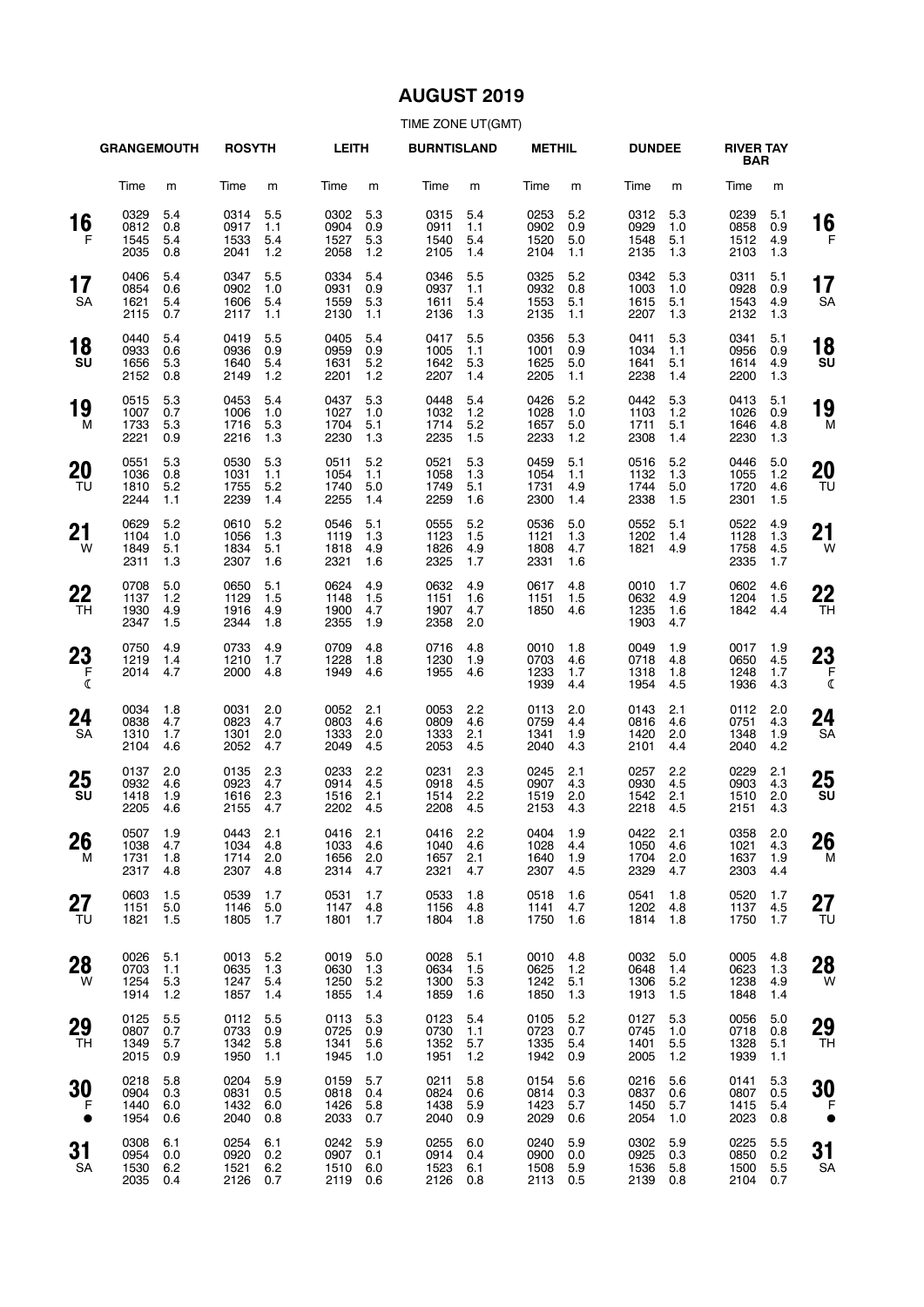# **SEPTEMBER 2019**

|                       | <b>GRANGEMOUTH</b>                                        | <b>ROSYTH</b>                    |                          | <b>LEITH</b>                         |                          | <b>BURNTISLAND</b>               |                          | <b>METHIL</b>                        |                          | <b>DUNDEE</b>                    |                            | <b>RIVER TAY</b><br><b>BAR</b>   |                          |                     |
|-----------------------|-----------------------------------------------------------|----------------------------------|--------------------------|--------------------------------------|--------------------------|----------------------------------|--------------------------|--------------------------------------|--------------------------|----------------------------------|----------------------------|----------------------------------|--------------------------|---------------------|
|                       | Time<br>m                                                 | Time                             | m                        | Time                                 | m                        | Time                             | m                        | Time                                 | m                        | Time                             | m                          | Time                             | m                        |                     |
| 1<br>SU               | 0359<br>6.2<br>$1039 - 0.2$<br>1621<br>6.2<br>2117<br>0.3 | 0343<br>1004<br>1609<br>2207     | 6.3<br>0.1<br>6.3<br>0.6 | 0326<br>0953<br>1555<br>2204         | 6.1<br>0.0<br>6.0<br>0.5 | 0339<br>0959<br>1607<br>2210     | 6.2<br>0.3<br>6.1<br>0.7 | 0324<br>$0944 - 0.1$<br>1553<br>2155 | 6.1<br>6.0<br>0.4        | 0346<br>1010<br>1619<br>2221     | 6.0<br>0.2<br>5.9<br>0.7   | 0308<br>0932<br>1544<br>2143     | 5.6<br>0.1<br>5.5<br>0.7 | 1<br>SU             |
| $\boldsymbol{2}$<br>M | 0449<br>6.2<br>$1122 - 0.1$<br>1709<br>6.2<br>2159<br>0.4 | 0432<br>1043<br>1656<br>2244     | 6.3<br>0.1<br>6.2<br>0.7 | 0411<br>1037<br>1640<br>2246         | 6.1<br>0.0<br>5.9<br>0.6 | 0423<br>1042<br>1651<br>2250     | 6.2<br>0.3<br>6.0<br>0.8 | 0408<br>1025<br>1637<br>2234         | 6.1<br>0.0<br>5.8<br>0.6 | 0429<br>1052<br>1701<br>2302     | 6.0<br>0.3<br>5.8<br>0.8   | 0352<br>1014<br>1628<br>2223     | 5.6<br>0.1<br>5.4<br>0.8 | $\overline{2}$<br>M |
| 3<br>TU               | 0537<br>6.1<br>1024<br>0.1<br>1757<br>6.0<br>2242<br>0.6  | 0521<br>1117<br>1744<br>2316     | 6.2<br>0.4<br>6.0<br>0.9 | 0457<br>1119<br>1726<br>2325         | 6.0<br>0.3<br>5.7<br>0.9 | 0507<br>1123<br>1736<br>2329     | 6.1<br>0.5<br>5.8<br>1.1 | 0453<br>1104<br>1722<br>2314         | 5.9<br>0.2<br>5.6<br>0.8 | 0512<br>1133<br>1743<br>2341     | 5.9<br>0.5<br>5.6<br>1.0   | 0437<br>1056<br>1714<br>2305     | 5.5<br>0.3<br>5.2<br>1.1 | 3<br>TU             |
| 4<br>W                | 0624<br>5.9<br>1108<br>0.4<br>1842<br>5.7<br>2326<br>0.9  | 0609<br>1145<br>1831<br>2348     | 6.0<br>0.8<br>5.7<br>1.3 | 0546<br>1158<br>1815                 | 5.7<br>0.7<br>5.3        | 0555<br>1201<br>1823             | 5.8<br>0.9<br>5.4        | 0540<br>1144<br>1809<br>2356         | 5.7<br>0.7<br>5.2<br>1.2 | 0556<br>1212<br>1827             | 5.7<br>0.9<br>5.3          | 0526<br>1140<br>1802<br>2349     | 5.3<br>0.8<br>4.9<br>1.3 | 4<br>W              |
| 5<br>TH               | 0710<br>5.6<br>1153<br>0.9<br>1928<br>5.3                 | 0659<br>1220<br>1920             | 5.6<br>1.3<br>5.3        | 0000<br>0640<br>1235<br>1908         | 1.3<br>5.4<br>1.2<br>5.0 | 0003<br>0648<br>1237<br>1915     | 1.5<br>5.5<br>1.4<br>5.1 | 0631<br>1227<br>1902                 | 5.3<br>1.2<br>4.8        | 0020<br>0644<br>1253<br>1915     | 1.3<br>5.4<br>1.3<br>5.0   | 0620<br>1226<br>1856             | 5.1<br>1.2<br>4.6        | 5<br>TН             |
| 6<br>$\mathsf F$<br>D | 0013<br>1.3<br>0759<br>5.1<br>1244<br>1.4<br>2018<br>4.8  | 0031<br>0752<br>1312<br>2014     | 1.7<br>5.2<br>1.8<br>4.9 | 0041<br>0742<br>1319<br>2009         | 1.6<br>5.0<br>1.7<br>4.7 | 0043<br>0748<br>1319<br>2015     | 1.7<br>5.1<br>1.8<br>4.7 | 0046<br>0730<br>1321<br>2002         | 1.6<br>4.9<br>1.7<br>4.5 | 0101<br>0742<br>1338<br>2013     | 1.7<br>5.0<br>1.8<br>4.7   | 0041<br>0722<br>1320<br>1957     | 1.7<br>4.6<br>1.7<br>4.4 | 6<br>Σ              |
| 7<br><b>SA</b>        | 0111<br>1.8<br>0900<br>4.7<br>1351<br>2.0<br>2127<br>4.5  | 0139<br>0855<br>1428<br>2120     | 2.1<br>4.9<br>2.2<br>4.7 | 0147<br>0851<br>1436<br>2115         | 2.0<br>4.7<br>2.2<br>4.5 | 0146<br>0855<br>1434<br>2120     | 2.1<br>4.7<br>2.3<br>4.5 | 0151<br>0840<br>1433<br>2113         | 1.9<br>4.5<br>2.0<br>4.3 | 0152<br>0850<br>1448<br>2120     | 2.0<br>4.6<br>2.2<br>4.5   | 0146<br>0834<br>1429<br>2106     | 1.9<br>4.4<br>2.0<br>4.3 | 7<br>SΑ             |
| 8<br>SU               | 0336<br>2.0<br>1026<br>4.6<br>2.2<br>1641<br>2257<br>4.5  | 0317<br>1010<br>1642<br>2237     | 2.3<br>4.7<br>2.4<br>4.6 | 0338<br>1003<br>1620<br>2227         | 2.1<br>4.5<br>2.3<br>4.5 | 0337<br>1009<br>1620<br>2233     | 2.2<br>4.5<br>2.4<br>4.5 | 0322<br>0957<br>1613<br>2228         | 2.1<br>4.4<br>2.2<br>4.3 | 0347<br>1007<br>1636<br>2231     | 2.2<br>4.5<br>2.3<br>4.4   | 0321<br>0958<br>1605<br>2226     | 2.0<br>4.3<br>2.1<br>4.3 | 8<br>su             |
| 9<br>M                | 0559<br>1.8<br>1137<br>4.7<br>1821<br>2.0                 | 0545<br>1122<br>1759<br>2346     | 2.1<br>4.8<br>2.2<br>4.8 | 0517<br>1121<br>1736<br>2344         | 2.0<br>4.6<br>2.2<br>4.6 | 0519<br>1129<br>1738<br>2352     | 2.1<br>4.6<br>2.3<br>4.6 | 0514<br>1111<br>1733<br>2336         | 1.9<br>4.4<br>2.0<br>4.4 | 0519<br>1129<br>1741<br>2343     | 2.0<br>4.5<br>2.1<br>4.6   | 0502<br>1121<br>1726<br>2336     | 1.9<br>4.3<br>2.1<br>4.4 | 9<br>M              |
| 10<br>TU              | 0003<br>4.7<br>0702<br>1.5<br>1234<br>5.0<br>1916<br>1.8  | 0645<br>1224<br>1848             | 1.8<br>5.0<br>2.0        | 0624<br>1231<br>1828                 | 1.7<br>4.8<br>2.0        | 0627<br>1241<br>1831             | 1.8<br>4.8<br>2.1        | 0615<br>1215<br>1823                 | 1.6<br>4.6<br>1.8        | 0617<br>1240<br>1833             | 1.7<br>4.7<br>1.9          | 0605<br>1222<br>1819             | 1.7<br>4.5<br>1.9        | 10<br>TU            |
| . .<br>11<br>W        | 0057 5.1<br>0751<br>1.2<br>1323<br>5.2<br>2001<br>1.6     | 0044 5.1<br>0732<br>1315<br>1928 | - 1.5<br>5.2<br>1.8      | 0045 4.9<br>0710 1.5<br>1322<br>1903 | 5.0<br>1.7               | 0055 4.9<br>0714<br>1333<br>1907 | 1.6<br>5.1<br>1.8        | 0031 4.7<br>0659<br>1306<br>1902     | 1.4<br>4.8<br>1.6        | 0046 4.8<br>0704<br>1333<br>1917 | 1.4<br>4.9<br>1.7          | 0028 4.6<br>0652<br>1307<br>1902 | 1.4<br>4.6<br>1.8        | . .<br>11<br>W      |
| 12<br>TН              | 0143<br>5.3<br>0833<br>1.0<br>1406<br>5.4<br>1844<br>1.3  | 0132<br>0810<br>1358<br>1955     | 5.3<br>1.3<br>5.4<br>1.6 | 0131<br>0744<br>1400<br>1933         | 5.1<br>1.3<br>5.1<br>1.5 | 0142<br>0749<br>1412<br>1938     | 5.2<br>1.5<br>5.2<br>1.6 | 0117<br>0736<br>1347<br>1937         | 4.9<br>1.2<br>4.9<br>1.4 | 0136<br>0747<br>1417<br>1958     | 5.1<br>$1.2$<br>5.1<br>1.5 | 0109<br>0731<br>1344<br>1939     | 4.9<br>1.3<br>4.8<br>1.5 | 12<br><b>TH</b>     |
| 13<br>F               | 0225<br>5.5<br>0705<br>0.9<br>1445<br>5.5<br>1926<br>1.0  | 0213<br>0839<br>1434<br>1934     | 5.5<br>1.2<br>5.5<br>1.4 | 0207<br>0812<br>1433<br>2003         | 5.2<br>1.1<br>5.3<br>1.3 | 0219<br>0818<br>1446<br>2009     | 5.3<br>1.3<br>5.4<br>1.5 | 0155<br>0807<br>1422<br>2008         | 5.1<br>1.0<br>5.0<br>1.2 | 0215<br>0827<br>1453<br>2036     | 5.2<br>1.0<br>5.2<br>1.3   | 0144<br>0805<br>1416<br>2011     | 5.0<br>1.1<br>4.9<br>1.4 | 13<br>F             |
| 14<br>SA<br>$\circ$   | 0303<br>5.5<br>0748<br>0.7<br>1521<br>5.5<br>2009<br>0.7  | 0248<br>0755<br>1506<br>2012     | 5.6<br>1.0<br>5.5<br>1.2 | 0239<br>0838<br>1502<br>2035         | 5.4<br>0.9<br>5.3<br>1.1 | 0252<br>0845<br>1515<br>2042     | 5.5<br>1.1<br>5.4<br>1.3 | 0228<br>0835<br>1454<br>2038         | 5.2<br>0.9<br>5.1<br>1.0 | 0247<br>0903<br>1521<br>2111     | 5.3<br>1.0<br>5.2<br>1.3   | 0215<br>0835<br>1446<br>2040     | 5.1<br>0.9<br>5.0<br>1.2 | 14<br>SΑ<br>C       |
| 15<br>SU              | 0338<br>5.5<br>0829<br>0.5<br>1555<br>5.5<br>2051<br>0.6  | 0319<br>0832<br>1538<br>2050     | 5.6<br>0.9<br>5.5<br>1.0 | 0309<br>0905<br>1531<br>2107 1.0     | 5.4<br>0.8<br>5.4        | 0322<br>0912<br>1543<br>2114 1.2 | 5.5<br>1.0<br>5.5        | 0257<br>0901<br>1523<br>2106         | 5.3<br>0.8<br>5.2<br>1.0 | 0314<br>0936<br>1543<br>2143     | 5.4<br>1.0<br>5.2<br>1.3   | 0245<br>0902<br>1514<br>2108     | 5.2<br>0.9<br>5.0<br>1.2 | 15<br>SU            |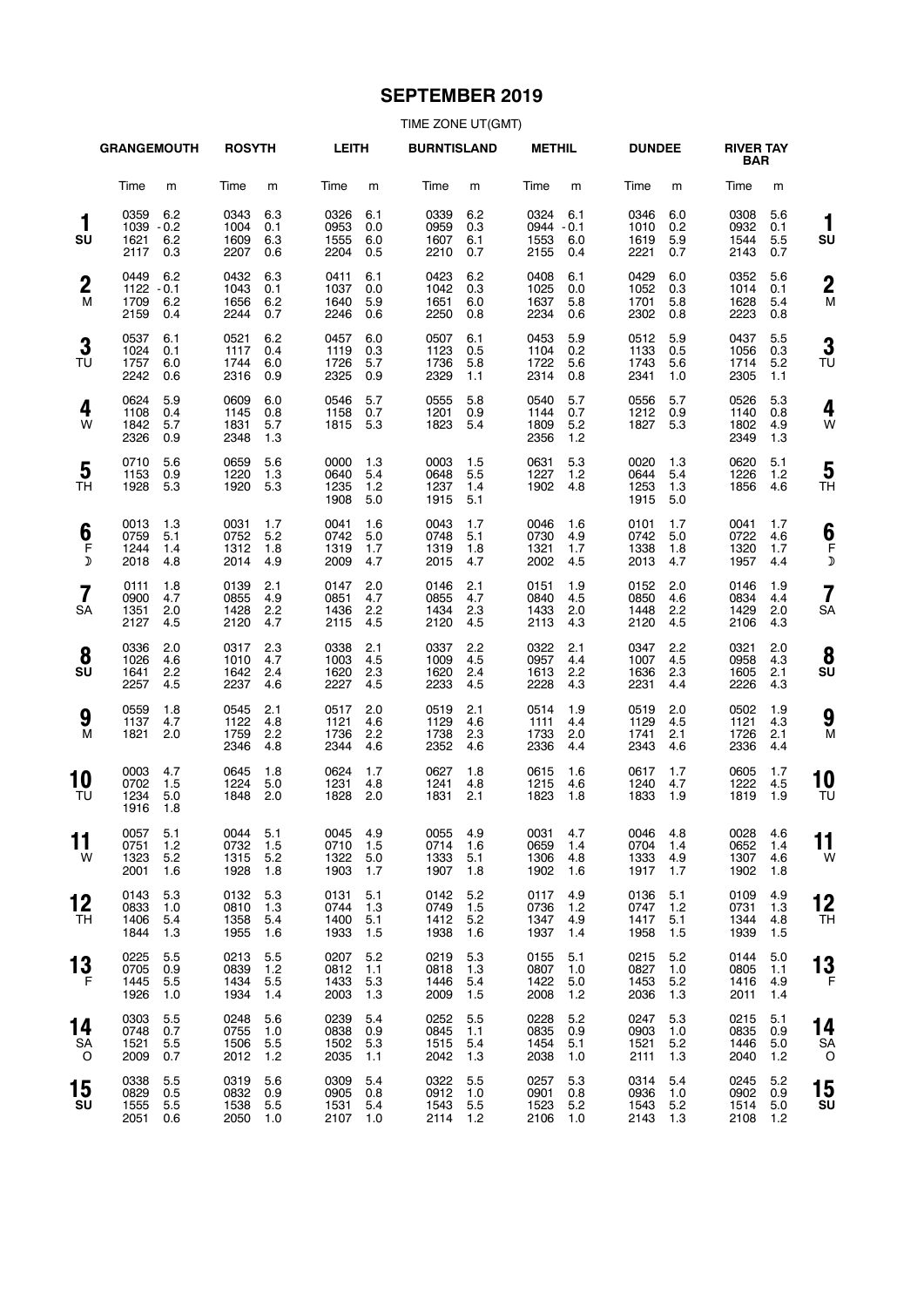# **SEPTEMBER 2019**

|                       | <b>GRANGEMOUTH</b>                   |                          | <b>ROSYTH</b>                    |                          | <b>LEITH</b>                 |                          | <b>BURNTISLAND</b>               |                          | <b>METHIL</b>                            |                          | <b>DUNDEE</b>                |                            | <b>RIVER TAY</b><br><b>BAR</b> |                          |                 |
|-----------------------|--------------------------------------|--------------------------|----------------------------------|--------------------------|------------------------------|--------------------------|----------------------------------|--------------------------|------------------------------------------|--------------------------|------------------------------|----------------------------|--------------------------------|--------------------------|-----------------|
|                       | Time                                 | m                        | Time                             | m                        | Time                         | m                        | Time                             | m                        | Time                                     | m                        | Time                         | m                          | Time                           | m                        |                 |
| 16<br>М               | 0413<br>0909<br>1630<br>2129         | 5.5<br>0.5<br>5.5<br>0.6 | 0351<br>0908<br>1611<br>2124     | 5.6<br>0.8<br>5.5<br>1.0 | 0338<br>0932<br>1601<br>2138 | 5.4<br>0.8<br>5.3<br>1.0 | 0350<br>0938<br>1613<br>2144     | 5.5<br>1.0<br>5.4<br>1.2 | 0326<br>0927<br>1552<br>2134             | 5.3<br>0.8<br>5.2<br>1.0 | 0342<br>1007<br>1608<br>2213 | 5.4<br>1.0<br>5.3<br>1.3   | 0314<br>0928<br>1543<br>2135   | 5.2<br>0.9<br>5.0<br>1.2 | 16<br>M         |
| 17<br>TU              | 0448<br>0943<br>1706<br>2159         | 5.5<br>0.6<br>5.4<br>0.8 | 0425<br>0938<br>1646<br>2152     | 5.5<br>0.9<br>5.5<br>1.1 | 0409<br>0959<br>1633<br>2204 | 5.4<br>0.9<br>5.3<br>1.2 | 0421<br>1005<br>1644<br>2210     | 5.5<br>1.1<br>5.4<br>1.4 | 0356<br>0953<br>1623<br>2201             | 5.3<br>0.9<br>5.1<br>1.1 | 0413<br>1035<br>1637<br>2242 | 5.4<br>1.1<br>5.2<br>1.3   | 0345<br>0956<br>1613<br>2203   | 5.2<br>0.9<br>4.9<br>1.3 | 17<br>TU        |
| 18<br>W               | 0524<br>1009<br>1743<br>2218         | 5.4<br>0.8<br>5.3<br>1.0 | 0502<br>1001<br>1723<br>2213     | 5.5<br>1.0<br>5.4<br>1.3 | 0441<br>1021<br>1707<br>2223 | 5.3<br>1.0<br>5.2<br>1.3 | 0452<br>1026<br>1717<br>2228     | 5.4<br>1.2<br>5.3<br>1.5 | 0429<br>1017<br>1656<br>2228             | 5.2<br>1.0<br>5.0<br>1.2 | 0447<br>1101<br>1710<br>2310 | 5.4<br>$1.2$<br>5.2<br>1.4 | 0417<br>1024<br>1645<br>2232   | 5.1<br>1.1<br>4.9<br>1.3 | 18<br>W         |
| 19<br>TH              | 0602<br>1029<br>1820<br>2238         | 5.3<br>0.9<br>5.2<br>1.2 | 0540<br>1025<br>1802<br>2238     | 5.3<br>1.2<br>5.2<br>1.4 | 0516<br>1039<br>1743<br>2244 | 5.2<br>1.2<br>5.0<br>1.5 | 0526<br>1044<br>1752<br>2249     | 5.3<br>1.4<br>5.1<br>1.6 | 0506<br>1041<br>1733<br>2255             | 5.1<br>1.2<br>4.9<br>1.4 | 0523<br>1127<br>1745<br>2341 | 5.3<br>1.4<br>5.1<br>1.6   | 0452<br>1053<br>1719<br>2305   | 5.0<br>1.3<br>4.8<br>1.5 | 19<br>TН        |
| <b>20</b><br>F        | 0641<br>1057<br>1901<br>2312         | 5.1<br>1.1<br>5.0<br>1.4 | 0619<br>1056<br>1842<br>2313     | 5.2<br>1.4<br>5.1<br>1.7 | 0554<br>1102<br>1823<br>2316 | 5.0<br>1.5<br>4.9<br>1.7 | 0603<br>1106<br>1831<br>2320     | 5.1<br>1.6<br>4.9<br>1.8 | 0548<br>1109<br>1814<br>2329             | 4.9<br>1.4<br>4.7<br>1.6 | 0601<br>1158<br>1824         | 5.1<br>1.6<br>4.9          | 0531<br>1127<br>1800<br>2345   | 4.8<br>1.5<br>4.5<br>1.8 | 20<br>F         |
| 21<br>SA              | 0723<br>1138<br>1944                 | 5.0<br>1.4<br>4.8        | 0702<br>1136<br>1927<br>2359     | 5.0<br>1.7<br>4.9<br>1.9 | 0639<br>1139<br>1910         | 4.9<br>1.8<br>4.7        | 0647<br>1142<br>1917             | 4.9<br>1.9<br>4.7        | 0635<br>1147<br>1902                     | 4.7<br>1.7<br>4.5        | 0018<br>0645<br>1238<br>1910 | 1.8<br>4.9<br>1.9<br>4.7   | 0618<br>1209<br>1851           | 4.6<br>1.8<br>4.4        | 21<br><b>SA</b> |
| 22                    | 0000<br>0808<br>1231<br>2032         | 1.7<br>4.8<br>1.8<br>4.7 | 0751<br>1228<br>2017             | 4.8<br>2.1<br>4.7        | 0007<br>0733<br>1239<br>2010 | 2.0<br>4.7<br>2.1<br>4.5 | 0010<br>0739<br>1241<br>2016     | 2.1<br>4.7<br>2.2<br>4.5 | 0021<br>0730<br>1247<br>2001             | 1.9<br>4.5<br>2.0<br>4.3 | 0109<br>0740<br>1336<br>2011 | 2.0<br>4.6<br>2.1<br>4.5   | 0038<br>0721<br>1309<br>2001   | 1.9<br>4.4<br>2.0<br>4.3 | 22<br>SU<br>ℂ   |
| 23<br>M               | 0105<br>0901<br>1344<br>2129         | 2.0<br>4.7<br>2.1<br>4.7 | 0104<br>0850<br>1550<br>2119     | 2.2<br>4.7<br>2.4<br>4.7 | 0151<br>0844<br>1449<br>2128 | 2.2<br>4.5<br>2.3<br>4.5 | 0150<br>0849<br>1447<br>2133     | 2.3<br>4.5<br>2.4<br>4.5 | 0217<br>0838<br>1450<br>2117             | 2.0<br>4.3<br>2.2<br>4.3 | 0223<br>0855<br>1503<br>2138 | 2.2<br>4.5<br>2.3<br>4.5   | 0154<br>0839<br>1438<br>2118   | 2.0<br>4.3<br>2.1<br>4.3 | 23<br>M         |
| 24<br>TU              | 0448<br>1004<br>1711<br>2237         | 1.8<br>4.8<br>1.9<br>4.8 | 0424<br>1004<br>1653<br>2234     | 2.1<br>4.8<br>2.2<br>4.8 | 0356<br>1009<br>1641<br>2249 | 2.1<br>4.6<br>2.1<br>4.7 | 0355<br>1015<br>1641<br>2256     | 2.2<br>4.6<br>2.2<br>4.7 | 0345<br>1004<br>1620<br>2240             | 1.9<br>4.4<br>2.0<br>4.5 | 0357<br>1027<br>1641<br>2303 | 2.1<br>4.6<br>2.2<br>4.7   | 0332<br>1002<br>1617<br>2236   | 2.0<br>4.3<br>2.1<br>4.4 | 24<br>TU        |
| 25<br><b>W</b>        | 0547<br>1120<br>1804<br>2355         | 1.4<br>5.0<br>1.6<br>5.1 | 0523<br>1122<br>1747<br>2347     | 1.6<br>5.1<br>1.8<br>5.2 | 0518<br>1127<br>1746<br>2357 | 1.7<br>4.9<br>1.8<br>5.0 | 0520<br>1135<br>1749             | 1.8<br>4.9<br>1.9        | 0503<br>1121<br>1733<br>2348             | 1.5<br>4.7<br>1.7<br>4.9 | 0525<br>1146<br>1757         | 1.7<br>4.9<br>1.9          | 0500<br>1122<br>1734<br>2343   | 1.7<br>4.6<br>1.8<br>4.8 | 25<br>W         |
| 26<br>TН              | 0650 1.0<br>1232<br>1902             | 5.4<br>1.3               | 0620 1.2<br>1226<br>1839         | 5.5<br>1.4               | 0618 1.2<br>1230<br>1838     | 5.3<br>1.4               | 0006 5.1<br>0621<br>1240<br>1842 | 1.4<br>5.4<br>1.6        | 0610 1.1<br>1222<br>1832                 | 5.1<br>1.3               | 0010<br>0632<br>1251<br>1854 | 5.0<br>- 1.3<br>5.2<br>1.5 | 0605 1.2<br>1222<br>1831       | 5.0<br>1.4               | 26<br>TН        |
| 27<br>F               | 0101<br>0753<br>1330<br>2004         | 5.6<br>0.5<br>5.8<br>0.9 | 0047<br>0719<br>1320<br>1932     | 5.6<br>0.7<br>5.8<br>1.1 | 0051<br>0711<br>1321<br>1925 | 5.4<br>0.7<br>5.6<br>1.0 | 0101<br>0715<br>1332<br>1930     | 5.5<br>0.9<br>5.7<br>1.2 | 0043<br>0705<br>1315<br>1923             | 5.3<br>0.6<br>5.5<br>0.9 | 0107<br>0727<br>1344<br>1946 | 5.4<br>0.9<br>5.6<br>$1.2$ | 0035<br>0658<br>1311<br>1920   | 5.1<br>0.7<br>5.2<br>1.2 | 27<br>F         |
| 28<br>SA<br>$\bullet$ | 0156<br>0847<br>1421<br>2055         | 5.9<br>0.1<br>6.1<br>0.6 | 0140<br>0813<br>1410<br>2022     | 5.9<br>0.4<br>6.1<br>0.8 | 0137<br>0800<br>1405<br>2011 | 5.8<br>0.3<br>5.9<br>0.7 | 0148<br>0806<br>1417<br>2017     | 5.9<br>0.5<br>6.0<br>0.9 | 0133<br>0755<br>1403<br>2009             | 5.7<br>0.2<br>5.8<br>0.6 | 0156<br>0817<br>1431<br>2033 | 5.7<br>0.5<br>5.8<br>0.9   | 0120<br>0747<br>1356<br>2004   | 5.4<br>0.3<br>5.4<br>0.8 | 28<br>SA        |
| 29<br>SU              | 0247<br>$0933 - 0.1$<br>1511<br>2009 | 6.2<br>6.2<br>0.4        | 0231<br>0900<br>1458<br>2107     | 6.2<br>0.1<br>6.3<br>0.6 | 0220<br>0846<br>1448<br>2057 | 6.0<br>0.1<br>6.0<br>0.5 | 0232<br>0853<br>1501<br>2104     | 6.1<br>0.4<br>6.1<br>0.7 | 0219<br>0839<br>1447<br>2052             | 5.9<br>0.0<br>5.9<br>0.4 | 0242<br>0903<br>1515<br>2117 | 6.0<br>0.3<br>5.9<br>0.8   | 0204<br>0830<br>1438<br>2043   | 5.6<br>0.2<br>5.5<br>0.7 | 29<br>SU        |
| 30<br>м               | 0336<br>$1016 - 0.2$<br>1559<br>2053 | 6.3<br>6.2<br>0.3        | 0319<br>0940<br>1544<br>2148 0.5 | 6.3<br>0.1<br>6.3        | 0303<br>0931<br>1531<br>2140 | 6.2<br>0.0<br>6.0<br>0.5 | 0316<br>0937<br>1543<br>2146 0.7 | 6.4<br>0.3<br>6.1        | 0303<br>$0921 - 0.1$<br>1530<br>2133 0.4 | 6.1<br>5.9               | 0325<br>0947<br>1556<br>2159 | 6.1<br>0.3<br>6.0<br>0.7   | 0246<br>0911<br>1519<br>2122   | 5.8<br>0.1<br>5.5<br>0.7 | 30<br>M         |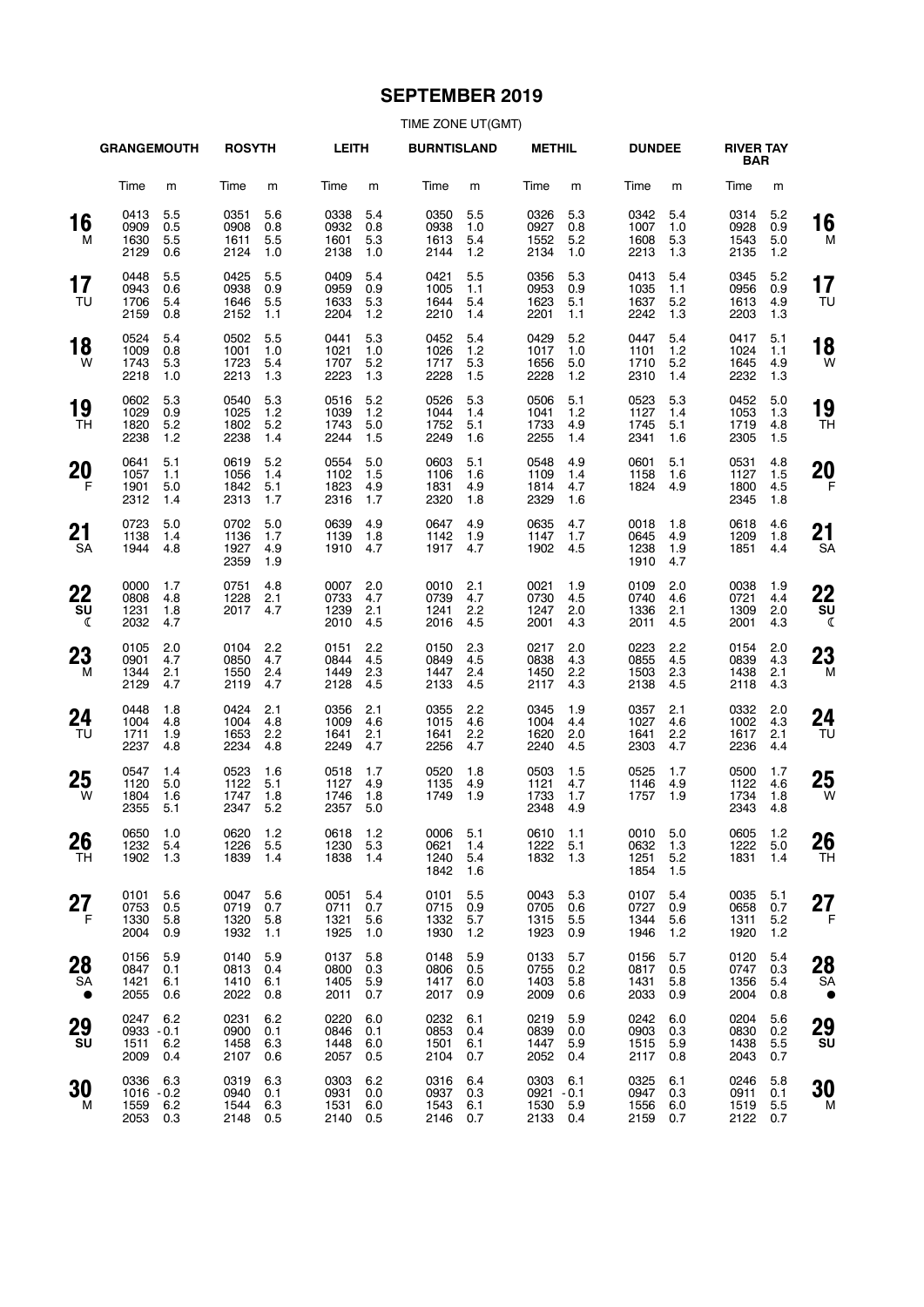# **OCTOBER 2019**

|                              | <b>GRANGEMOUTH</b>               |                          | <b>ROSYTH</b>                    |                          | <b>LEITH</b>                     |                          | <b>BURNTISLAND</b>               |                          | <b>METHIL</b>                    |                          | <b>DUNDEE</b>                    |                          | <b>RIVER TAY</b><br><b>BAR</b>   |                          |                           |
|------------------------------|----------------------------------|--------------------------|----------------------------------|--------------------------|----------------------------------|--------------------------|----------------------------------|--------------------------|----------------------------------|--------------------------|----------------------------------|--------------------------|----------------------------------|--------------------------|---------------------------|
|                              | Time                             | m                        | Time                             | m                        | Time                             | m                        | Time                             | m                        | Time                             | m                        | Time                             | m                        | Time                             | m                        |                           |
| 1<br>TU                      | 0425<br>0917<br>1646<br>2135     | 6.3<br>0.0<br>6.1<br>0.3 | 0407<br>1016<br>1630<br>2225     | 6.3<br>0.2<br>6.2<br>0.7 | 0348<br>1013<br>1615<br>2222     | 6.2<br>0.1<br>5.9<br>0.6 | 0400<br>1019<br>1626<br>2227     | 6.4<br>0.4<br>6.0<br>0.8 | 0347<br>1000<br>1612<br>2212     | 6.1<br>0.1<br>5.8<br>0.5 | 0408<br>1027<br>1635<br>2239     | 6.1<br>0.4<br>5.9<br>0.8 | 0329<br>0950<br>1600<br>2200     | 5.8<br>0.3<br>5.4<br>0.8 | 1<br>TU                   |
| $\boldsymbol{2}$<br>W        | 0512<br>0958<br>1732<br>2215     | 6.2<br>0.2<br>5.9<br>0.5 | 0455<br>1047<br>1716<br>2255     | 6.2<br>0.5<br>5.9<br>0.9 | 0435<br>1052<br>1700<br>2259     | 6.0<br>0.5<br>5.6<br>0.9 | 0446<br>1056<br>1710<br>2303     | 6.1<br>0.7<br>5.7<br>1.1 | 0431<br>1037<br>1655<br>2250     | 5.9<br>0.4<br>5.5<br>0.7 | 0450<br>1105<br>1715<br>2316     | 6.0<br>0.7<br>5.7<br>1.0 | 0414<br>1030<br>1643<br>2240     | 5.6<br>0.6<br>5.2<br>0.9 | $\overline{2}$<br>W       |
| 3<br><b>TH</b>               | 0558<br>1038<br>1816<br>2254     | 5.9<br>0.6<br>5.6<br>0.9 | 0543<br>1112<br>1802<br>2318     | 5.9<br>1.0<br>5.6<br>1.3 | 0524<br>1126<br>1747<br>2330     | 5.7<br>1.0<br>5.3<br>1.3 | 0534<br>1130<br>1756<br>2333     | 5.8<br>1.2<br>5.4<br>1.5 | 0517<br>1114<br>1740<br>2330     | 5.6<br>0.8<br>5.2<br>1.1 | 0533<br>1141<br>1756<br>2353     | 5.7<br>1.1<br>5.4<br>1.3 | 0502<br>1109<br>1729<br>2324     | 5.3<br>1.1<br>5.0<br>1.3 | 3<br>ТH                   |
| 4<br>F                       | 0642<br>1118<br>1858<br>2334     | 5.5<br>1.1<br>5.2<br>1.3 | 0631<br>1143<br>1848<br>2357     | 5.5<br>1.5<br>5.2<br>1.7 | 0616<br>1154<br>1837             | 5.3<br>1.5<br>5.0        | 0624<br>1157<br>1845             | 5.4<br>1.6<br>5.1        | 0606<br>1153<br>1828             | 5.2<br>1.3<br>4.8        | 0620<br>1215<br>1841             | 5.3<br>1.5<br>5.0        | 0556<br>1153<br>1819             | 5.0<br>1.5<br>4.6        | 4<br>F                    |
| 5<br><b>SA</b><br>D          | 0727<br>1200<br>1942             | 5.1<br>1.7<br>4.8        | 0722<br>1236<br>1938             | 5.1<br>2.0<br>4.9        | 0005<br>0716<br>1231<br>1935     | 1.7<br>4.9<br>2.0<br>4.7 | 0008<br>0723<br>1233<br>1941     | 1.8<br>4.9<br>2.1<br>4.7 | 0017<br>0701<br>1242<br>1924     | 1.5<br>4.7<br>1.8<br>4.4 | 0030<br>0714<br>1253<br>1936     | 1.7<br>4.9<br>2.0<br>4.7 | 0014<br>0658<br>1244<br>1919     | 1.7<br>4.6<br>2.0<br>4.4 | 5<br>SΑ<br>$\mathfrak{D}$ |
| 6<br>SU                      | 0021<br>0820<br>1256<br>2034     | 1.8<br>4.7<br>2.3<br>4.4 | 0115<br>0825<br>1357<br>2044     | 2.1<br>4.8<br>2.5<br>4.6 | 0107<br>0822<br>1342<br>2041     | 2.0<br>4.6<br>2.4<br>4.5 | 0108<br>0827<br>1342<br>2046     | 2.1<br>4.6<br>2.5<br>4.5 | 0120<br>0809<br>1352<br>2035     | 1.9<br>4.4<br>2.2<br>4.2 | 0117<br>0822<br>1345<br>2044     | 2.0<br>4.5<br>2.4<br>4.5 | 0118<br>0809<br>1350<br>2029     | 1.9<br>4.3<br>2.4<br>4.3 | 6<br>SU                   |
| $\overline{\mathbf{r}}$<br>M | 0324<br>0952<br>1551<br>2229     | 2.0<br>4.4<br>2.4<br>4.3 | 0250<br>0944<br>1540<br>2211     | 2.3<br>4.6<br>2.6<br>4.5 | 0321<br>0932<br>1549<br>2153     | 2.2<br>4.4<br>2.5<br>4.4 | 0319<br>0937<br>1548<br>2159     | 2.3<br>4.4<br>2.6<br>4.4 | 0254<br>0927<br>1534<br>2155     | 2.1<br>4.2<br>2.4<br>4.2 | 0245<br>0938<br>1607<br>2156     | 2.3<br>4.4<br>2.6<br>4.4 | 0249<br>0933<br>1529<br>2148     | 2.1<br>4.2<br>2.5<br>4.2 | $\overline{7}$<br>M       |
| 8<br>TU                      | 0532<br>1113<br>1751<br>2339     | 1.9<br>4.6<br>2.2<br>4.6 | 0524<br>1059<br>1732<br>2322     | 2.1<br>4.7<br>2.4<br>4.7 | 0459<br>1052<br>1706<br>2311     | 2.1<br>4.4<br>2.4<br>4.5 | 0500<br>1059<br>1707<br>2318     | 2.2<br>4.4<br>2.5<br>4.5 | 0453<br>1043<br>1706<br>2305     | 2.0<br>4.3<br>2.2<br>4.4 | 0458<br>1100<br>1717<br>2308     | 2.1<br>4.4<br>2.4<br>4.5 | 0437<br>1058<br>1659<br>2305     | 2.0<br>4.3<br>2.4<br>4.4 | 8<br>TU                   |
| 9<br>W                       | 0635<br>1211<br>1848             | 1.5<br>4.9<br>1.9        | 0619<br>1200<br>1820             | 1.8<br>4.9<br>2.2        | 0600<br>1206<br>1756             | 1.8<br>4.7<br>2.1        | 0603<br>1215<br>1759             | 1.9<br>4.7<br>2.2        | 0551<br>1147<br>1757             | 1.7<br>4.5<br>1.9        | 0552<br>1211<br>1807             | 1.8<br>4.6<br>2.0        | 0539<br>1158<br>1753             | 1.8<br>4.4<br>2.1        | 9<br>W                    |
| 10<br>TН                     | 0032<br>0723<br>1259<br>1934     | 5.0<br>1.3<br>5.2<br>1.7 | 0017<br>0702<br>1249<br>1858     | 5.0<br>1.6<br>5.1<br>1.9 | 0016<br>0642<br>1256<br>1832     | 4.8<br>1.6<br>4.9<br>1.8 | 0025<br>0646<br>1306<br>1836     | 4.8<br>1.7<br>4.9<br>1.9 | 0002<br>0632<br>1237<br>1836     | 4.6<br>1.4<br>4.7<br>1.7 | 0013<br>0637<br>1305<br>1850     | 4.8<br>1.5<br>4.9<br>1.8 | 0000<br>0624<br>1241<br>1835     | 4.5<br>1.5<br>4.6<br>1.9 | 10<br>TН                  |
| . .<br>11<br>F               | 0117 5.2<br>0805<br>1341<br>1818 | 1.1<br>5.4<br>1.3        | 0104 5.2<br>0738<br>1331<br>1834 | 1.4<br>5.3<br>1.7        | 0102 5.0<br>0713<br>1333<br>1904 | 1.3<br>5.1<br>1.6        | 0112 5.1<br>0717<br>1344<br>1908 | 1.5<br>5.2<br>1.7        | 0047 4.8<br>0706<br>1318<br>1910 | 1.2<br>4.9<br>1.4        | 0104 5.0<br>0718<br>1347<br>1930 | 1.3<br>5.1<br>1.5        | 0041 4.8<br>0702<br>1316<br>1911 | 1.3<br>4.8<br>1.7        | . .<br>11<br>F            |
| 12<br>SA                     | 0158<br>0639<br>1419<br>1859     | 5.4<br>0.9<br>5.5<br>1.0 | 0143<br>0800<br>1406<br>1905     | 5.4<br>1.3<br>5.5<br>1.4 | 0138<br>0740<br>1404<br>1936     | 5.2<br>1.1<br>5.3<br>1.3 | 0149<br>0745<br>1416<br>1941     | 5.3<br>1.3<br>5.4<br>1.5 | 0125<br>0735<br>1352<br>1940     | 5.0<br>1.0<br>5.1<br>1.2 | 0144<br>0756<br>1420<br>2007     | 5.2<br>1.1<br>5.2<br>1.4 | 0115<br>0734<br>1347<br>1944     | 5.0<br>1.2<br>4.9<br>1.4 | 12<br>SΑ                  |
| 13<br>SU<br>$\circ$          | 0235<br>0720<br>1455<br>1942     | 5.5<br>0.6<br>5.6<br>0.7 | 0217<br>0725<br>1438<br>1943     | 5.5<br>1.1<br>5.6<br>1.1 | 0210<br>0806<br>1432<br>2010     | 5.3<br>1.0<br>5.4<br>1.1 | 0222<br>0812<br>1445<br>2016     | 5.4<br>1.2<br>5.5<br>1.3 | 0157<br>0801<br>1423<br>2008     | 5.2<br>0.9<br>5.2<br>1.0 | 0215<br>0831<br>1446<br>2042     | 5.3<br>1.0<br>5.3<br>1.3 | 0147<br>0806<br>1416<br>2015     | 5.1<br>1.1<br>5.0<br>1.3 | 13<br>su<br>C             |
| 14<br>м                      | 0310<br>0802<br>1530<br>2023     | 5.6<br>0.5<br>5.6<br>0.5 | 0250<br>0802<br>1509<br>2022     | 5.6<br>0.9<br>5.6<br>1.0 | 0240<br>0834<br>1501<br>2043     | 5.4<br>0.9<br>5.4<br>1.0 | 0253<br>0841<br>1514<br>2050     | 5.5<br>1.1<br>5.5<br>1.2 | 0227<br>0826<br>1452<br>2037     | 5.2<br>0.8<br>5.3<br>0.9 | 0244<br>0904<br>1510<br>2115     | 5.4<br>1.0<br>5.3<br>1.2 | 0217<br>0833<br>1444<br>2042     | 5.2<br>0.9<br>5.1<br>1.2 | 14<br>M                   |
| 15<br>TU                     | 0345<br>0842<br>1605<br>2102     | 5.6<br>0.5<br>5.6<br>0.6 | 0324<br>0838<br>1543<br>2058     | 5.6<br>0.9<br>5.6<br>1.0 | 0310<br>0903<br>1532<br>2114 1.0 | 5.5<br>0.9<br>5.4        | 0323<br>0910<br>1544<br>2121     | 5.6<br>1.1<br>5.5<br>1.2 | 0256<br>0853<br>1521<br>2105     | 5.3<br>0.8<br>5.3<br>0.9 | 0314<br>0936<br>1537<br>2146     | 5.4<br>1.1<br>5.4<br>1.2 | 0247<br>0900<br>1513<br>2111     | 5.2<br>0.9<br>5.1<br>1.2 | 15<br>TU                  |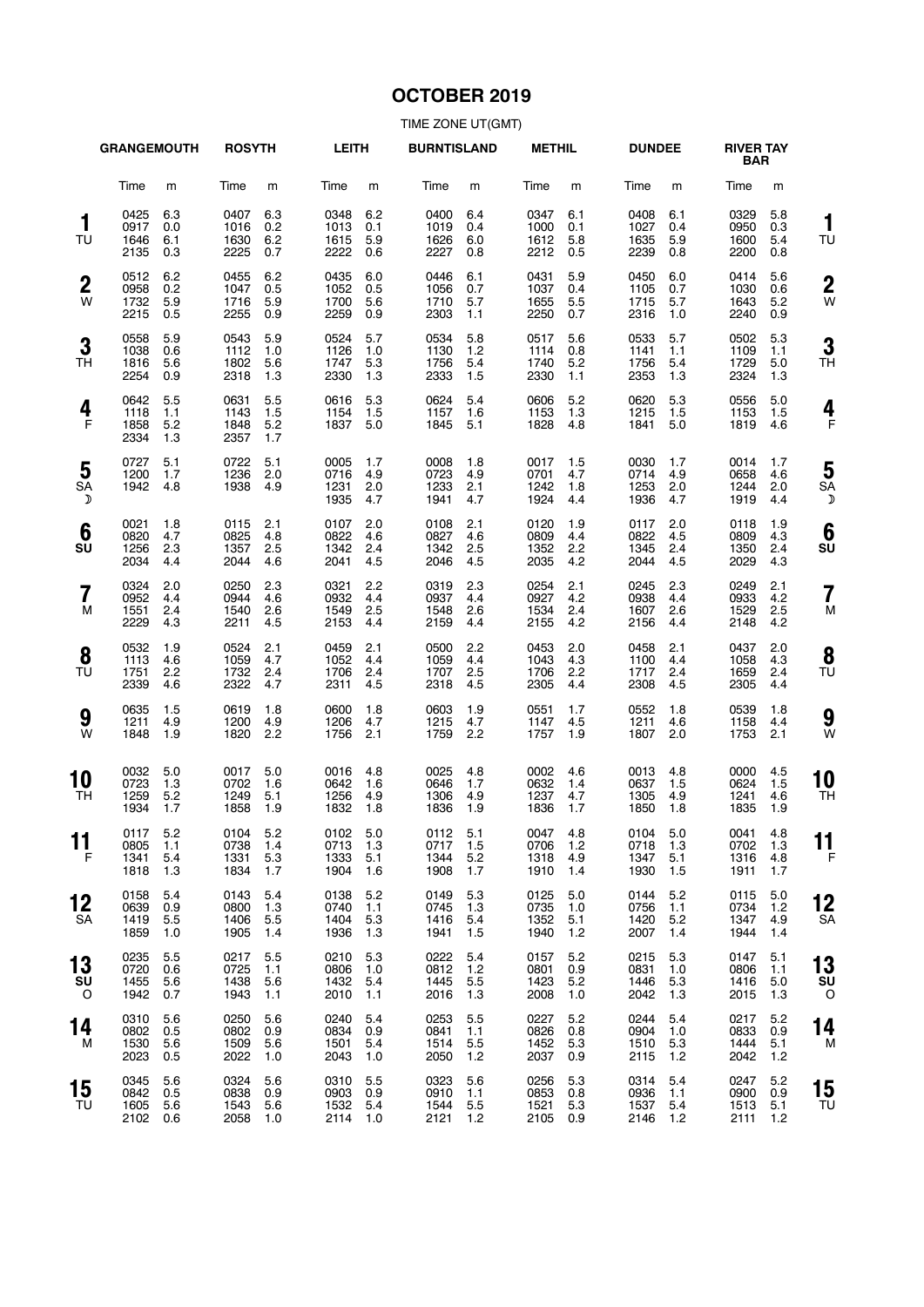# **OCTOBER 2019**

|                      | <b>GRANGEMOUTH</b>           |                          | <b>ROSYTH</b>                    |                          | <b>LEITH</b>                     |                          | <b>BURNTISLAND</b>               |                            | <b>METHIL</b>                    |                          | <b>DUNDEE</b>                    |                            | <b>RIVER TAY</b><br><b>BAR</b>   |                          |                 |
|----------------------|------------------------------|--------------------------|----------------------------------|--------------------------|----------------------------------|--------------------------|----------------------------------|----------------------------|----------------------------------|--------------------------|----------------------------------|----------------------------|----------------------------------|--------------------------|-----------------|
|                      | Time                         | m                        | Time                             | m                        | Time                             | m                        | Time                             | m                          | Time                             | m                        | Time                             | m                          | Time                             | m                        |                 |
| 16<br>W              | 0422<br>0915<br>1642<br>2132 | 5.5<br>0.5<br>5.5<br>0.7 | 0359<br>0908<br>1618<br>2127     | 5.6<br>0.9<br>5.6<br>1.1 | 0342<br>0929<br>1604<br>2141     | 5.5<br>0.9<br>5.4<br>1.1 | 0354<br>0936<br>1616<br>2147     | 5.6<br>1.1<br>5.5<br>1.3   | 0328<br>0920<br>1552<br>2134     | 5.3<br>0.8<br>5.2<br>1.0 | 0347<br>1004<br>1608<br>2215     | 5.4<br>$1.2$<br>5.4<br>1.3 | 0319<br>0928<br>1542<br>2140     | 5.2<br>1.1<br>5.1<br>1.2 | 16<br>W         |
| 17<br>TH             | 0459<br>0939<br>1718<br>2152 | 5.5<br>0.7<br>5.4<br>0.9 | 0436<br>0932<br>1655<br>2150     | 5.5<br>1.0<br>5.5<br>1.2 | 0416<br>0950<br>1638<br>2201     | 5.4<br>1.1<br>5.3<br>1.2 | 0427<br>0956<br>1649<br>2207     | 5.5<br>1.3<br>5.4<br>1.4   | 0403<br>0947<br>1626<br>2202     | 5.2<br>0.9<br>5.1<br>1.1 | 0422<br>1031<br>1641<br>2246     | 5.4<br>1.3<br>5.3<br>1.3   | 0352<br>0956<br>1614<br>2210     | 5.1<br>1.2<br>5.0<br>1.3 | 17<br><b>TH</b> |
| 18<br>E              | 0538<br>0959<br>1757<br>2216 | 5.4<br>0.9<br>5.3<br>1.0 | 0514<br>0958<br>1734<br>2216     | 5.4<br>1.2<br>5.3<br>1.3 | 0452<br>1008<br>1714<br>2224     | 5.3<br>1.3<br>5.2<br>1.4 | 0502<br>1014<br>1724<br>2229     | 5.4<br>1.5<br>5.3<br>1.6   | 0443<br>1012<br>1704<br>2231     | 5.1<br>1.1<br>5.0<br>1.3 | 0459<br>1059<br>1717<br>2319     | 5.3<br>1.4<br>5.2<br>1.5   | 0428<br>1026<br>1649<br>2245     | 5.0<br>1.3<br>4.9<br>1.4 | 18<br>F         |
| 19<br>SA             | 0618<br>1029<br>1838<br>2251 | 5.3<br>1.1<br>5.1<br>1.3 | 0555<br>1031<br>1815<br>2253     | 5.3<br>1.4<br>5.2<br>1.6 | 0532<br>1034<br>1755<br>2259     | 5.1<br>1.5<br>5.0<br>1.6 | 0541<br>1039<br>1804<br>2303     | 5.2<br>1.6<br>5.1<br>1.7   | 0527<br>1041<br>1747<br>2308     | 4.9<br>1.4<br>4.8<br>1.5 | 0539<br>1133<br>1756<br>2359     | 5.2<br>1.6<br>5.0<br>1.6   | 0509<br>1101<br>1730<br>2327     | 4.9<br>1.5<br>4.8<br>1.7 | 19<br>SA        |
| 20<br><b>SU</b>      | 0702<br>1110<br>1922<br>2341 | 5.1<br>1.4<br>5.0<br>1.6 | 0640<br>1112<br>1901<br>2342     | 5.1<br>1.8<br>5.0<br>1.9 | 0619<br>1112<br>1842<br>2356     | 5.0<br>1.8<br>4.8<br>1.8 | 0627<br>1116<br>1850<br>2359     | 5.1<br>1.9<br>4.8<br>1.9   | 0616<br>1122<br>1836             | 4.7<br>1.7<br>4.6        | 0624<br>1214<br>1842             | 4.9<br>1.9<br>4.8          | 0559<br>1145<br>1821             | 4.6<br>1.9<br>4.5        | 20<br>SU        |
| 21<br>м<br>ℂ         | 0747<br>1207<br>2010         | 5.0<br>1.8<br>4.8        | 0730<br>1207<br>1952             | 4.9<br>2.2<br>4.8        | 0715<br>1217<br>1942             | 4.8<br>2.2<br>4.6        | 0722<br>1219<br>1948             | 4.8<br>2.3<br>4.6          | 0006<br>0712<br>1224<br>1935     | 1.8<br>4.5<br>2.0<br>4.4 | 0051<br>0719<br>1312<br>1940     | 1.9<br>4.7<br>2.2<br>4.6   | 0022<br>0705<br>1247<br>1931     | 1.8<br>4.4<br>2.1<br>4.4 | 21<br>м<br>ℭ    |
| 22<br>TU             | 0051<br>0840<br>1326<br>2105 | 1.9<br>4.9<br>2.2<br>4.8 | 0055<br>0830<br>1520<br>2055     | 2.1<br>4.8<br>2.5<br>4.7 | 0146<br>0826<br>1439<br>2102     | 2.0<br>4.6<br>2.4<br>4.6 | 0145<br>0831<br>1437<br>2106     | 2.1<br>4.6<br>2.5<br>4.6   | 0203<br>0821<br>1430<br>2050     | 1.9<br>4.4<br>2.2<br>4.4 | 0205<br>0834<br>1436<br>2104     | 2.0<br>4.6<br>2.4<br>4.5   | 0139<br>0824<br>1418<br>2051     | 1.9<br>4.4<br>2.3<br>4.4 | 22<br>TU        |
| 23<br><b>W</b>       | 0428<br>0941<br>1648<br>2209 | 1.7<br>4.9<br>2.0<br>4.9 | 0402<br>0943<br>1630<br>2211     | 1.9<br>4.8<br>2.2<br>4.9 | 0340<br>0950<br>1619<br>2224     | 1.9<br>4.7<br>2.2<br>4.7 | 0339<br>0956<br>1619<br>2230     | 2.0<br>4.7<br>2.3<br>4.7   | 0330<br>0945<br>1600<br>2215     | 1.7<br>4.5<br>2.0<br>4.6 | 0339<br>1010<br>1616<br>2237     | 1.9<br>4.6<br>2.3<br>4.7   | 0313<br>0946<br>1556<br>2209     | 1.8<br>4.4<br>2.1<br>4.5 | 23<br>W         |
| 24<br>TH             | 0530<br>1056<br>1744<br>2327 | 1.3<br>5.1<br>1.7<br>5.2 | 0505<br>1101<br>1726<br>2325     | 1.5<br>5.1<br>1.8<br>5.2 | 0459<br>1106<br>1723<br>2332     | 1.5<br>5.0<br>1.8<br>5.1 | 0500<br>1113<br>1725<br>2340     | 1.6<br>5.1<br>1.9<br>5.2   | 0446<br>1101<br>1711<br>2324     | 1.4<br>4.8<br>1.7<br>4.9 | 0505<br>1128<br>1733<br>2347     | 1.6<br>4.9<br>1.9<br>5.1   | 0438<br>1103<br>1711<br>2317     | 1.5<br>4.6<br>1.9<br>4.8 | 24<br>TН        |
| 25<br>- F            | 0634<br>1212<br>1847         | 0.9<br>5.4<br>1.3        | 0602<br>1206<br>1819             | 1.1<br>5.5<br>1.5        | 0558<br>1208<br>1814             | 1.1<br>5.3<br>1.4        | 0601<br>1217<br>1817             | 1.3<br>5.4<br>1.6          | 0549<br>1201<br>1810             | 1.0<br>5.1<br>1.3        | 0609<br>1231<br>1831             | 1.2<br>5.3<br>1.6          | 0542<br>1203<br>1807             | 1.1<br>5.0<br>1.5        | 25<br>F         |
| 26<br>SA             | 0038<br>0735<br>1311<br>1811 | 5.6<br>0.5<br>5.8<br>1.0 | 0025 5.6<br>0659<br>1259<br>1912 | 0.7<br>5.8<br>1.1        | 0026 5.5<br>0650<br>1258<br>1901 | 0.7<br>5.6<br>1.1        | 0035 5.6<br>0654<br>1308<br>1905 | 0.9<br>5.7<br>1.3          | 0020 5.3<br>0643<br>1253<br>1900 | 0.6<br>5.4<br>1.0        | 0044 5.4<br>0703<br>1323<br>1921 | 0.9<br>5.6<br>1.2          | 0012 5.1<br>0636<br>1250<br>1856 | 0.7<br>5.2<br>$1.2$      | 26<br><b>SA</b> |
| 27<br>SU             | 0135<br>0826<br>1404<br>1856 | 5.9<br>0.2<br>6.0<br>0.7 | 0118<br>0751<br>1349<br>2002     | 5.9<br>0.5<br>6.1<br>0.8 | 0113<br>0737<br>1342<br>1947     | 5.8<br>0.4<br>5.8<br>0.8 | 0123<br>0742<br>1353<br>1953     | 5.9<br>0.6<br>5.9<br>1.0   | 0110<br>0731<br>1340<br>1946     | 5.6<br>0.3<br>5.6<br>0.7 | 0134<br>0752<br>1409<br>2009     | 5.7<br>0.6<br>5.8<br>1.0   | 0058<br>0724<br>1333<br>1942     | 5.4<br>0.5<br>5.4<br>0.9 | 27<br><b>SU</b> |
| 28<br>м<br>$\bullet$ | 0226<br>0910<br>1453<br>1942 | 6.1<br>0.1<br>6.1<br>0.4 | 0209<br>0836<br>1436<br>2047     | 6.1<br>0.3<br>6.2<br>0.7 | 0157<br>0822<br>1424<br>2033     | 6.0<br>0.3<br>6.0<br>0.6 | 0209<br>0828<br>1436<br>2040     | 6.1<br>0.5<br>6.1<br>0.8   | 0156<br>0815<br>1424<br>2030     | 5.9<br>0.2<br>5.7<br>0.5 | 0220<br>0838<br>1451<br>2054     | 5.9<br>0.5<br>5.9<br>0.8   | 0142<br>0809<br>1414<br>2023     | 5.6<br>0.3<br>5.5<br>0.8 | 28<br>м         |
| 29<br>TU             | 0315<br>0949<br>1540<br>2027 | 6.2<br>0.1<br>6.1<br>0.3 | 0258<br>0916<br>1522<br>2128     | 6.2<br>0.3<br>6.2<br>0.7 | 0242<br>0906<br>1507<br>2118     | 6.1<br>0.3<br>5.9<br>0.6 | 0255<br>0913<br>1520<br>2125     | 6.2<br>0.5<br>6.0<br>0.8   | 0242<br>0856<br>1506<br>2111     | 5.9<br>0.2<br>5.7<br>0.4 | 0305<br>0921<br>1531<br>2136     | 6.0<br>0.5<br>5.9<br>0.8   | 0225<br>0848<br>1453<br>2102     | 5.6<br>0.5<br>5.5<br>0.7 | 29<br>TU        |
| 30<br>W              | 0403<br>0852<br>1626<br>2109 | 6.2<br>0.2<br>6.0<br>0.4 | 0346<br>0951<br>1607<br>2204     | 6.2<br>0.5<br>6.0<br>0.8 | 0328<br>0947<br>1550<br>2200     | 6.0<br>0.4<br>5.8<br>0.7 | 0341<br>0953<br>1602<br>2206     | 6.1<br>0.6<br>5.9<br>0.9   | 0326<br>0934<br>1548<br>2150     | 5.9<br>0.3<br>5.6<br>0.5 | 0348<br>1001<br>1610<br>2216     | 6.0<br>0.7<br>5.8<br>0.9   | 0309<br>0926<br>1534<br>2141     | 5.6<br>0.6<br>5.4<br>0.8 | 30<br>W         |
| 31<br>TH             | 0449<br>0932<br>1710<br>2147 | 6.0<br>0.5<br>5.8<br>0.5 | 0433<br>1020<br>1651<br>2232     | 6.0<br>0.8<br>5.8<br>1.0 | 0415<br>1024<br>1635<br>2237     | 5.8<br>0.8<br>5.6<br>1.0 | 0426<br>1029<br>1646<br>2242     | 5.9<br>1.0<br>5.7<br>$1.2$ | 0411<br>1011<br>1630<br>2229     | 5.7<br>0.6<br>5.4<br>0.8 | 0431<br>1038<br>1649<br>2254     | 5.9<br>0.9<br>5.7<br>1.0   | 0355<br>1003<br>1615<br>2220     | 5.4<br>0.9<br>5.2<br>1.1 | 31<br>TН        |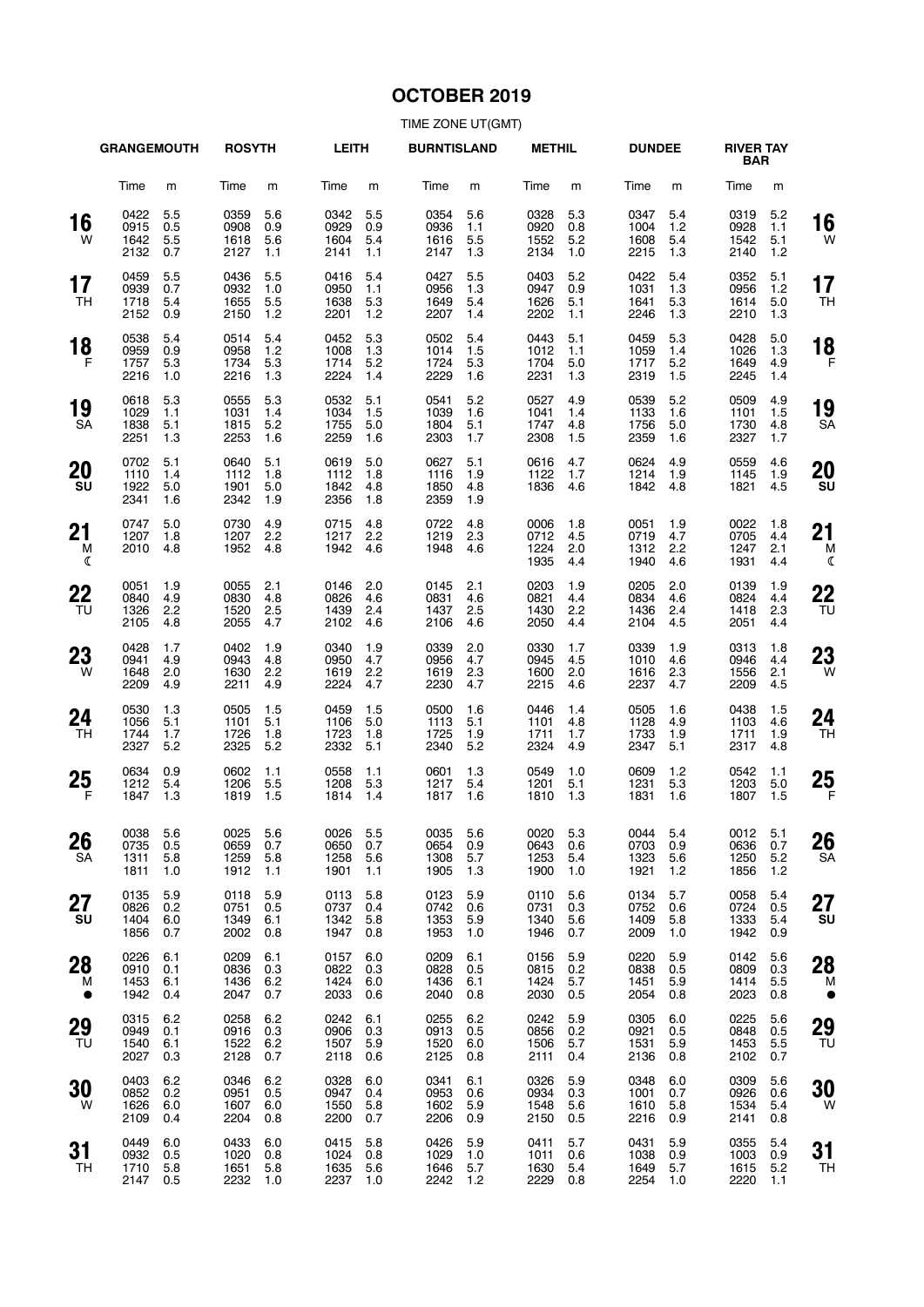# **NOVEMBER 2019**

|                               | <b>GRANGEMOUTH</b>           |                          | <b>ROSYTH</b>                    |                          | <b>LEITH</b>                     |                          | <b>BURNTISLAND</b>               |                            | <b>METHIL</b>                    |                          | <b>DUNDEE</b>                |                              | <b>RIVER TAY</b><br><b>BAR</b>   |                            |                      |
|-------------------------------|------------------------------|--------------------------|----------------------------------|--------------------------|----------------------------------|--------------------------|----------------------------------|----------------------------|----------------------------------|--------------------------|------------------------------|------------------------------|----------------------------------|----------------------------|----------------------|
|                               | Time                         | m                        | Time                             | m                        | Time                             | m                        | Time                             | m                          | Time                             | m                        | Time                         | m                            | Time                             | m                          |                      |
| F                             | 0534<br>1008<br>1753<br>2222 | 5.8<br>0.8<br>5.5<br>0.9 | 0519<br>1038<br>1735<br>2244     | 5.8<br>1.2<br>5.5<br>1.3 | 0504<br>1054<br>1720<br>2308     | 5.5<br>1.2<br>5.3<br>1.3 | 0514<br>1058<br>1730<br>2312     | 5.6<br>1.4<br>5.4<br>1.5   | 0457<br>1047<br>1713<br>2309     | 5.4<br>1.0<br>5.1<br>1.1 | 0514<br>1112<br>1728<br>2330 | 5.6<br>1.3<br>5.4<br>1.3     | 0443<br>1042<br>1658<br>2303     | 5.2<br>1.3<br>5.0<br>1.3   | 1<br>F               |
| $\boldsymbol{2}$<br><b>SA</b> | 0617<br>1042<br>1834<br>2259 | 5.5<br>1.3<br>5.1<br>1.2 | 0606<br>1103<br>1818<br>2320     | 5.4<br>1.7<br>5.2<br>1.7 | 0555<br>1116<br>1808<br>2339     | 5.2<br>1.7<br>5.0<br>1.6 | 0604<br>1120<br>1817<br>2342     | 5.3<br>1.8<br>5.0<br>1.7   | 0544<br>1125<br>1758<br>2354     | 5.1<br>1.5<br>4.8<br>1.4 | 0600<br>1145<br>1812         | 5.3<br>1.7<br>5.1            | 0536<br>1123<br>1745<br>2351     | 4.9<br>1.8<br>4.7<br>1.6   | $\overline{2}$<br>SA |
| 3<br>SU                       | 0701<br>1118<br>1915<br>2341 | 5.1<br>1.8<br>4.8<br>1.6 | 0655<br>1144<br>1901             | 5.1<br>2.2<br>4.9        | 0650<br>1151<br>1902             | 4.8<br>2.1<br>4.7        | 0657<br>1154<br>1909             | 4.8<br>2.2<br>4.7          | 0637<br>1211<br>1849             | 4.7<br>1.9<br>4.5        | 0007<br>0651<br>1222<br>1903 | 1.6<br>4.9<br>2.1<br>4.8     | 0635<br>1210<br>1841             | 4.5<br>2.1<br>4.5          | 3<br>SU              |
| 4<br>M<br>D                   | 0749<br>1201<br>1959         | 4.7<br>2.2<br>4.5        | 0030<br>0751<br>1314<br>1953     | 2.0<br>4.7<br>2.5<br>4.6 | 0030<br>0749<br>1252<br>2004     | 2.0<br>4.6<br>2.5<br>4.5 | 0032<br>0755<br>1253<br>2010     | 2.1<br>4.6<br>2.6<br>4.5   | 0053<br>0738<br>1314<br>1953     | 1.8<br>4.4<br>2.2<br>4.3 | 0052<br>0753<br>1309<br>2007 | 1.9<br>4.5<br>2.4<br>4.5     | 0048<br>0740<br>1310<br>1947     | 1.9<br>4.3<br>2.4<br>4.3   | 4<br>M<br>J          |
| 5<br>TU                       | 0258<br>0854<br>1521<br>2111 | 2.0<br>4.4<br>2.4<br>4.3 | 0211<br>0906<br>1445<br>2128     | 2.3<br>4.5<br>2.7<br>4.5 | 0220<br>0853<br>1443<br>2111     | 2.2<br>4.4<br>2.6<br>4.4 | 0219<br>0857<br>1441<br>2115     | 2.3<br>4.4<br>2.7<br>4.4   | 0216<br>0850<br>1440<br>2111     | 2.0<br>4.2<br>2.4<br>4.2 | 0156<br>0903<br>1421<br>2117 | 2.2<br>4.4<br>2.7<br>4.4     | 0202<br>0852<br>1431<br>2058     | 2.0<br>4.2<br>2.6<br>4.3   | 5<br>ΤU              |
| 6<br>W                        | 0417<br>1031<br>1626<br>2301 | 1.9<br>4.4<br>2.3<br>4.5 | 0424<br>1023<br>1626<br>2245     | 2.2<br>4.6<br>2.6<br>4.6 | 0414<br>1004<br>1615<br>2221     | 2.1<br>4.4<br>2.5<br>4.5 | 0413<br>1010<br>1615<br>2227     | 2.2<br>4.4<br>2.6<br>4.5   | 0403<br>1002<br>1615<br>2223     | 2.0<br>4.2<br>2.3<br>4.3 | 0414<br>1016<br>1635<br>2225 | 2.2<br>4.4<br>2.5<br>4.5     | 0340<br>1012<br>1608<br>2214     | 2.0<br>4.2<br>2.5<br>4.3   | 6<br>W               |
| 7<br>TH                       | 0548<br>1134<br>1757<br>2357 | 1.7<br>4.7<br>2.1<br>4.8 | 0534<br>1124<br>1731<br>2341     | 2.0<br>4.8<br>2.3<br>4.8 | 0513<br>1118<br>1710<br>2328     | 1.9<br>4.5<br>2.3<br>4.6 | 0514<br>1126<br>1711<br>2336     | 2.0<br>4.5<br>2.4<br>4.6   | 0508<br>1105<br>1717<br>2322     | 1.8<br>4.4<br>2.0<br>4.5 | 0514<br>1124<br>1730<br>2328 | 1.9<br>4.5<br>2.2<br>4.7     | 0456<br>1117<br>1713<br>2317     | 1.9<br>4.3<br>2.2<br>4.4   | 7<br>ΤH              |
| $\frac{8}{5}$                 | 0642<br>1225<br>1717         | 1.4<br>5.0<br>1.8        | 0617<br>1214<br>1758             | 1.8<br>5.0<br>2.1        | 0557<br>1214<br>1752             | 1.7<br>4.7<br>2.0        | 0600<br>1223<br>1755             | 1.8<br>4.7<br>2.1          | 0552<br>1157<br>1801             | 1.6<br>4.6<br>1.8        | 0559<br>1220<br>1815         | 1.7<br>4.8<br>1.9            | 0544<br>1203<br>1758             | 1.6<br>4.5<br>2.0          | 8<br>F               |
| 9<br><b>SA</b>                | 0042<br>0535<br>1308<br>1752 | 5.0<br>1.3<br>5.2<br>1.4 | 0027<br>0646<br>1256<br>1803     | 5.1<br>1.6<br>5.2<br>1.8 | 0020<br>0631<br>1254<br>1830     | 4.8<br>1.5<br>5.0<br>1.7 | 0029<br>0635<br>1304<br>1834     | 4.8<br>1.7<br>5.0<br>1.8   | 0009<br>0625<br>1241<br>1836     | 4.7<br>1.4<br>4.9<br>1.5 | 0021<br>0639<br>1304<br>1855 | 4.9<br>1.5<br>5.0<br>1.7     | 0003<br>0623<br>1240<br>1837     | 4.6<br>1.5<br>4.7<br>1.8   | 9<br><b>SA</b>       |
| 10<br>SU                      | 0123<br>0611<br>1348<br>1831 | 5.3<br>1.0<br>5.4<br>1.0 | 0107<br>0622<br>1333<br>1837     | 5.3<br>1.4<br>5.4<br>1.5 | 0100<br>0701<br>1328<br>1906     | 5.1<br>1.3<br>5.2<br>1.4 | 0110<br>0705<br>1339<br>1910     | 5.2<br>1.5<br>5.3<br>1.6   | 0049<br>0655<br>1317<br>1907     | 4.9<br>1.2<br>5.0<br>1.3 | 0104<br>0717<br>1339<br>1933 | 5.1<br>1.3<br>5.1<br>1.5     | 0041<br>0658<br>1313<br>1912     | 4.9<br>1.3<br>4.9<br>1.5   | 10<br>SU             |
| . .<br>11<br>М                | 0202<br>0652<br>1427<br>1914 | 5.4<br>0.7<br>5.5<br>0.8 | 0144 5.4<br>0657<br>1407<br>1916 | 1.2<br>5.5<br>1.2        | 0136 5.2<br>0731<br>1400<br>1942 | 1.1<br>5.3<br>1.2        | 0147 5.3<br>0736<br>1412<br>1947 | - 1.3<br>5.4<br>1.4        | 0124 5.0<br>0724<br>1350<br>1938 | 1.0<br>5.2<br>1.1        | 0140<br>0754<br>1409<br>2009 | 5.2<br>1.2<br>5.3<br>1.3     | 0116 5.0<br>0731<br>1344<br>1946 | 1.2<br>5.0<br>1.4          | - -<br>11<br>M       |
| 12<br>TU<br>$\circ$           | 0239<br>0734<br>1504<br>1956 | 5.5<br>0.6<br>5.6<br>0.6 | 0220<br>0734<br>1442<br>1955     | 5.5<br>1.0<br>5.6<br>1.1 | 0210<br>0802<br>1432<br>2017     | 5.3<br>1.0<br>5.4<br>1.1 | 0222<br>0808<br>1445<br>2023     | 5.4<br>$1.2$<br>5.5<br>1.3 | 0157<br>0754<br>1422<br>2009     | 5.1<br>0.9<br>5.3<br>0.9 | 0214<br>0830<br>1438<br>2045 | 5.3<br>1.2<br>5.4<br>1.3     | 0149<br>0803<br>1414<br>2019     | 5.1<br>1.0<br>5.1<br>1.3   | 12<br>TU<br>C        |
| 13<br>W                       | 0317<br>0814<br>1541<br>2035 | 5.5<br>0.5<br>5.6<br>0.6 | 0257<br>0809<br>1517<br>2032     | 5.6<br>1.0<br>5.7<br>1.0 | 0244<br>0833<br>1505<br>2051     | 5.4<br>1.0<br>5.5<br>1.0 | 0257<br>0840<br>1518<br>2058     | 5.5<br>1.2<br>5.6<br>1.2   | 0230<br>0824<br>1454<br>2042     | 5.2<br>0.8<br>5.3<br>0.9 | 0248<br>0904<br>1510<br>2119 | 5.4<br>$1.2$<br>5.4<br>$1.2$ | 0222<br>0833<br>1445<br>2049     | 5.2<br>1.0<br>5.2<br>$1.2$ | 13<br>W              |
| 14<br>TН                      | 0355<br>0848<br>1619<br>2107 | 5.5<br>0.6<br>5.5<br>0.6 | 0335<br>0840<br>1554<br>2104     | 5.6<br>1.0<br>5.6<br>1.0 | 0318<br>0903<br>1539<br>2124     | 5.5<br>1.0<br>5.5<br>1.1 | 0331<br>0910<br>1551<br>2131     | 5.6<br>1.2<br>5.6<br>1.3   | 0306<br>0855<br>1528<br>2115     | 5.3<br>0.8<br>5.3<br>0.9 | 0325<br>0936<br>1544<br>2153 | 5.4<br>1.2<br>5.4<br>1.2     | 0256<br>0903<br>1517<br>2122     | 5.2<br>1.0<br>5.2<br>1.2   | 14<br>TΗ             |
| 15<br>F                       | 0435<br>0914<br>1657<br>2134 | 5.5<br>0.7<br>5.5<br>0.8 | 0414<br>0908<br>1632<br>2132     | 5.6<br>1.1<br>5.6<br>1.1 | 0355<br>0930<br>1614<br>2156     | 5.4<br>1.1<br>5.4<br>1.1 | 0407<br>0936<br>1626<br>2202 1.3 | 5.5<br>1.3<br>5.5          | 0345<br>0925<br>1605<br>2149     | 5.2<br>1.0<br>5.2<br>1.0 | 0403<br>1007<br>1620<br>2228 | 5.4<br>1.3<br>5.4<br>1.2     | 0333<br>0934<br>1551<br>2156     | 5.1<br>1.2<br>5.1<br>1.2   | 15<br>F              |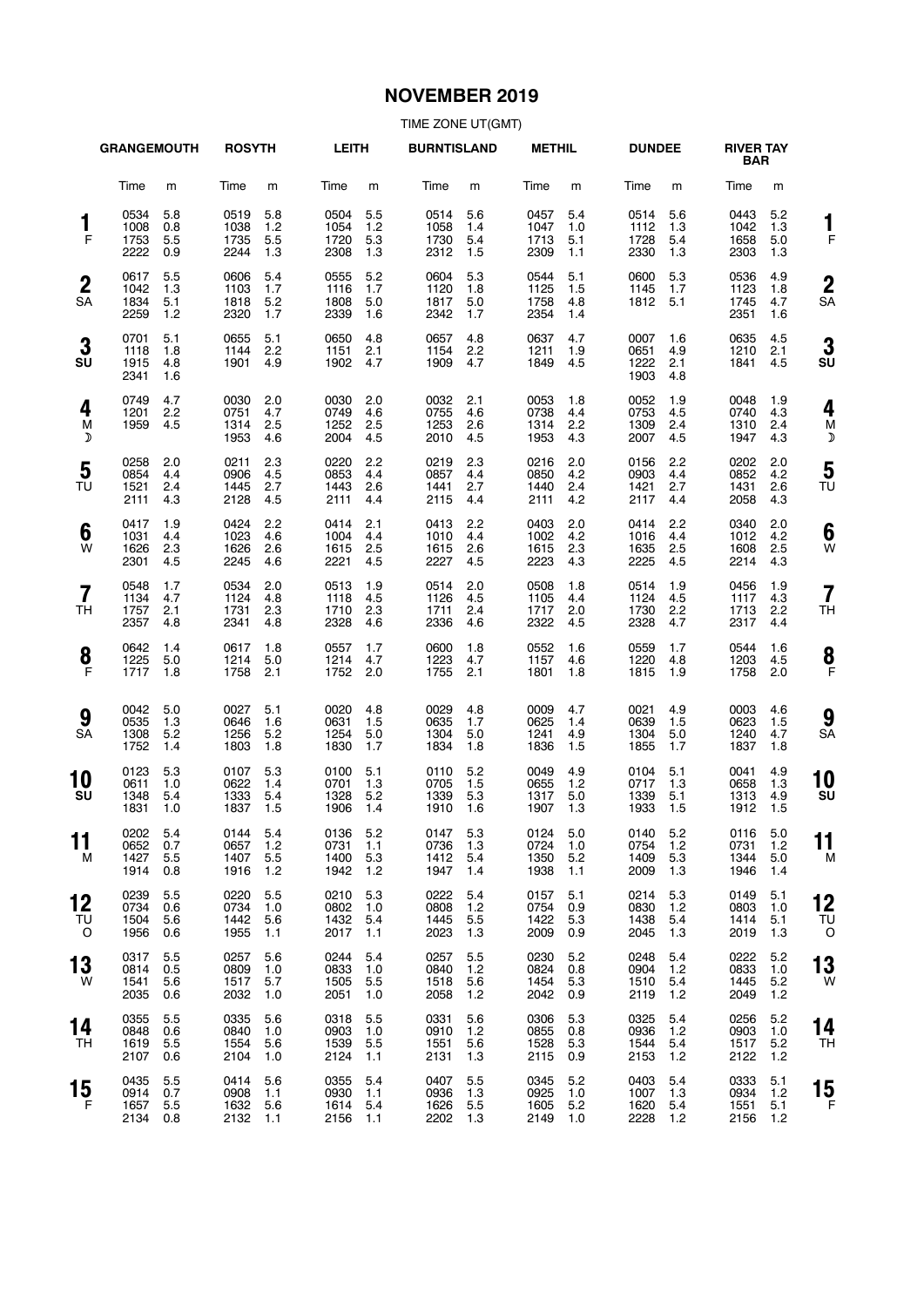# **NOVEMBER 2019**

|                       | <b>GRANGEMOUTH</b>           |                          | <b>ROSYTH</b>                    |                          | <b>LEITH</b>                     |                          | <b>BURNTISLAND</b>               |                            | <b>METHIL</b>                |                          | <b>DUNDEE</b>                    |                          | <b>RIVER TAY</b><br><b>BAR</b>   |                          |                       |
|-----------------------|------------------------------|--------------------------|----------------------------------|--------------------------|----------------------------------|--------------------------|----------------------------------|----------------------------|------------------------------|--------------------------|----------------------------------|--------------------------|----------------------------------|--------------------------|-----------------------|
|                       | Time                         | m                        | Time                             | m                        | Time                             | m                        | Time                             | m                          | Time                         | m                        | Time                             | m                        | Time                             | m                        |                       |
| 16<br><b>SA</b>       | 0517<br>0940<br>1739<br>2203 | 5.5<br>0.9<br>5.4<br>0.9 | 0454<br>0939<br>1712<br>2204     | 5.5<br>1.2<br>5.4<br>1.2 | 0434<br>0956<br>1652<br>2230     | 5.4<br>1.3<br>5.3<br>1.3 | 0445<br>1002<br>1702<br>2235     | 5.5<br>1.5<br>5.4<br>1.5   | 0427<br>0955<br>1645<br>2224 | 5.2<br>1.1<br>5.1<br>1.1 | 0443<br>1040<br>1657<br>2306     | 5.4<br>1.4<br>5.3<br>1.3 | 0412<br>1008<br>1628<br>2234     | 5.1<br>1.4<br>5.0<br>1.3 | 16<br><b>SA</b>       |
| 17<br>SU              | 0600<br>1013<br>1822<br>2243 | 5.4<br>1.1<br>5.2<br>1.1 | 0538<br>1015<br>1756<br>2245     | 5.4<br>1.5<br>5.3<br>1.4 | 0517<br>1028<br>1734<br>2315     | 5.3<br>1.6<br>5.1<br>1.4 | 0527<br>1033<br>1743<br>2319     | 5.4<br>1.7<br>5.2<br>1.6   | 0513<br>1029<br>1729<br>2308 | 5.0<br>1.4<br>4.9<br>1.3 | 0525<br>1118<br>1738<br>2351     | 5.2<br>1.6<br>5.1<br>1.5 | 0457<br>1047<br>1711<br>2320     | 4.9<br>1.6<br>4.9<br>1.4 | 17<br>SU              |
| 18<br>M               | 0644<br>1058<br>1906<br>2336 | 5.3<br>1.4<br>5.1<br>1.4 | 0625<br>1101<br>1843<br>2340     | 5.2<br>1.8<br>5.1<br>1.7 | 0606<br>1113<br>1824             | 5.1<br>1.9<br>4.9        | 0615<br>1117<br>1832             | 5.2<br>2.0<br>4.9          | 0603<br>1115<br>1819         | 4.8<br>1.7<br>4.8        | 0612<br>1203<br>1825             | 5.0<br>1.8<br>5.0        | 0550<br>1135<br>1803             | 4.7<br>1.9<br>4.7        | 18<br>M               |
| 19<br>TU<br>M         | 0732<br>1156<br>1954         | 5.2<br>1.8<br>5.0        | 0716<br>1202<br>1936             | 5.1<br>2.1<br>4.9        | 0022<br>0702<br>1239<br>1923     | 1.6<br>4.9<br>2.2<br>4.8 | 0024<br>0709<br>1241<br>1930     | 1.7<br>4.9<br>2.3<br>4.8   | 0018<br>0700<br>1224<br>1917 | 1.5<br>4.7<br>2.0<br>4.6 | 0044<br>0708<br>1301<br>1923     | 1.6<br>4.8<br>2.1<br>4.8 | 0017<br>0656<br>1237<br>1911     | 1.5<br>4.5<br>2.1<br>4.5 | 19<br>TU<br>ℭ         |
| 20<br>W               | 0046<br>0824<br>1318<br>2048 | 1.6<br>5.0<br>2.1<br>4.9 | 0212<br>0816<br>1430<br>2039     | 1.9<br>5.0<br>2.4<br>4.9 | 0144<br>0811<br>1421<br>2040     | 1.7<br>4.8<br>2.3<br>4.7 | 0144<br>0817<br>1420<br>2045     | 1.8<br>4.8<br>2.4<br>4.7   | 0150<br>0807<br>1408<br>2029 | 1.6<br>4.6<br>2.1<br>4.6 | 0153<br>0822<br>1415<br>2040     | 1.8<br>4.7<br>2.2<br>4.7 | 0127<br>0809<br>1356<br>2026     | 1.6<br>4.5<br>2.2<br>4.5 | 20<br>W               |
| 21<br>TH              | 0406<br>0925<br>1619<br>2152 | 1.5<br>5.0<br>2.0<br>5.0 | 0335<br>0926<br>1557<br>2153     | 1.7<br>5.0<br>2.2<br>5.0 | 0315<br>0928<br>1546<br>2158     | 1.7<br>4.8<br>2.1<br>4.9 | 0313<br>0933<br>1545<br>2204     | 1.8<br>4.8<br>2.2<br>4.9   | 0311<br>0925<br>1532<br>2149 | 1.5<br>4.6<br>2.0<br>4.7 | 0317<br>0948<br>1544<br>2209     | 1.7<br>4.7<br>2.2<br>4.8 | 0249<br>0924<br>1524<br>2139     | 1.5<br>4.5<br>2.1<br>4.6 | 21<br>TН              |
| 22<br>$\mathsf{F}$    | 0510<br>1037<br>1722<br>2308 | 1.2<br>5.1<br>1.8<br>5.2 | 0441<br>1039<br>1700<br>2303     | 1.4<br>5.2<br>1.9<br>5.2 | 0431<br>1040<br>1651<br>2305     | 1.4<br>5.0<br>1.9<br>5.1 | 0431<br>1047<br>1652<br>2312     | 1.6<br>5.0<br>2.0<br>5.2   | 0423<br>1037<br>1643<br>2259 | 1.2<br>4.8<br>1.8<br>5.0 | 0436<br>1103<br>1701<br>2320     | 1.5<br>4.9<br>1.9<br>5.1 | 0409<br>1038<br>1639<br>2249     | 1.4<br>4.7<br>1.9<br>4.9 | 22<br>F               |
| 23<br>SA              | 0614<br>1149<br>1655         | 1.0<br>5.4<br>1.5        | 0541<br>1142<br>1756             | 1.2<br>5.4<br>1.6        | 0531<br>1141<br>1745             | 1.1<br>5.2<br>1.6        | 0533<br>1149<br>1748             | 1.3<br>5.3<br>1.7          | 0525<br>1138<br>1744<br>2356 | 1.0<br>5.1<br>1.4<br>5.3 | 0540<br>1205<br>1802             | 1.2<br>5.2<br>1.6        | 0515<br>1138<br>1740<br>2347     | 1.2<br>4.9<br>1.6<br>5.1 | 23<br><b>SA</b>       |
| 24<br>SU              | 0016<br>0713<br>1251<br>1741 | 5.5<br>0.7<br>5.6<br>1.1 | 0003<br>0638<br>1237<br>1852     | 5.5<br>0.9<br>5.7<br>1.3 | 0001<br>0624<br>1234<br>1835     | 5.4<br>0.9<br>5.5<br>1.2 | 0010<br>0627<br>1244<br>1839     | 5.5<br>1.1<br>5.6<br>1.4   | 0620<br>1230<br>1838         | 0.7<br>5.3<br>1.1        | 0020<br>0635<br>1258<br>1855     | 5.4<br>1.0<br>5.5<br>1.3 | 0610<br>1227<br>1833             | 0.9<br>5.1<br>1.4        | 24<br>SU              |
| 25<br>M               | 0114<br>0804<br>1345<br>1829 | 5.7<br>0.5<br>5.8<br>0.9 | 0058<br>0729<br>1328<br>1944     | 5.8<br>0.8<br>5.9<br>1.1 | 0052<br>0713<br>1320<br>1924     | 5.6<br>0.7<br>5.6<br>1.0 | 0102<br>0717<br>1331<br>1929     | 5.7<br>0.9<br>5.7<br>1.2   | 0048<br>0708<br>1318<br>1926 | 5.5<br>0.6<br>5.4<br>0.9 | 0113<br>0726<br>1345<br>1945     | 5.6<br>0.9<br>5.6<br>1.1 | 0038<br>0702<br>1311<br>1921     | 5.3<br>0.8<br>5.3<br>1.2 | 25<br>M               |
| 26<br>TU<br>$\bullet$ | 0207<br>0847<br>1435<br>1917 | 5.9<br>0.4<br>5.9<br>0.6 | 0151<br>0815<br>1417<br>2031     | 5.9<br>0.7<br>6.0<br>0.9 | 0139 5.8<br>0759<br>1403<br>2012 | 0.6<br>5.7<br>0.8        | 0150 5.9<br>0805<br>1415<br>2018 | 0.8<br>5.8<br>1.0          | 0137<br>0752<br>1403<br>2011 | 5.6<br>0.5<br>5.5<br>0.7 | 0202<br>0812<br>1428<br>2032     | 5.8<br>0.8<br>5.7<br>1.0 | 0124<br>0747<br>1352<br>2006     | 5.4<br>0.7<br>5.3<br>0.9 | 26<br>TU<br>$\bullet$ |
| 27<br>W               | 0256<br>0924<br>1523<br>2003 | 6.0<br>0.5<br>5.9<br>0.5 | 0241<br>0855<br>1504<br>2112     | 6.0<br>0.8<br>5.9<br>0.9 | 0225<br>0842<br>1447<br>2059     | 5.8<br>0.7<br>5.7<br>0.8 | 0237<br>0849<br>1500<br>2106     | 5.9<br>0.9<br>5.8<br>1.0   | 0224<br>0833<br>1446<br>2053 | 5.7<br>0.5<br>5.5<br>0.6 | 0248<br>0856<br>1509<br>2116     | 5.8<br>0.9<br>5.8<br>0.9 | 0210<br>0828<br>1432<br>2047     | 5.4<br>0.8<br>5.4<br>0.9 | 27<br>W               |
| 28<br>TH              | 0343<br>0830<br>1609<br>2045 | 5.9<br>0.5<br>5.7<br>0.5 | 0328<br>0929<br>1548<br>2149     | 6.0<br>0.9<br>5.9<br>0.9 | 0312<br>0922<br>1530<br>2142     | 5.8<br>0.8<br>5.7<br>0.8 | 0325<br>0929<br>1542<br>2148     | 5.9<br>1.0<br>5.8<br>1.0   | 0310<br>0912<br>1529<br>2134 | 5.6<br>0.7<br>5.4<br>0.7 | 0333<br>0937<br>1548<br>2158     | 5.8<br>1.0<br>5.7<br>1.0 | 0255<br>0906<br>1512<br>2127     | 5.4<br>0.9<br>5.3<br>0.9 | 28<br>TH              |
| 29<br>F               | 0428<br>0910<br>1653<br>2123 | 5.8<br>0.7<br>5.6<br>0.6 | 0414<br>0957<br>1631<br>2213     | 5.8<br>1.1<br>5.7<br>1.1 | 0359<br>0958<br>1614<br>2221     | 5.6<br>1.1<br>5.5<br>1.0 | 0411<br>1004<br>1626<br>2226     | 5.7<br>1.3<br>5.6<br>$1.2$ | 0355<br>0949<br>1610<br>2214 | 5.5<br>0.9<br>5.3<br>0.8 | 0416<br>1014<br>1627<br>2236     | 5.7<br>1.2<br>5.6<br>1.1 | 0340<br>0942<br>1552<br>2206     | 5.3<br>1.2<br>5.2<br>1.0 | 29<br>F               |
| 30<br>SA              | 0512<br>0945<br>1735<br>2158 | 5.6<br>1.0<br>5.3<br>0.8 | 0458<br>1012<br>1712 5.5<br>2221 | 5.6<br>1.4<br>1.3        | 0446<br>1026<br>1657<br>2252     | 5.4<br>1.4<br>5.3<br>1.3 | 0456<br>1031<br>1707<br>2256     | 5.5<br>1.6<br>5.4<br>1.5   | 0440<br>1026<br>1651<br>2254 | 5.3<br>1.2<br>5.2<br>1.0 | 0459<br>1048<br>1706<br>2312 1.3 | 5.5<br>1.5<br>5.4        | 0427<br>1019<br>1633<br>2247 1.3 | 5.1<br>1.5<br>5.1        | 30<br><b>SA</b>       |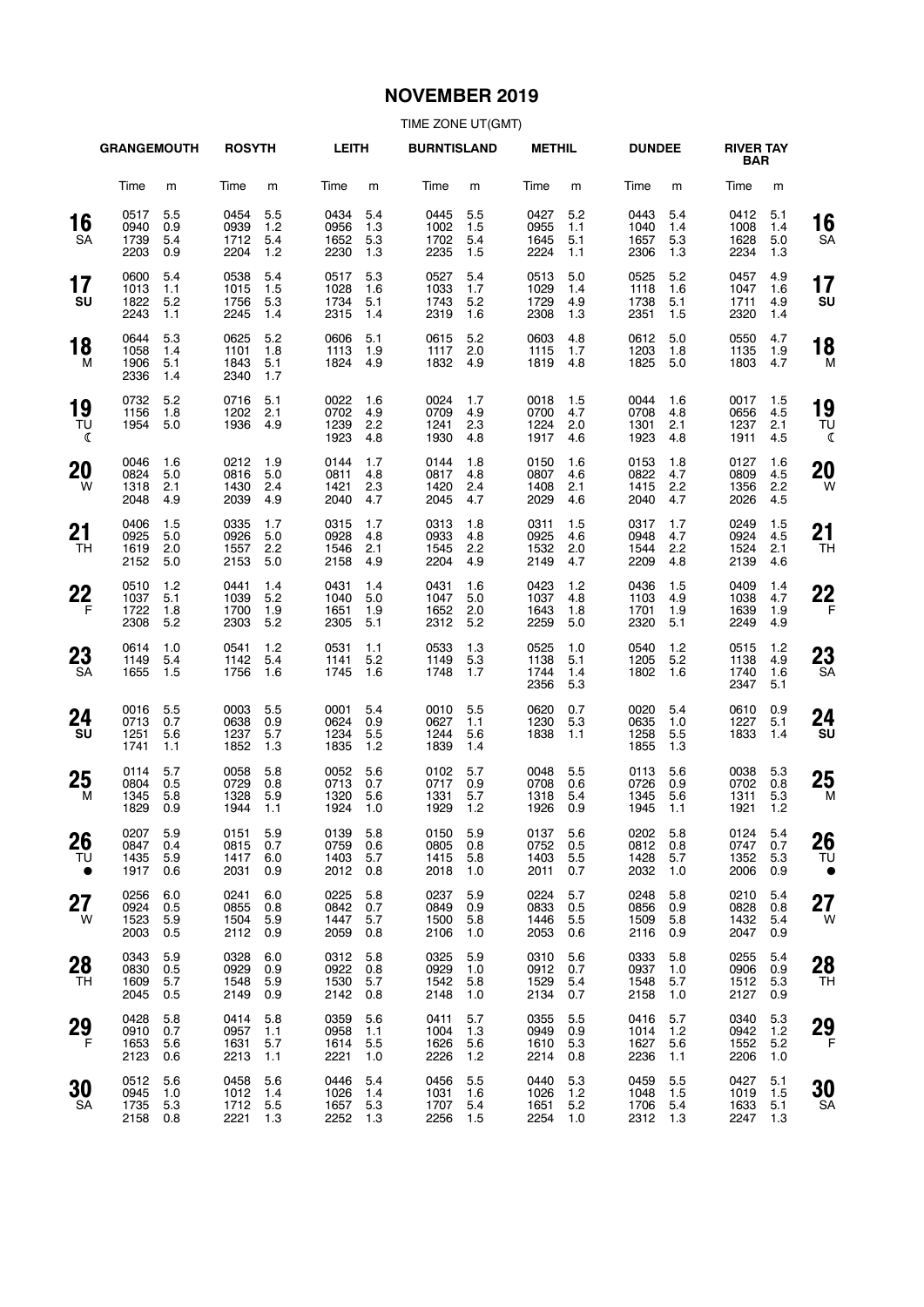# **DECEMBER 2019**

|                         | <b>GRANGEMOUTH</b>           |                          | <b>ROSYTH</b>                    |                          | <b>LEITH</b>                     |                          | <b>BURNTISLAND</b>               |                          | <b>METHIL</b>                    |                          | <b>DUNDEE</b>                    |                            | <b>RIVER TAY</b><br><b>BAR</b> |                            |                      |
|-------------------------|------------------------------|--------------------------|----------------------------------|--------------------------|----------------------------------|--------------------------|----------------------------------|--------------------------|----------------------------------|--------------------------|----------------------------------|----------------------------|--------------------------------|----------------------------|----------------------|
|                         | Time                         | m                        | Time                             | m                        | Time                             | m                        | Time                             | m                        | Time                             | m                        | Time                             | m                          | Time                           | m                          |                      |
| 1<br>SU                 | 0555<br>1017<br>1815<br>2234 | 5.4<br>1.3<br>5.1<br>1.1 | 0543<br>1035<br>1751<br>2256     | 5.4<br>1.7<br>5.2<br>1.5 | 0533<br>1049<br>1742<br>2319     | 5.1<br>1.7<br>5.1<br>1.5 | 0542<br>1053<br>1751<br>2323     | 5.2<br>1.8<br>5.2<br>1.7 | 0525<br>1104<br>1733<br>2336     | 5.0<br>1.5<br>4.9<br>1.3 | 0542<br>1121<br>1746<br>2349     | 5.2<br>1.7<br>5.2<br>1.5   | 0516<br>1057<br>1716<br>2329   | 4.9<br>1.8<br>4.9<br>1.5   | 1<br>SU              |
| $\boldsymbol{2}$<br>M   | 0637<br>1051<br>1853<br>2315 | 5.1<br>1.6<br>4.9<br>1.4 | 0627<br>1109<br>1829<br>2341     | 5.1<br>2.0<br>5.0<br>1.8 | 0621<br>1122<br>1829<br>2359     | 4.9<br>2.0<br>4.8<br>1.8 | 0629<br>1126<br>1837             | 4.9<br>2.1<br>4.8        | 0613<br>1145<br>1818             | 4.7<br>1.8<br>4.7        | 0629<br>1158<br>1832             | 4.9<br>2.0<br>4.9          | 0608<br>1139<br>1805           | 4.5<br>2.0<br>4.6          | $\overline{2}$<br>M  |
| 3<br>TU                 | 0722<br>1131<br>1933         | 4.8<br>1.9<br>4.6        | 0714<br>1154<br>1911             | 4.8<br>2.3<br>4.8        | 0712<br>1211<br>1922             | 4.6<br>2.3<br>4.6        | 0002<br>0719<br>1214<br>1929     | 1.9<br>4.6<br>2.4<br>4.6 | 0026<br>0705<br>1236<br>1910     | 1.6<br>4.5<br>2.1<br>4.5 | 0030<br>0720<br>1242<br>1926     | 1.8<br>4.6<br>2.2<br>4.7   | 0018<br>0703<br>1228<br>1900   | 1.8<br>4.4<br>2.2<br>4.5   | 3<br>TU              |
| 4<br>W<br>$\mathcal{D}$ | 0003<br>0811<br>1222<br>2020 | 1.7<br>4.6<br>2.2<br>4.5 | 0055<br>0808<br>1331<br>2005     | 2.1<br>4.6<br>2.6<br>4.6 | 0055<br>0806<br>1320<br>2021     | 2.0<br>4.5<br>2.5<br>4.5 | 0056<br>0812<br>1320<br>2026     | 2.1<br>4.5<br>2.6<br>4.5 | 0128<br>0805<br>1343<br>2014     | 1.8<br>4.3<br>2.3<br>4.4 | 0122<br>0820<br>1337<br>2029     | 2.0<br>4.4<br>2.4<br>4.5   | 0113<br>0802<br>1330<br>2001   | 1.9<br>4.2<br>2.5<br>4.3   | 4<br>W<br>J          |
| 5<br>TН                 | 0326<br>0912<br>1538<br>2123 | 1.9<br>4.5<br>2.3<br>4.4 | 0234<br>0917<br>1502<br>2127     | 2.2<br>4.5<br>2.6<br>4.5 | 0227<br>0905<br>1456<br>2122     | 2.1<br>4.4<br>2.5<br>4.5 | 0226<br>0909<br>1454<br>2127     | 2.2<br>4.4<br>2.6<br>4.5 | 0243<br>0910<br>1459<br>2126     | 1.9<br>4.2<br>2.3<br>4.3 | 0229<br>0922<br>1449<br>2133     | 2.1<br>4.4<br>2.5<br>4.5   | 0220<br>0906<br>1446<br>2106   | 2.0<br>4.2<br>2.5<br>4.3   | 5<br>ΤH              |
| 6<br>F                  | 0425<br>1030<br>1622<br>2254 | 1.8<br>4.5<br>2.1<br>4.5 | 0347<br>1027<br>1608<br>2242     | 2.1<br>4.6<br>2.5<br>4.6 | 0402<br>1006<br>1612<br>2224     | 2.1<br>4.4<br>2.4<br>4.5 | 0401<br>1012<br>1611<br>2230     | 2.2<br>4.4<br>2.5<br>4.5 | 0356<br>1013<br>1611<br>2229     | 1.9<br>4.3<br>2.2<br>4.4 | 0350<br>1023<br>1614<br>2234     | 2.1<br>4.4<br>2.4<br>4.5   | 0337<br>1014<br>1604<br>2214   | 2.0<br>4.2<br>2.4<br>4.3   | 6<br>F               |
| 7<br><b>SA</b>          | 0508<br>1132<br>1651<br>2350 | 1.7<br>4.7<br>1.9<br>4.8 | 0444<br>1124<br>1656<br>2337     | 2.0<br>4.8<br>2.2<br>4.8 | 0457<br>1107<br>1707<br>2323     | 1.9<br>4.5<br>2.2<br>4.6 | 0458<br>1114<br>1708<br>2331     | 2.0<br>4.5<br>2.3<br>4.6 | 0452<br>1109<br>1708<br>2322     | 1.8<br>4.5<br>2.0<br>4.6 | 0457<br>1120<br>1719<br>2329     | 1.9<br>4.6<br>2.2<br>4.7   | 0444<br>1112<br>1707<br>2314   | 1.9<br>4.4<br>2.2<br>4.5   | 7<br>SΑ              |
| 8<br>SU                 | 0510<br>1223<br>1725         | 1.5<br>4.9<br>1.6        | 0523<br>1211<br>1734             | 1.8<br>5.0<br>1.9        | 0541<br>1201<br>1753             | 1.7<br>4.8<br>1.9        | 0543<br>1210<br>1756             | 1.8<br>4.8<br>2.0        | 0535<br>1157<br>1753             | 1.6<br>4.7<br>1.7        | 0548<br>1210<br>1809             | 1.7<br>4.8<br>1.9          | 0536<br>1158<br>1756           | 1.8<br>4.5<br>2.0          | 8<br>SU              |
| 9<br>M                  | 0038<br>0544<br>1309<br>1805 | 5.0<br>1.2<br>5.2<br>1.3 | 0023<br>0558<br>1254<br>1812     | 5.0<br>1.6<br>5.2<br>1.7 | 0014<br>0619<br>1246<br>1834     | 4.8<br>1.6<br>5.0<br>1.6 | 0023<br>0622<br>1256<br>1838     | 4.8<br>1.7<br>5.0<br>1.7 | 0008<br>0613<br>1240<br>1832     | 4.7<br>1.4<br>4.9<br>1.5 | 0019<br>0633<br>1254<br>1854     | 4.8<br>1.6<br>5.0<br>1.7   | 0002<br>0618<br>1237<br>1838   | 4.6<br>1.5<br>4.7<br>1.8   | 9<br>M               |
| 10<br>TU                | 0122<br>0626<br>1353<br>1848 | 5.2<br>1.0<br>5.3<br>1.0 | 0107<br>0633<br>1335<br>1852     | 5.2<br>1.4<br>5.4<br>1.4 | 0100<br>0656<br>1327<br>1913     | 5.0<br>1.4<br>5.2<br>1.4 | 0110<br>0700<br>1338<br>1917     | 5.0<br>1.6<br>5.3<br>1.6 | 0050<br>0650<br>1318<br>1910     | 4.9<br>1.2<br>5.1<br>1.2 | 0104<br>0716<br>1333<br>1936     | 5.0<br>1.4<br>5.2<br>1.5   | 0043<br>0656<br>1313<br>1916   | 4.7<br>1.4<br>4.9<br>1.5   | 10<br>TU             |
| . .<br>11<br>W          | 0205<br>0708<br>1435<br>1931 | 5.3<br>0.8<br>5.5<br>0.8 | 0150 5.4<br>0709<br>1415<br>1932 | 1.2<br>5.6<br>1.2        | 0141<br>0731<br>1405<br>1952     | 5.2<br>1.2<br>5.4<br>1.2 | 0152 5.3<br>0736<br>1417<br>1958 | 1.4<br>5.5<br>1.4        | 0130 5.0<br>0727<br>1355<br>1948 | 1.1<br>5.2<br>1.0        | 0146 5.2<br>0757<br>1410<br>2017 | 1.3<br>5.3<br>1.3          | 0121<br>0732<br>1347<br>1954   | 5.0<br>1.3<br>5.1<br>1.3   | . .<br>11<br>W       |
| 12<br>TН<br>0           | 0247<br>0749<br>1515<br>2012 | 5.5<br>0.7<br>5.6<br>0.7 | 0232<br>0744<br>1454<br>2011     | 5.6<br>1.1<br>5.6<br>1.1 | 0220<br>0808<br>1441<br>2032     | 5.3<br>1.2<br>5.5<br>1.1 | 0232<br>0814<br>1454<br>2039     | 5.4<br>1.4<br>5.6<br>1.3 | 0210<br>0804<br>1432<br>2027     | 5.2<br>0.9<br>5.3<br>0.9 | 0227<br>0836<br>1448<br>2057     | 5.3<br>1.3<br>5.4<br>$1.2$ | 0200<br>0810<br>1421<br>2032   | 5.1<br>1.2<br>5.2<br>1.2   | 12<br><b>TH</b><br>C |
| 13<br>F                 | 0329<br>0826<br>1556<br>2047 | 5.6<br>0.7<br>5.6<br>0.6 | 0313<br>0819<br>1534<br>2048     | 5.7<br>1.1<br>5.7<br>1.0 | 0259<br>0845<br>1518<br>2113     | 5.5<br>1.1<br>5.5<br>1.0 | 0312<br>0852<br>1531<br>2120     | 5.6<br>1.3<br>5.6<br>1.2 | 0251<br>0841<br>1510<br>2107     | 5.3<br>0.9<br>5.4<br>0.8 | 0308<br>0913<br>1526<br>2137     | 5.4<br>1.2<br>5.5<br>1.1   | 0238<br>0845<br>1457<br>2109   | 5.1<br>$1.2$<br>5.2<br>1.0 | 13<br>F              |
| 14<br>SA                | 0412<br>0857<br>1639<br>2120 | 5.6<br>0.8<br>5.6<br>0.6 | 0355<br>0853<br>1615<br>2124     | 5.7<br>1.1<br>5.7<br>1.0 | 0338<br>0925<br>1556<br>2157     | 5.5<br>1.2<br>5.5<br>0.9 | 0350<br>0932<br>1608<br>2203     | 5.6<br>1.4<br>5.6<br>1.1 | 0333<br>0917<br>1550<br>2147     | 5.3<br>1.0<br>5.4<br>0.8 | 0350<br>0951<br>1605<br>2218     | 5.5<br>1.3<br>5.5<br>1.0   | 0319<br>0921<br>1534<br>2148   | 5.2<br>1.3<br>5.2<br>1.0   | 14<br>SΑ             |
| 15<br>SU                | 0456<br>0930<br>1723<br>2156 | 5.6<br>0.9<br>5.5<br>0.7 | 0438<br>0930<br>1657<br>2202 1.0 | 5.7<br>1.2<br>5.6        | 0420<br>1007<br>1636<br>2244 1.0 | 5.5<br>1.3<br>5.4        | 0431<br>1013<br>1647<br>2249     | 5.6<br>1.5<br>5.5<br>1.2 | 0417<br>0953<br>1632<br>2230     | 5.3<br>1.1<br>5.3<br>0.9 | 0433<br>1030<br>1646<br>2301     | 5.4<br>1.3<br>5.4<br>1.1   | 0402<br>0959<br>1614<br>2230   | 5.1<br>1.3<br>5.2<br>1.0   | 15<br>SU             |